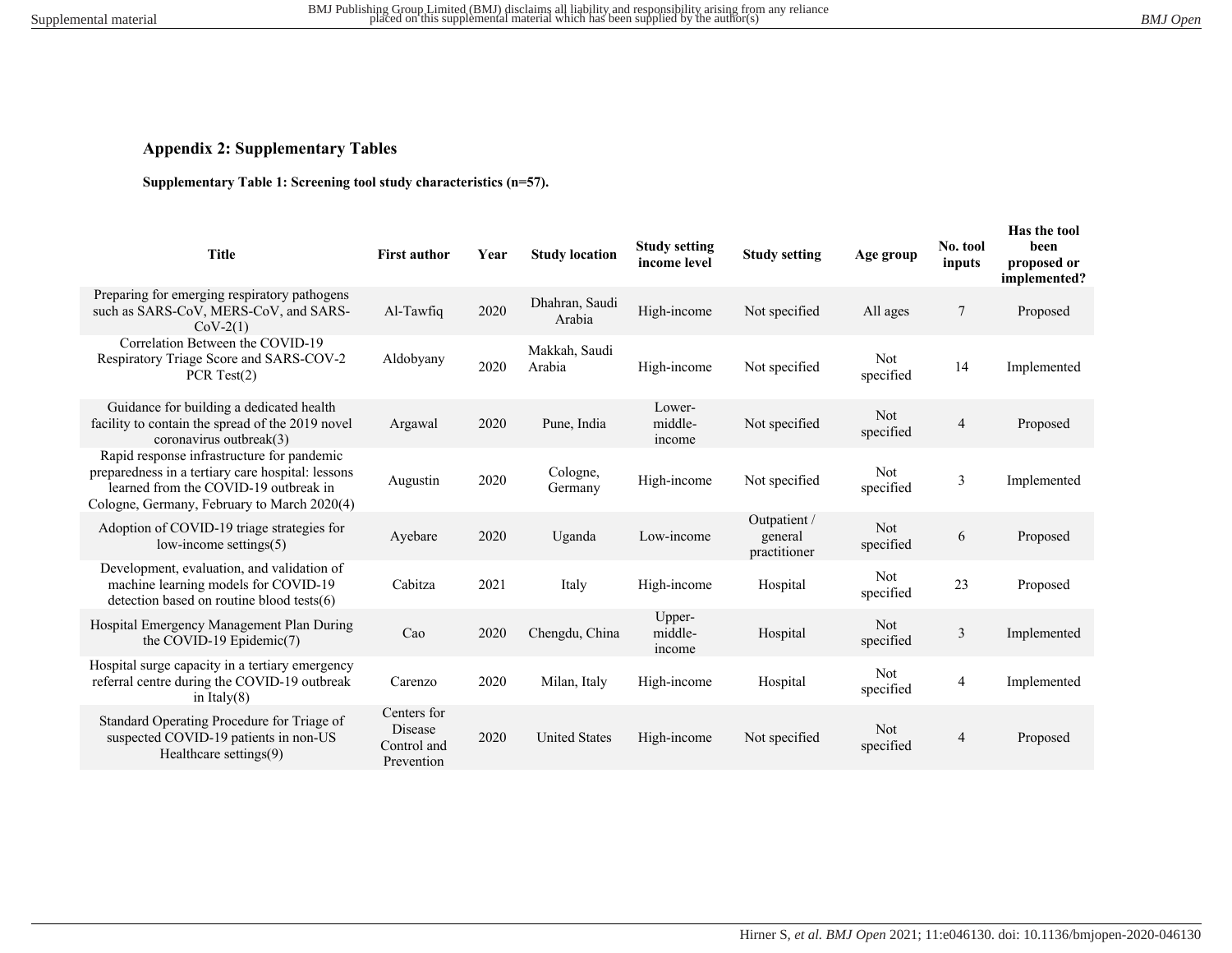| Enhancing the triage and cohort of patients in<br>public primary care clinics in response to the<br>coronavirus disease 2019 (COVID-19) in Hong<br>Kong: an experience from a hospital cluster(10) | Chan      | 2020 | Hong Kong,<br>China                   | Upper-<br>middle-<br>income | Outpatient /<br>general<br>practitioner | Not<br>specified | $\mathfrak{Z}$          | Implemented |
|----------------------------------------------------------------------------------------------------------------------------------------------------------------------------------------------------|-----------|------|---------------------------------------|-----------------------------|-----------------------------------------|------------------|-------------------------|-------------|
| Infection control measures of a Taiwanese<br>hospital to confront the COVID-19<br>pandemic(11)                                                                                                     | Chang     | 2020 | Kaohsiun,<br>Taiwan                   | High-income                 | Hospital                                | Not<br>specified | $\mathfrak{Z}$          | Implemented |
| Fangcang shelter hospitals: a novel concept for<br>responding to public health emergencies(12)                                                                                                     | Chen      | 2020 | Wuhan, China                          | Upper-<br>middle-<br>income | Hospital                                | Not<br>specified |                         | Implemented |
| Escalating infection control response to the<br>rapidly evolving epidemiology of the<br>coronavirus disease 2019 (COVID-19) due to<br>SARS-CoV-2 in Hong Kong(13)                                  | Cheng     | 2020 | Hong Kong,<br>China                   | Upper-<br>middle-<br>income | Not specified                           | Not<br>specified | $\overline{4}$          | Implemented |
| Onsite telemedicine strategy for coronavirus<br>(COVID-19) screening to limit exposure in<br>ED(14)                                                                                                | Chou      | 2020 | Texas, United<br><b>States</b>        | High-income                 | Hospital-based<br>emergency care        | Not<br>specified | $\overline{\mathbf{3}}$ | Implemented |
| Mobilization and Preparation of a Large Urban<br>Academic Center During the COVID-19<br>Pandemic(15)                                                                                               | Chowdhury | 2020 | Pennsylvania,<br><b>United States</b> | High-income                 | Hospital                                | Not<br>specified | 13                      | Implemented |
| Revised Triage and Surveillance Protocols for<br>Temporary Emergency Department Closures in<br>Tertiary Hospitals as a Response to COVID-19<br>Crisis in Daegu Metropolitan City(16)               | Chung     | 2020 | Daegu, Korea                          | High-income                 | Hospital-based<br>emergency care        | Not<br>specified | $\overline{7}$          | Proposed    |
| Infection control practices in children during<br>COVID-19 pandemic: differences from<br>adults(17)                                                                                                | Devrim    | 2020 | Izmir, Turkey                         | Upper-<br>middle-<br>income | Not specified                           | Paediatric       | $\overline{4}$          | Implemented |
| Calculated Decisions: Brescia-COVID<br><b>Respiratory Severity Scale</b><br>(BCRSS)/Algorithm(18)                                                                                                  | Duca      | 2020 | <b>United States</b>                  | High-income                 | Hospital-based<br>emergency care        | Not<br>specified | 1                       | Implemented |
| Triage decision-making at the time of COVID-<br>19 infection: the Piacenza strategy $(19)$                                                                                                         | Erika     | 2020 | Piacenza, Italy                       | High-income                 | Hospital-based<br>emergency care        | Not<br>specified | 4                       | Implemented |
| Lung Ultrasound vs. Chest X-Ray Study for the<br>Radiographic Diagnosis of COVID-19<br>Pneumonia in a High-Prevalence<br>Population.(20)                                                           | Gibbons   | 2021 | <b>United States</b>                  | High-income                 | Not specified                           | Not<br>specified | 7                       | Proposed    |
| Immersion in an emergency department triage<br>center during the Covid-19 outbreak: first<br>report of the Liège University hospital<br>experience(21)                                             | Gilbert   | 2020 | Liège, Belgium                        | High-income                 | Hospital-based<br>emergency care        | Not<br>specified | 5                       | Implemented |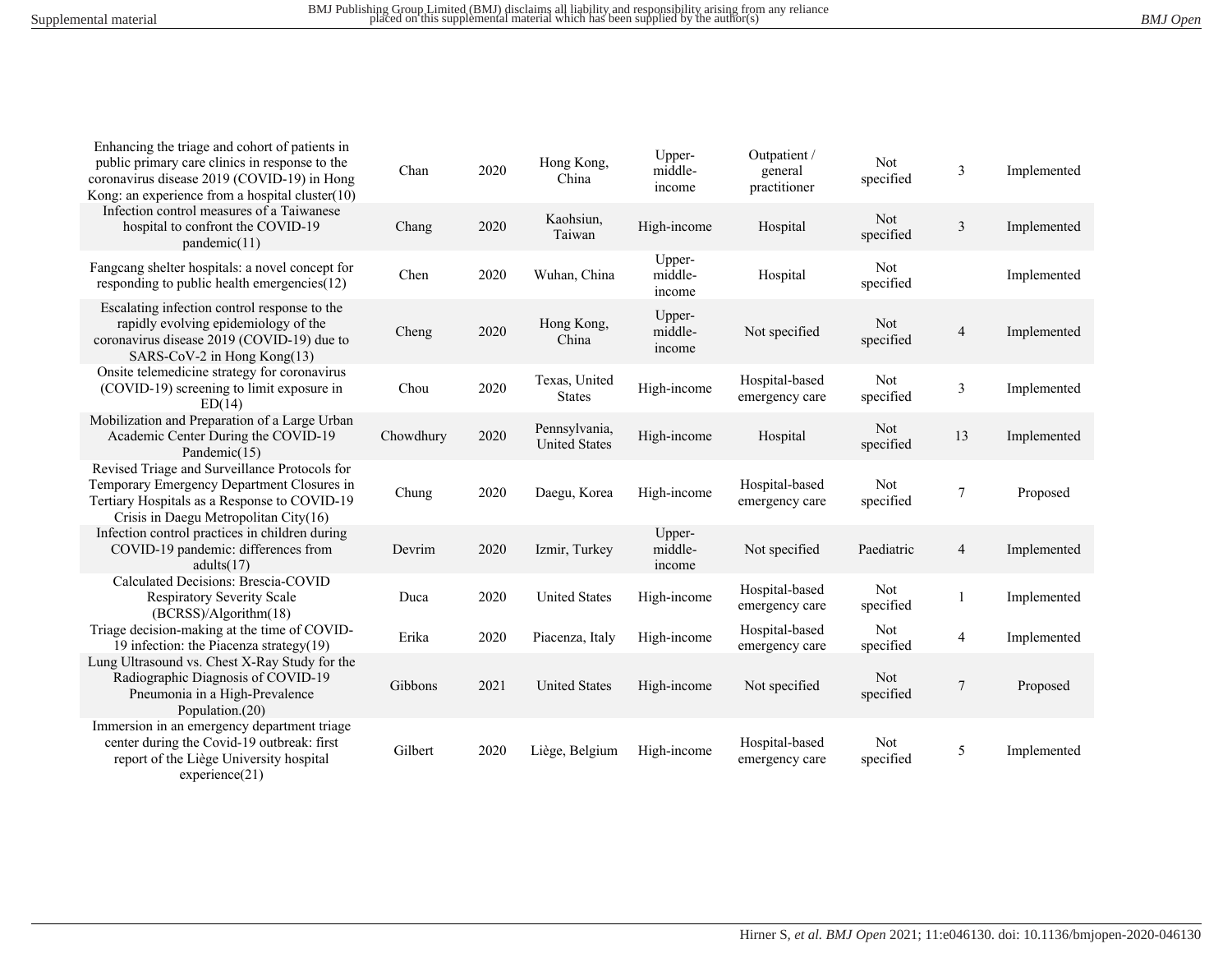| An effective screening and management<br>process in the outpatient clinic for patients<br>requiring hospitalization during the COVID-19<br>pandemic(22)                                                                                                                                          | Guo    | 2020 | Beijing, China     | Upper-<br>middle-<br>income | Outpatient /<br>general<br>practitioner | Not<br>specified | $\overline{4}$ | Proposed    |
|--------------------------------------------------------------------------------------------------------------------------------------------------------------------------------------------------------------------------------------------------------------------------------------------------|--------|------|--------------------|-----------------------------|-----------------------------------------|------------------|----------------|-------------|
| How to transform a general hospital into an<br>"infectious disease hospital" during the<br>epidemic of COVID-19(23)                                                                                                                                                                              | He     | 2020 | China              | Upper-<br>middle-<br>income | Hospital                                | Not<br>specified | $\overline{2}$ | Implemented |
| Screening and triage at health-care facilities in<br>Timor-Leste during the COVID-19<br>pandemic(24)                                                                                                                                                                                             | Howitt | 2020 | Timor-Leste        | Lower-<br>middle<br>income  | Not specified                           | Not<br>specified | $\overline{2}$ | Implemented |
| Application and effects of fever screening<br>system in the prevention of nosocomial<br>infection in the only designated hospital of<br>coronavirus disease 2019 (COVID-19) in<br>Shenzhen, China(25)                                                                                            | Huang  | 2020 | Shenzhen,<br>China | Upper-<br>middle-<br>income | Hospital                                | Not<br>specified | 5              | Implemented |
| The role of emergency medical services in<br>containing COVID-19(26)                                                                                                                                                                                                                             | Jaffe  | 2020 | Israel             | High-income                 | Prehospital<br>emergency care           | Not<br>specified | $\overline{c}$ | Implemented |
| An algorithmic approach to diagnosis and<br>treatment of coronavirus disease 2019<br>(COVID-19) in children: Iranian expert's<br>consensus statement $(27)$                                                                                                                                      | Karimi | 2020 | Tehran, Iran       | Upper-<br>middle-<br>income | Not specified                           | Paediatric       | 9              | Proposed    |
| 2019-nCoV: The Identify-Isolate-Inform (3I)<br>Tool Applied to a Novel Emerging<br>Coronavirus(28)                                                                                                                                                                                               | Koenig | 2020 | United states      | High-income                 | Not specified                           | Not<br>specified | $\overline{3}$ | Proposed    |
| Diagnosis and clinical management of severe<br>acute respiratory syndrome Coronavirus 2<br>(SARS-CoV-2) infection: an operational<br>recommendation of Peking Union Medical<br>College Hospital (V2.0): Working Group of<br>2019 Novel Coronavirus, Peking Union<br>Medical College Hospital(29) | Li     | 2020 | Beijing, China     | Upper-<br>middle-<br>income | Not specified                           | Not<br>specified |                | Proposed    |
| A Double Triage and Telemedicine Protocol to<br>Optimize Infection Control in an Emergency<br>Department in Taiwan During the COVID-19<br>Pandemic: Retrospective Feasibility Study(30)                                                                                                          | Lin    | 2020 | Taipei, Taiwan     | High-income                 | Hospital                                | Adult            | 3              | Implemented |
| Optimizing screening strategies for coronavirus<br>disease 2019: A study from Middle China(31)                                                                                                                                                                                                   | Liu    | 2020 | Changsa, China     | Upper-<br>middle-<br>income | Not specified                           | Not<br>specified | 3              | Proposed    |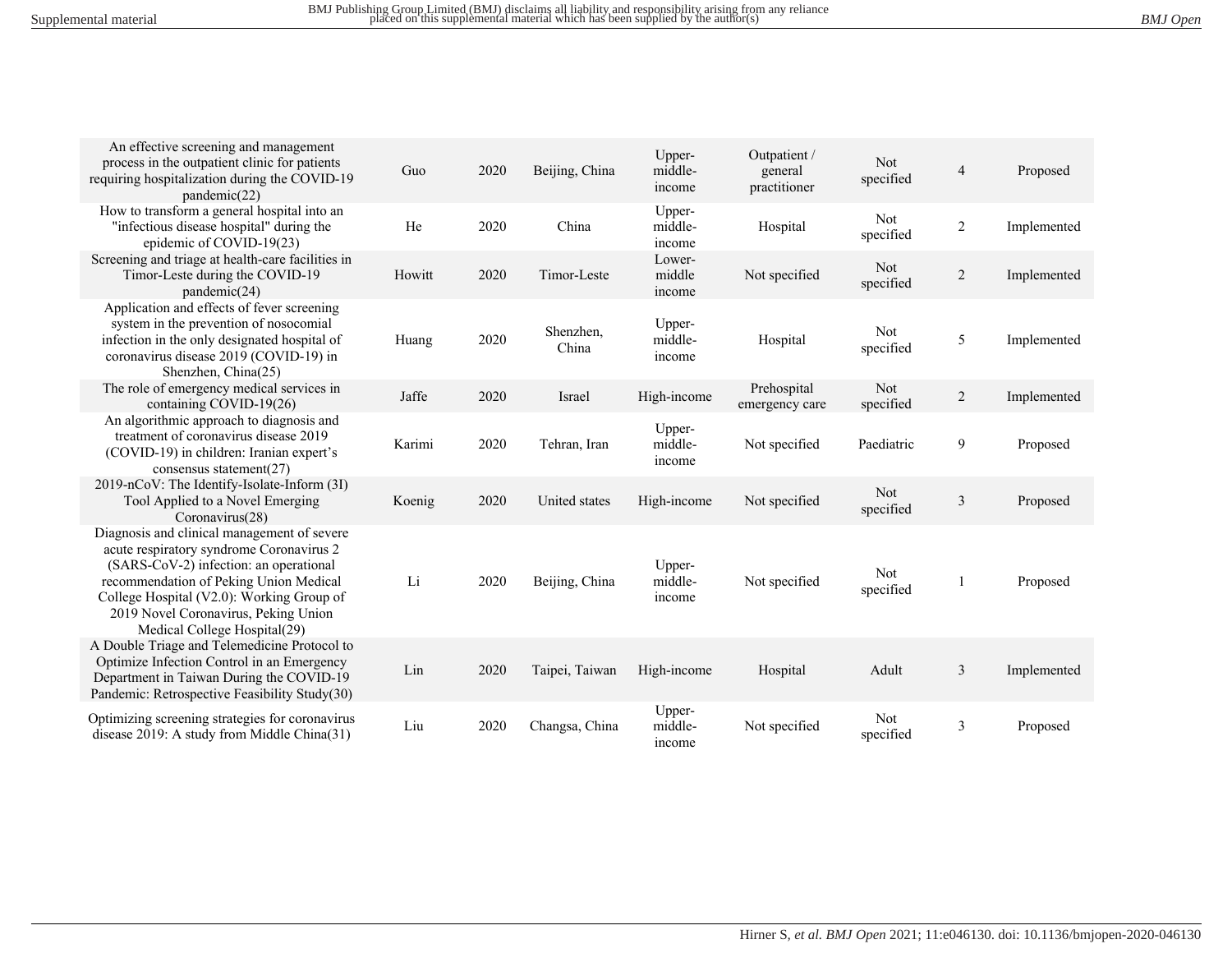| A COVID-19 Risk Assessment Decision<br>Support System for General Practitioners:                                                                                 | Liu                     | 2020 | Hangzhou,                         | Upper-<br>middle-           | Outpatient /<br>general          | Not                     | 36             | Proposed    |
|------------------------------------------------------------------------------------------------------------------------------------------------------------------|-------------------------|------|-----------------------------------|-----------------------------|----------------------------------|-------------------------|----------------|-------------|
| Design and Development Study(32)                                                                                                                                 |                         |      | China                             | income                      | practitioner                     | specified               |                |             |
| Reorganization of a large academic hospital to<br>face COVID-19 outbreak: The model of Parma,<br>Emilia-Romagna region, Italy(30)                                | Meschi                  | 2020 | Parma, Italy                      | High-income                 | Hospital-based<br>emergency care | Not<br>specified        | 3              | Implemented |
| How emergency departments prepare for virus<br>disease outbreaks like COVID-19(31)                                                                               | Möckel                  | 2020 | Germany                           | High-income                 | Hospital-based<br>emergency care | Not<br>specified        | 3              | Implemented |
| Clinical Triaging in Cough Clinic Alleviates<br>COVID-19 Overload in Emergency<br>Department in India.(32)                                                       | Nayan                   | 2020 | West Bengal,<br>India             | Lower-<br>middle-<br>income | Hospital                         | <b>Not</b><br>specified | 8              | Implemented |
| A Pediatric Emergency Department Protocol to<br>Avoid Interhospital Spread of SARS-CoV-2<br>during the Outbreak in Bergamo, Italy $(33)$                         | Nicastro                | 2020 | Bergamo, Italy                    | High-income                 | Hospital                         | Paediatric              | 3              | Implemented |
| The ultrasound guided triage: a new tool for<br>prehospital management of COVID-19<br>pandemic(34)                                                               | Piliego                 | 2020 | Italy                             | High-income                 | Not specified                    | Not<br>specified        | $\tau$         | Proposed    |
| Screening and managing of suspected or<br>confirmed novel coronavirus (COVID-19)<br>patients: experiences from a tertiary hospital<br>outside Hubei province(35) | $\mathbf{p}_\mathbf{u}$ | 2020 | Chengdu, China                    | Upper-<br>middle-<br>income | Hospital                         | Not<br>specified        | $\overline{2}$ | Implemented |
| Reorganising the emergency department to<br>manage the COVID-19 outbreak(36)                                                                                     | Quah                    | 2020 | Singapore                         | High-income                 | Hospital-based<br>emergency care | Not<br>specified        | $\tau$         | Implemented |
| Diagnostic accuracy of symptoms as a<br>diagnostic tool for SARS-CoV 2 infection: a<br>cross-sectional study in a cohort of 2,173<br>patients.(37)               | Romero-<br>Gameros      | 2021 | Mexico City,<br>Mexico            | Upper-<br>middle-<br>income | Hospital-based<br>emergency care | Not<br>specified        | 11             | Proposed    |
| Can You Catch It? Lessons Learned and<br>Modification of ED Triage Symptom- and<br>Travel-Screening Strategy(38)                                                 | Schwedhelm              | 2020 | Nebraska,<br><b>United States</b> | High-income                 | Hospital-based<br>emergency care | Not<br>specified        | 4              | Implemented |
| Emergency Responses to Covid-19 Outbreak:<br>Experiences and Lessons from a General<br>Hospital in Nanjing, China(39)                                            | Shen                    | 2020 | Nanjing, China                    | Upper-<br>middle-<br>income | Hospital                         | Not<br>specified        | 5              | Implemented |
| A quickly, effectively screening process of<br>novel corona virus disease 2019 (COVID-19)<br>in children in Shanghai, China(40)                                  | Shi                     | 2020 | Shanghai,<br>China                | Upper-<br>middle-<br>income | Hospital                         | Paediatric              | $\mathfrak{Z}$ | Implemented |
| The response of Milan's Emergency Medical<br>System to the COVID-19 outbreak in Italy $(41)$                                                                     | Spina                   | 2020 | Milan, Italy                      | High-income                 | Prehospital<br>emergency care    | Not<br>specified        | $\overline{c}$ | Implemented |
| Reducing hospital admissions for COVID-19 at<br>a dedicated screening centre in Singapore(42)                                                                    | Tan                     | 2020 | Singapore                         | High-income                 | Hospital                         | Not<br>specified        | 3              | Implemented |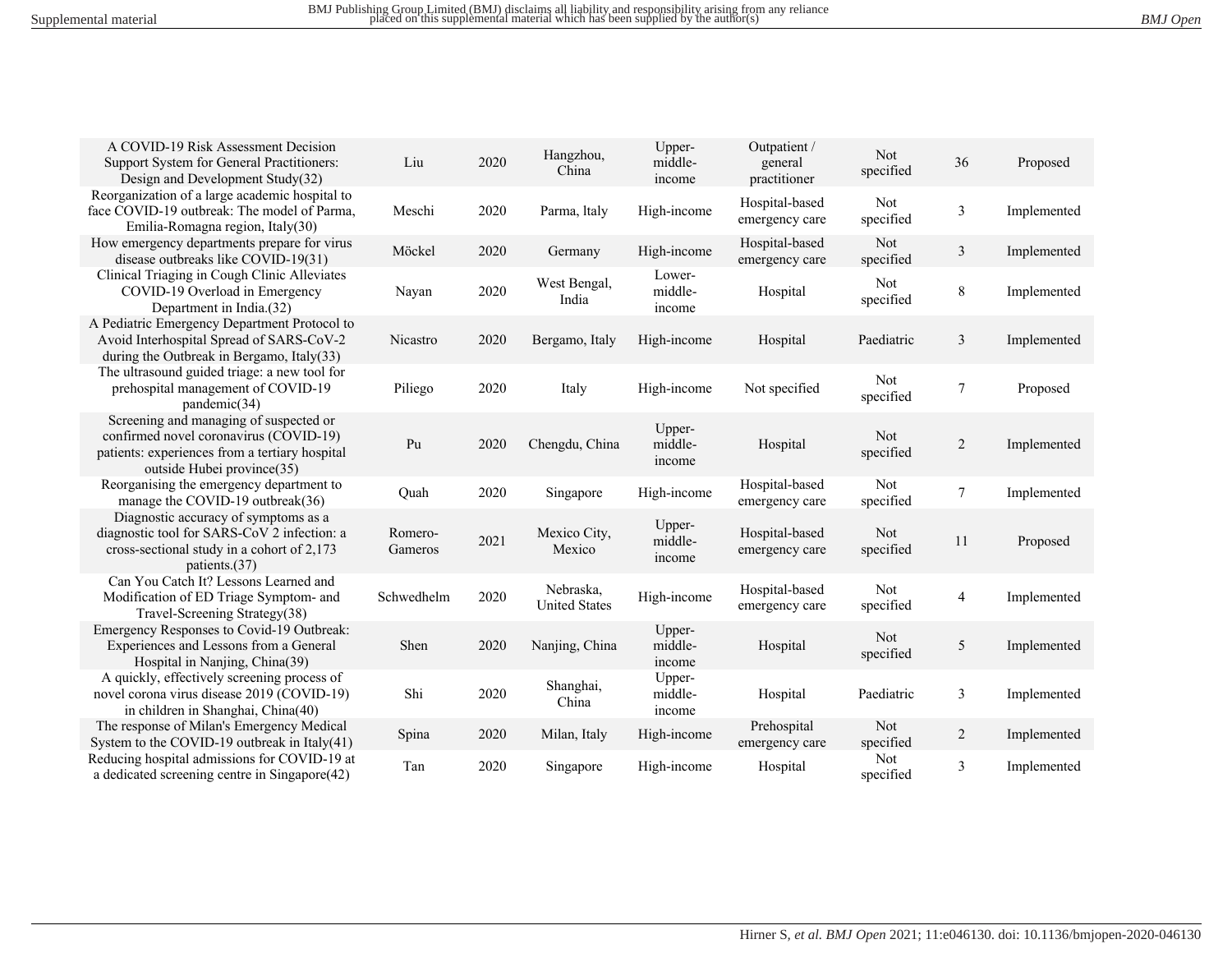| The role of triage in the prevention and control<br>of COVID-19 $(43)$                                                                                              | Wang                         | 2020 | Xi'an, China                          | Upper-<br>middle-<br>income | Hospital                                | Not<br>specified | 7              | Implemented |
|---------------------------------------------------------------------------------------------------------------------------------------------------------------------|------------------------------|------|---------------------------------------|-----------------------------|-----------------------------------------|------------------|----------------|-------------|
| Providing uninterrupted care during COVID-19<br>pandemic: experience from Beijing Tiantan<br>Hospital(44)                                                           | Wang                         | 2020 | Beijing, China                        | Upper-<br>middle-<br>income | Hospital                                | Not<br>specified | 4              | Implemented |
| Containing COVID-19 in the Emergency<br>Department: The Role of Improved Case<br>Detection and Segregation of Suspect<br>$\text{Cases}(45)$                         | Wee                          | 2020 | Singapore                             | High-income                 | Hospital-based<br>emergency care        | All ages         | $\overline{2}$ | Implemented |
| Redesigning emergency department operations<br>amidst a viral pandemic(46)                                                                                          | Whiteside                    | 2020 | <b>United States</b>                  | High-income                 | Hospital-based<br>emergency care        | Not<br>specified | $\overline{3}$ | Proposed    |
| Clinical Management of COVID-19 Interim<br>Guidance(47)                                                                                                             | World Health<br>Organization | 2020 | Not applicable                        | Not<br>applicable           | Not specified                           | All ages         | 4              | Proposed    |
| Strategies for qualified triage stations and fever<br>clinics during the outbreak of COVID-2019 in<br>the county hospitals of Western Chongqing(48)                 | Wu                           | 2020 | Western<br>Chongqing,<br>China        | Upper-<br>middle-<br>income | Outpatient /<br>general<br>practitioner | Not<br>specified | 17             | Implemented |
| Therapeutic and triage strategies for 2019 novel<br>coronavirus disease in fever clinics(49)                                                                        | Zhang                        | 2020 | Wuhan, China                          | Upper-<br>middle-<br>income | Outpatient /<br>general<br>practitioner | Not<br>specified | 10             | Implemented |
| Analysis and suggestions for the preview and<br>triage screening of children with suspected<br>COVID-19 outside the epidemic area of Hubei<br>Province $(50)$       | Zhang                        | 2020 | Chongqing,<br>China                   | Upper-<br>middle-<br>income | Outpatient /<br>general<br>practitioner | Paediatric       | 5              | Implemented |
| COVID19: A Systematic Approach to Early<br>Identification and Healthcare Worker<br>Protection(51)                                                                   | Zhao                         | 2020 | Shanghai,<br>China                    | Upper-<br>middle-<br>income | Not specified                           | Not<br>specified | 4              | Proposed    |
| Primary stratification and identification of<br>suspected Corona virus disease 2019 (COVID-<br>19) from clinical perspective by a simple<br>scoring proposal $(52)$ | Zhou                         | 2020 | Gansu, China                          | Upper-<br>middle-<br>income | Not specified                           | Not<br>specified | 10             | Proposed    |
| Proposed Clinical Indicators for Efficient<br>Screening and Testing for COVID-19 Infection<br>from Classification and Regression Trees<br>(CART) Analysis(53)       | Zimmerman                    | 2020 | Pennsylvania,<br><b>United States</b> | High-income                 | Outpatient /<br>general<br>practitioner | Not<br>specified | 5              | Proposed    |
| Application of Critical Care Ultrasound in<br>Patients With COVID-19: Our Experience and<br>Perspective.(54)                                                        | Zou                          | 2020 | Chengdu, China                        | Upper-<br>middle-<br>income | Not specified                           | Not<br>specified | 7              | Proposed    |
|                                                                                                                                                                     |                              |      |                                       |                             |                                         |                  |                |             |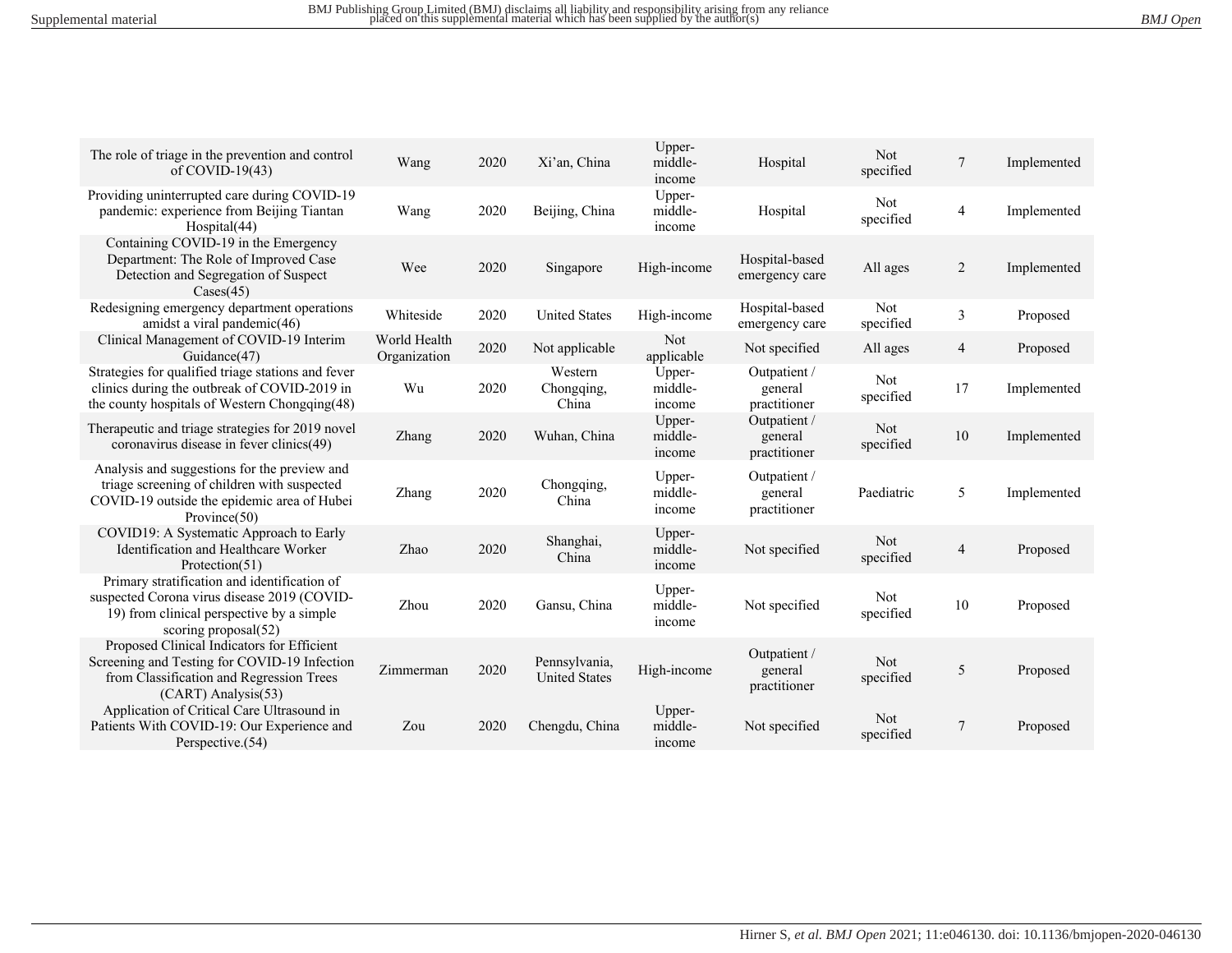### **Supplementary Table 2: Triage tool study characteristics (n=23).**

| <b>Title</b>                                                                                                                                                                         | <b>First author</b>                               | Year | <b>Study location</b>                 | <b>Study setting</b><br>income level | <b>Study setting</b>             | Age group        | No. tool<br>inputs | Has the tool<br>been<br>proposed or<br>implemented? |
|--------------------------------------------------------------------------------------------------------------------------------------------------------------------------------------|---------------------------------------------------|------|---------------------------------------|--------------------------------------|----------------------------------|------------------|--------------------|-----------------------------------------------------|
| Point-of-Care Ultrasound in the Evaluation of<br>COVID-19.(55)                                                                                                                       | Abrams                                            | 2020 | <b>United States</b>                  | High-income                          | Hospital                         | Not<br>specified | 1                  | Proposed                                            |
| Emergency Department COVID-19 Severity<br>Classification(56)                                                                                                                         | American<br>College of<br>Emergency<br>Physicians | 2020 | <b>United States</b>                  | High-income                          | Not specified                    | Adults           | 41                 | Proposed                                            |
| Fangcang shelter hospitals: a novel concept for<br>responding to public health emergencies $(12)$                                                                                    | Chen                                              | 2020 | Wuhan, China                          | Upper-<br>middle-<br>income          | Hospital                         | Not<br>specified | 12                 | Implemented                                         |
| Mobilization and Preparation of a Large Urban<br>Academic Center During the COVID-19<br>Pandemic(15)                                                                                 | Chowdhury                                         | 2020 | Pennsylvania,<br><b>United States</b> | High-income                          | Hospital                         | Not<br>specified | 16                 | Implemented                                         |
| Revised Triage and Surveillance Protocols for<br>Temporary Emergency Department Closures in<br>Tertiary Hospitals as a Response to COVID-19<br>Crisis in Daegu Metropolitan City(16) | Chung                                             | 2020 | Daegu, Korea                          | High-income                          | Hospital-based<br>emergency care | Not<br>specified | 8                  | Proposed                                            |
| Early prediction of the risk of severe<br>coronavirus disease 2019: A key step in<br>therapeutic decision making $(57)$                                                              | Côté                                              | 2020 | Quebec, Canada                        | High-income                          | Not specified                    | Not<br>specified | 21                 | Proposed                                            |
| Infection control practices in children during<br>COVID-19 pandemic: differences from<br>adults(17)                                                                                  | Devrim                                            | 2020 | Izmir, Turkey                         | Upper-<br>middle-<br>income          | Not specified                    | Paediatric       | 5                  | Implemented                                         |
| Using Lung Point-of-care Ultrasound in<br>Suspected COVID-19: Case Series and<br>Proposed Triage Algorithm.(58)                                                                      | Duggan                                            | 2020 | <b>United States</b>                  | High-income                          | Not specified                    | Not<br>specified | 1                  | Proposed                                            |
| Simple, fast and affordable triaging pathway<br>for COVID-19. $(59)$                                                                                                                 | Eggleton                                          | 2020 | United<br>Kingdom                     | High-income                          | Not specified                    | Not<br>specified | 1                  | Proposed                                            |
| How is COVID-19 affecting South Korea?<br>What is our current strategy?(60)                                                                                                          | Her                                               | 2020 | South Korea                           | High-income                          | Not specified                    | Not<br>specified | $\overline{2}$     | Implemented                                         |
| Screening and triage at health-care facilities in<br>Timor-Leste during the COVID-19<br>pandemic(24)                                                                                 | Howitt                                            | 2020 | Timor-Leste                           | Lower-<br>middle<br>income           | Not specified                    | Not<br>specified | 4                  | Implemented                                         |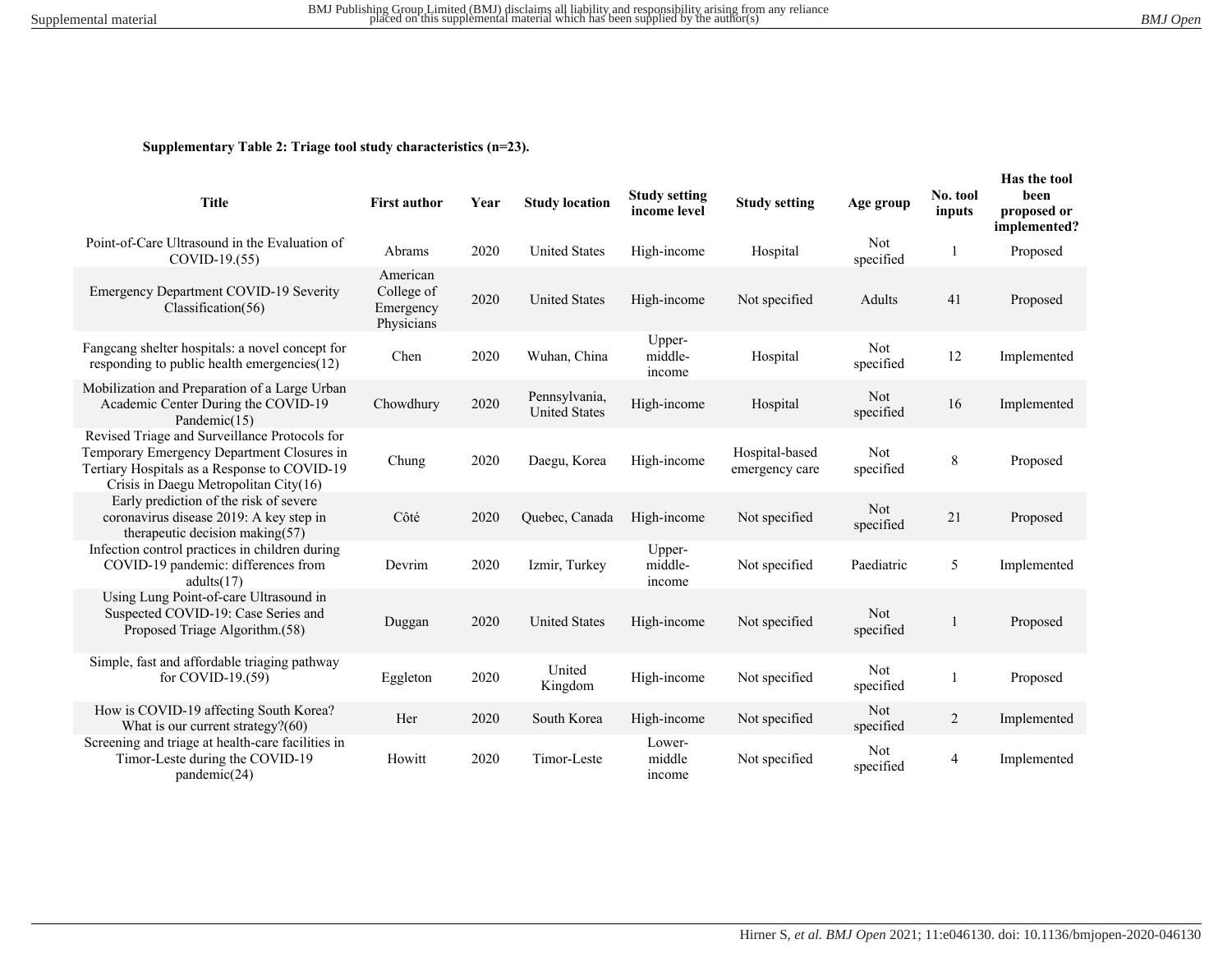| An algorithmic approach to diagnosis and<br>treatment of coronavirus disease 2019<br>(COVID-19) in children: Iranian expert's<br>consensus statement $(27)$                                                                                                                                      | Karimi               | 2020 | Tehran, Iran                           | Upper-<br>middle-<br>income | Not specified                           | Paediatric       | 15 | Proposed    |
|--------------------------------------------------------------------------------------------------------------------------------------------------------------------------------------------------------------------------------------------------------------------------------------------------|----------------------|------|----------------------------------------|-----------------------------|-----------------------------------------|------------------|----|-------------|
| Diagnosis and clinical management of severe<br>acute respiratory syndrome Coronavirus 2<br>(SARS-CoV-2) infection: an operational<br>recommendation of Peking Union Medical<br>College Hospital (V2.0): Working Group of<br>2019 Novel Coronavirus, Peking Union<br>Medical College Hospital(29) | Li                   | 2020 | Beijing, China                         | Upper-<br>middle-<br>income | Hospital                                | Not<br>specified | 11 | Proposed    |
| A Double Triage and Telemedicine Protocol to<br>Optimize Infection Control in an Emergency<br>Department in Taiwan During the COVID-19<br>Pandemic: Retrospective Feasibility Study(30)                                                                                                          | Lin                  | 2020 | Taipei, Taiwan                         | High-income                 | Hospital                                | Adult            | 8  | Implemented |
| CLUE: COVID-19 lung ultrasound in<br>emergency department $(61)$                                                                                                                                                                                                                                 | Manivel              | 2020 | Sydney,<br>Australia                   | High-income                 | Hospital-based<br>emergency care        | Not<br>specified |    | Proposed    |
| Proposed Modifications in the 6-minutue Walk<br>Test for Potential Application in Patients with<br>mild Coronavirus Disease 2019 (COVID-19):<br>A Step to Optimize Triage Guidelines(62)                                                                                                         | Mantha               | 2020 | India                                  | Lower-<br>middle<br>income  | Not specified                           | Not<br>specified | 6  | Proposed    |
| Reorganization of a large academic hospital to<br>face COVID-19 outbreak: The model of Parma.<br>Emilia-Romagna region, Italy(30)                                                                                                                                                                | Meschi               | 2020 | Parma, Italy                           | High-income                 | Hospital-based<br>emergency care        | Not<br>specified | 8  | Implemented |
| A Dynamic Bayesian Model for Identifying<br>High-Mortality Risk in Hospitalized COVID-<br>19 Patients. $(63)$                                                                                                                                                                                    | Momeni-<br>Boroujeni | 2021 | New York,<br><b>United States</b>      | High-income                 | Hospital                                | Not<br>specified | 11 | Proposed    |
| The ultrasound guided triage: a new tool for<br>prehospital management of COVID-19<br>pandemic(34)                                                                                                                                                                                               | Piliego              | 2020 | Italy                                  | High-income                 | Not specified                           | Not<br>specified | 9  | Proposed    |
| Pattern recognition of high-resolution computer<br>tomography (HRCT) chest to guide clinical<br>management in patients with mild to moderate<br>COVID-19.(64)                                                                                                                                    | Rajalingam           | 2021 | South<br>Tamilnadu.<br>India           | Lower-<br>middle-<br>income | Outpatient/<br>general<br>practitioner  | Not<br>specified |    | Proposed    |
| COVID-19 Outpatient Screening: A Prediction<br>Score for Adverse Events(65)                                                                                                                                                                                                                      | Sun                  | 2020 | Massachusetts,<br><b>United States</b> | High-income                 | Outpatient /<br>general<br>practitioner | Adult            | 20 | Proposed    |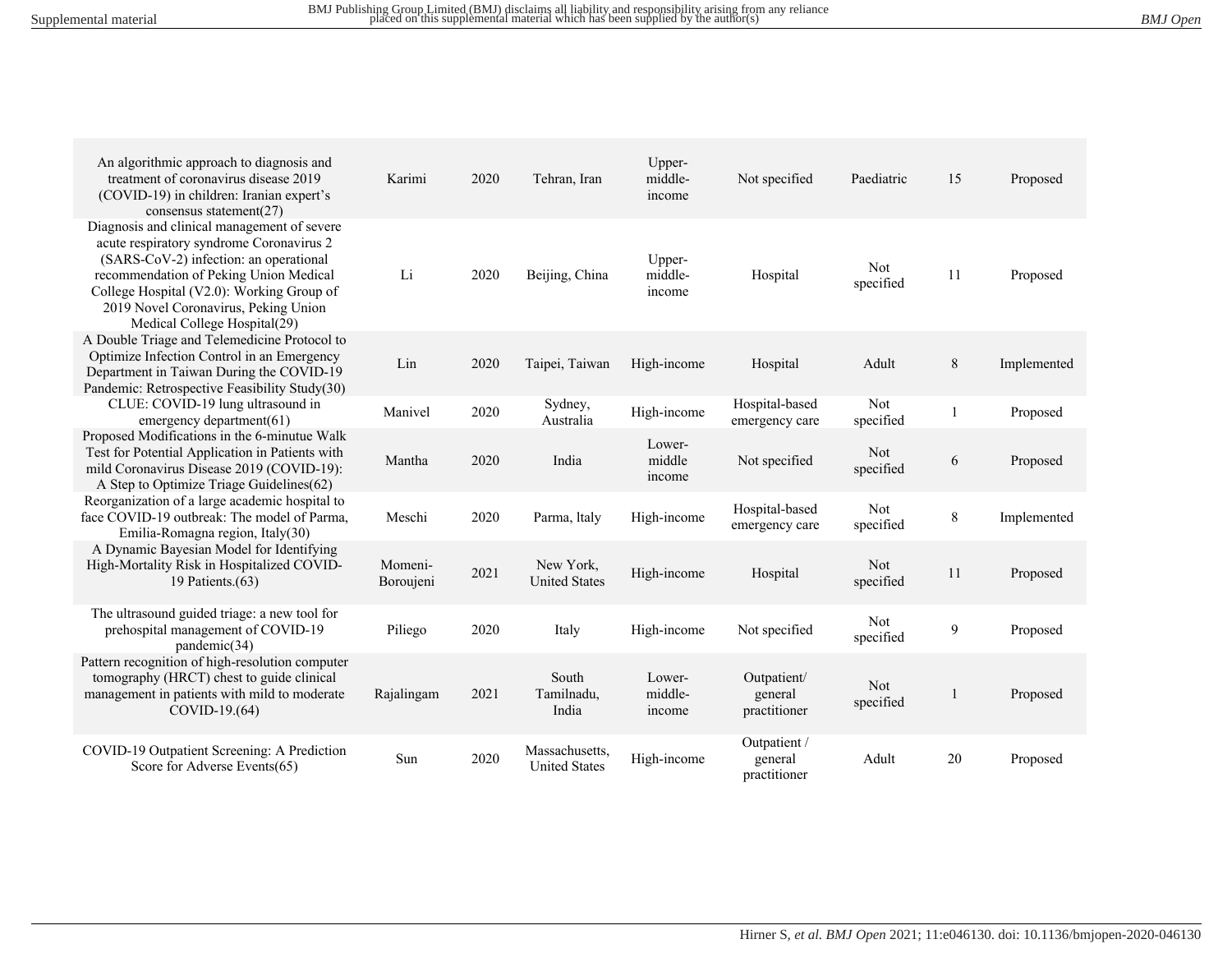| Lower mortality of COVID-19 by early<br>recognition and intervention: experience from<br>Jiangsu Province(66) | Sun                          | 2020 | Nanjing, China | ∪pper-<br>middle-<br>mcome | Not specified | Not<br>specified |    | Implemented |
|---------------------------------------------------------------------------------------------------------------|------------------------------|------|----------------|----------------------------|---------------|------------------|----|-------------|
| Clinical Management of COVID-19 Interim<br>Guidance(45)                                                       | World Health<br>Organization | 2020 | Not applicable | Not<br>applicable          | Not specified | All ages         | 18 | Proposed    |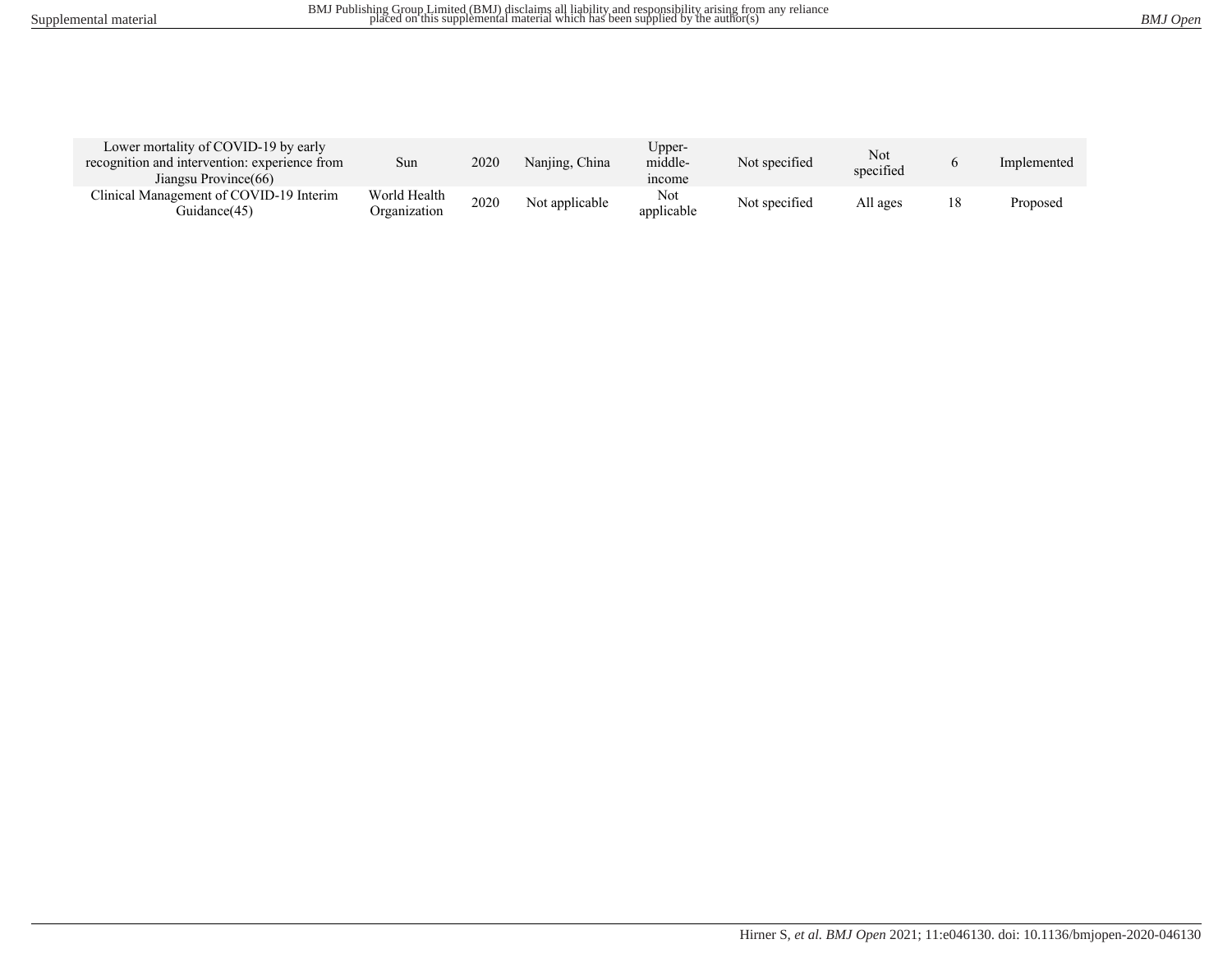**Supplementary Table 3: Severity scoring / prognostication tool study characteristics (n=54).**

| <b>Title</b>                                                                                                                                                                                          | <b>First author</b> | Year | <b>Study location</b>       | <b>Study setting</b><br>income level | <b>Study setting</b>    | Age group        | No. tool<br>inputs | Has the tool<br>been<br>proposed or<br>implemented? |
|-------------------------------------------------------------------------------------------------------------------------------------------------------------------------------------------------------|---------------------|------|-----------------------------|--------------------------------------|-------------------------|------------------|--------------------|-----------------------------------------------------|
| Isaric 4c Mortality Score As A Predictor Of In-<br>Hospital Mortality In Covid-19 Patients<br>Admitted In Ayub Teaching Hospital During<br>First Wave Of The Pandemic.(67)                            | Ali                 | 2021 | Abbottabad,<br>Pakistan     | Lower-<br>middle-<br>income          | Hospital                | Not<br>specified | 8                  | Proposed                                            |
| Development and validation of a prediction<br>model for severe respiratory failure in<br>hospitalized patients with SARS-Cov-2<br>infection: a multicenter cohort study (PREDI-<br>$CO$ study $)(68)$ | Bartoletti          | 2020 | Bologna, Italy              | High-income                          | Hospital                | Not<br>specified | $\,$ 8 $\,$        | Proposed                                            |
| Lung ultrasonography for risk stratification in<br>patients with COVID-19: a prospective<br>observational cohort study(69)                                                                            | <b>Brahier</b>      | 2020 | Switzerland                 | High-income                          | Hospital                | Not<br>specified |                    | Proposed                                            |
| Prediction of severe illness due to COVID-19<br>based on an analysis of initial fibrinogen to<br>albumin ratio and platelet count(70)                                                                 | Bi                  | 2020 | Taizhou, China              | Upper-<br>middle-<br>income          | Hospital                | Not<br>specified | $\overline{c}$     | Proposed                                            |
| Chest X-ray in new Coronavirus Disease 2019<br>(COVID-19) infection: findings and correlation<br>with clinical outcome(71)                                                                            | Cozzi               | 2020 | Florence, Italy             | High-income                          | Hospital                | Not<br>specified | 1                  | Proposed                                            |
| Predicting CoVID-19 community mortality risk<br>using machine learning and development of an<br>online prognostic tool.(72)                                                                           | Das                 | 2020 | South Korea                 | High-income                          | Not specified           | Not<br>specified | $\mathfrak z$      | Proposed                                            |
| A novel simple scoring model for predicting<br>severity of patients with SARS-CoV-2<br>infection $(73)$                                                                                               | Dong                | 2020 | Wuhan, China                | Upper-<br>middle-<br>income          | Hospital                | Not<br>specified | 3                  | Proposed                                            |
| Correlation between the variables collected at<br>admission and progression to severe cases<br>during hospitalization among patients with<br>$COVID-19$ in Chongqing(74)                              | Duan                | 2020 | Chongqing,<br>China         | Upper-<br>middle-<br>income          | Not specified           | Not<br>specified | $\mathfrak{Z}$     | Proposed                                            |
| A multipurpose machine learning approach to<br>predict COVID-19 negative prognosis in São<br>Paulo, Brazil(75)                                                                                        | Fernandes           | 2021 | São Paulo,<br><b>Brazil</b> | High-income                          | Upper-middle-<br>income | Not<br>specified | 5                  | Proposed                                            |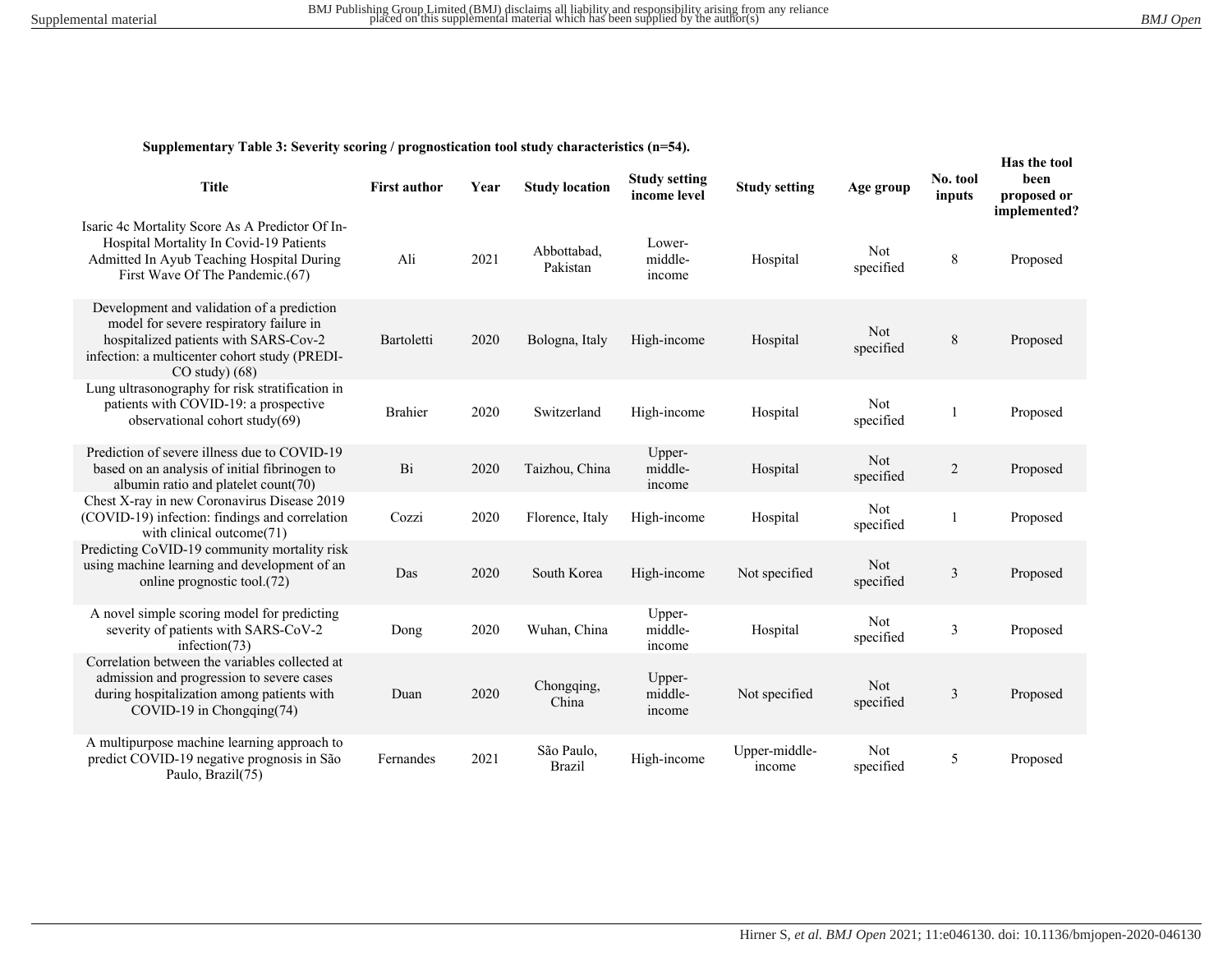| The utility of established prognostic scores in<br>COVID-19 hospital admissions: a multicentre<br>prospective evaluation of CURB-65, NEWS2,<br>and qSOFA(76)      | Frost             | 2020 | Liverpool,<br>England                | High-income                 | Hospital                         | Not<br>specified | $\sqrt{2}$     | Proposed |
|-------------------------------------------------------------------------------------------------------------------------------------------------------------------|-------------------|------|--------------------------------------|-----------------------------|----------------------------------|------------------|----------------|----------|
| A clinical risk score to identify patients with<br>COVID-19 at high risk of critical care<br>admission or death: An observational cohort<br>study $(77)$          | Galloway          | 2020 | London, United<br>Kingdom            | High-income                 | Hospital                         | Not<br>specified | 10             | Proposed |
| Prognostic Accuracy of the SIRS, qSOFA, and<br>NEWS for Early Detection of Clinical<br>Deterioration in SARS-CoV-2 Infected<br>Patients(78)                       | Geol Jang         | 2020 | Daegu, Korea                         | High-income                 | Not specified                    | Not<br>specified | 3              | Proposed |
| Predictive value of National Early Warning<br>Score 2 (NEWS2) for intensive care unit<br>admission in patients with SARS-CoV-2<br>infection $(79)$                | Gidari            | 2020 | Perugia, Italy                       | High-income                 | Hospital                         | Not<br>specified | 1              | Proposed |
| A Tool for Early Prediction of Severe<br>Coronavirus Disease 2019 (COVID-19): A<br>Multicenter Study Using the Risk Nomogram<br>in Wuhan and Guangdong, China(80) | Gong              | 2020 | Guangzhou,<br>China                  | Upper-<br>middle-<br>income | Hospital                         | Not<br>specified | $\overline{7}$ | Proposed |
| Development and validation of a prognostic<br>model based on comorbidities to predict<br>COVID-19 severity: a population-based<br>study $(81)$                    | Gude-<br>Sampedro | 2021 | Galicia, Spain                       | High-income                 | Not specified                    | Not<br>specified | 10             | Proposed |
| Evaluation of the clinical profile, laboratory<br>parameters and outcome of two hundred<br>COVID-19 patients from a tertiary centre in<br>India $(82)$            | Gupta             | 2020 | India                                | Lower-<br>middle-<br>income | Not specified                    | Not<br>specified | 12             | Proposed |
| Development and validation of the quick<br>COVID-19 severity index (qCSI): a prognostic<br>tool for early clinical decompensation (83)                            | Haimovich         | 2020 | Connecticut,<br><b>United States</b> | High-income                 | Not specified                    | Not<br>specified | 3              | Proposed |
| Predictive Value of 5 Early Warning Scores for<br>Critical COVID-19 Patients(84)                                                                                  | Hu                | 2020 | Wuhan, China                         | Upper-<br>middle-<br>income | Hospital-based<br>emergency care | Not<br>specified | 5              | Proposed |
| COVID-19 Severity Index: predictive score for<br>hospitalized patients(85)                                                                                        | Huespe            | 2020 | Buenos Aires,<br>Argentina           | Upper-<br>middle-<br>income | Hospital                         | Not<br>specified | 16             | Proposed |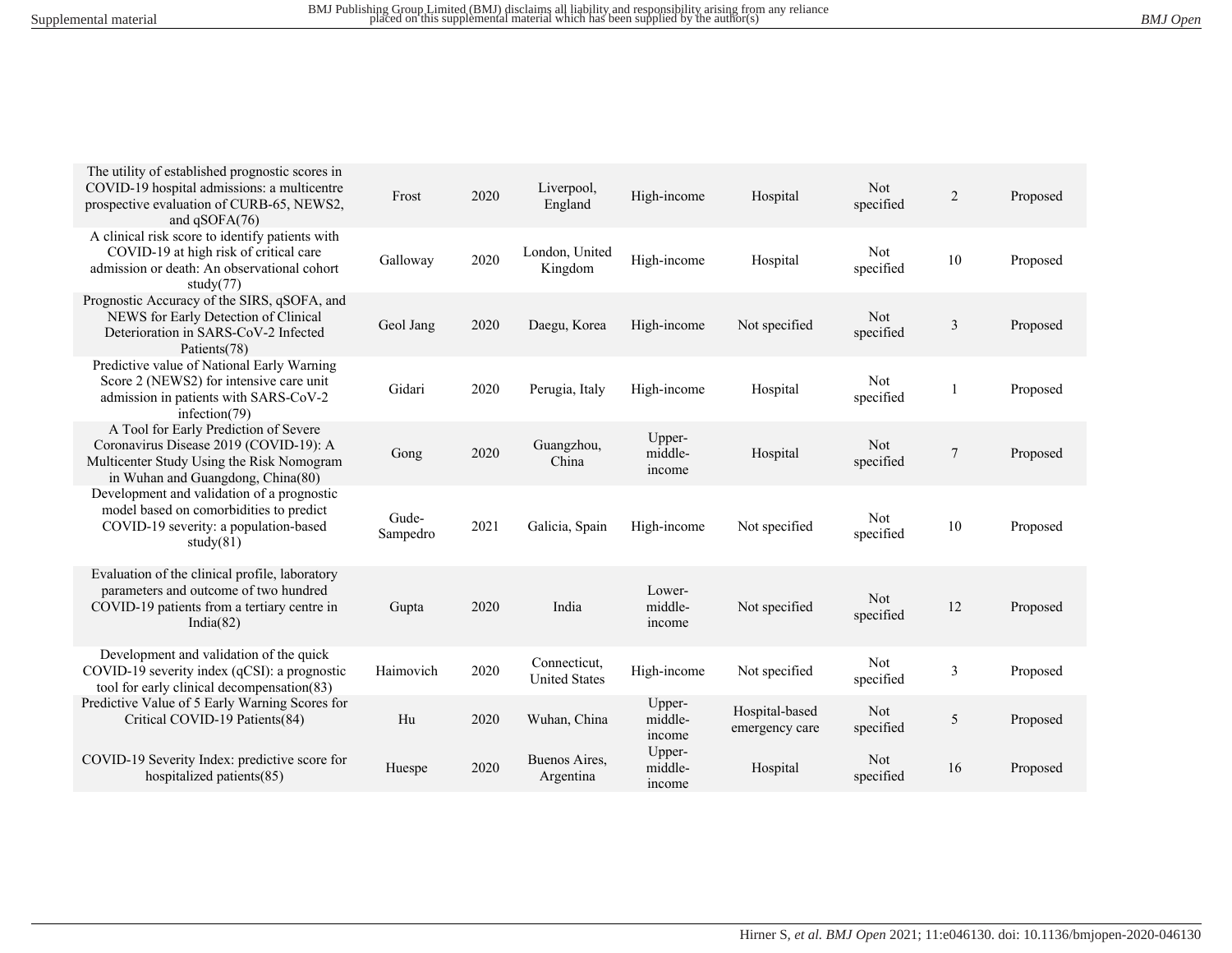| COVID-19: Symptoms, course of illness and<br>use of clinical scoring systems for the first 42<br>patients admitted to a Norwegian local<br>hospital(86)                                                             | Ihle-Hansen | 2020 | Viken county,<br>Norway      | High-income                 | Hospital      | Not<br>specified                        | 1              | Proposed |
|---------------------------------------------------------------------------------------------------------------------------------------------------------------------------------------------------------------------|-------------|------|------------------------------|-----------------------------|---------------|-----------------------------------------|----------------|----------|
| Clinical Characteristics and Prognostic Factors<br>for Intensive Care Unit Admission of Patients<br>With COVID-19: Retrospective Study Using<br>Machine Learning and Natural Language<br>Processing $(87)$          | Izquierdo   | 2020 | Castilla-La<br>Mancha, Spain | High-income                 | Not specified | <b>Not</b><br>specified                 | $\overline{3}$ | Proposed |
| Development and validation of a model for<br>individualized prediction of hospitalization risk<br>in 4,536 patients with COVID-19(88)                                                                               | Jehi        | 2020 | Guangzhou,<br>China          | Upper-<br>middle-<br>income | Not specified | Not<br>specified                        | $\,8\,$        | Proposed |
| The association of chest radiographic findings<br>and severity scoring with clinical outcomes in<br>patients with COVID-19 presenting to the<br>emergency department of a tertiary care<br>hospital in Pakistan(89) | Kaleemi     | 2021 | Pakistan                     | Lower-<br>middle-<br>income | Adult         | Hospital-<br>based<br>emergency<br>care |                | Proposed |
| The performance of the National Early<br>Warning Score and National Early Warning<br>Score 2 in hospitalised patients infected by the<br>severe acute respiratory syndrome coronavirus<br>$2 (SARS-CoV-2)$ .(90)    | Kostakis    | 2020 | United<br>Kingdome           | High-income                 | Hospital      | Not<br>specified                        |                | Proposed |
| Clinical Frailty Scale for risk stratification in<br>patients with SARS-CoV-2 infection(91)                                                                                                                         | Labenz      | 2020 | Mainz,<br>Germany            | High-income                 | Hospital      | Not<br>specified                        | $\mathbf{1}$   | Proposed |
| Triage tool for suspected COVID-19 patients in<br>the emergency room: AIFELL score(92)                                                                                                                              | Levenfus    | 2020 | Zurich,<br>Switzerland       | High-income                 | Hospital      | Not<br>specified                        | 6              | Proposed |
| A simple algorithm helps early identification of<br>SARS-CoV-2 infection patients with severe<br>progression tendency(93)                                                                                           | Li          | 2020 | Shanghai,<br>China           | Upper-<br>middle-<br>income | Not specified | Not<br>specified                        | $\mathfrak{Z}$ | Proposed |
| Development and Validation of a Clinical Risk<br>Score to Predict the Occurrence of Critical<br>Illness in Hospitalized Patients With COVID-<br>19(94)                                                              | Liang       | 2020 | Guangzhou,<br>China          | Upper-<br>middle-<br>income | Not specified | Not<br>specified                        | 10             | Proposed |
| Early triage of critically ill COVID-19 patients<br>using deep learning $(95)$                                                                                                                                      | Liang       | 2020 | Guangzhou,<br>China          | Upper-<br>middle-<br>income | Not specified | Not<br>specified                        | 10             | Proposed |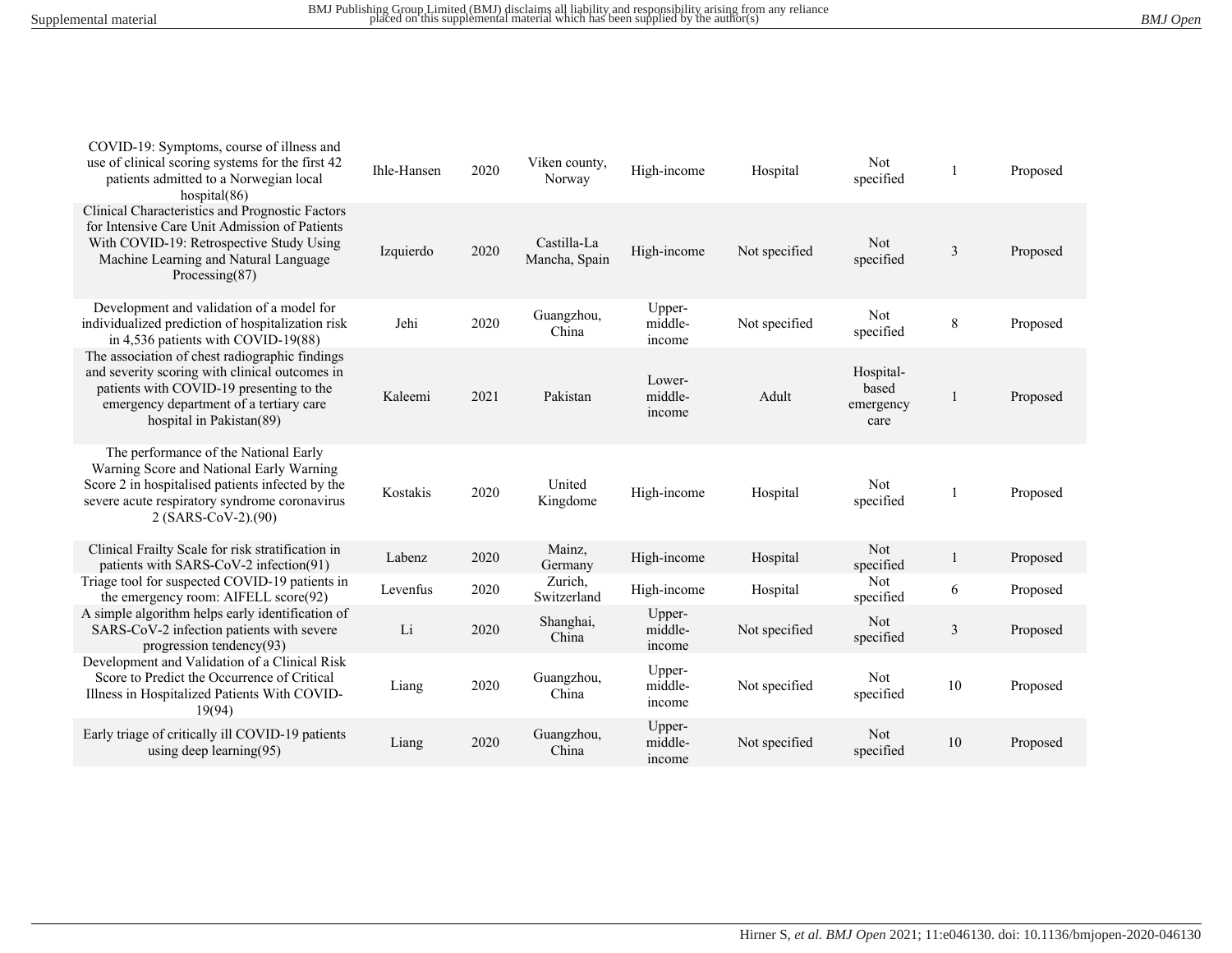| Development and validation of a risk<br>stratification model for screening suspected<br>cases of COVID-19 in China(96)                                                                                         | Ma          | 2020 | Wuhan, China                        | Upper-<br>middle-<br>income | Not specified | Not<br>specified | 23             | Proposed |
|----------------------------------------------------------------------------------------------------------------------------------------------------------------------------------------------------------------|-------------|------|-------------------------------------|-----------------------------|---------------|------------------|----------------|----------|
| National Early Warning Score 2 (NEWS2) on<br>admission predicts severe disease and in-<br>hospital mortality from Covid-19 - a<br>prospective cohort study(97)                                                 | Myrstad     | 2020 | Oslo, Norway                        | High-income                 | Hospital      | Not<br>specified | 1              | Proposed |
| A score combining early detection of cytokines<br>accurately predicts COVID-19 severity and<br>intensive care unit transfer(98)                                                                                | Nagant      | 2020 | Brussels,<br>Belgium                | High-income                 | Hospital      | Not<br>specified | 3              | Proposed |
| A nomogram to predict the risk of<br>unfavourable outcome in COVID-19: a<br>retrospective cohort of 279 hospitalized<br>patients in Paris area(99)                                                             | Nguyen      | 2020 | Paris, France                       | High-income                 | Hospital      | Not<br>specified | $\overline{7}$ | Proposed |
| Automated EHR score to predict COVID-19<br>outcomes at US Department of Veterans<br>Affairs $(100)$                                                                                                            | Osborne     | 2020 | California,<br><b>United States</b> | High-income                 | Not specified | Adult            | 25             | Proposed |
| NEWS can predict deterioration of patients<br>with COVID-19 $(101)$                                                                                                                                            | Peng        | 2020 | Huazhong,<br>China                  | Upper-<br>middle-<br>income | Not specified | Not<br>specified | $\overline{2}$ | Proposed |
| Examining the utility of extended laboratory<br>panel testing in the emergency department for<br>risk stratification of patients with COVID-19: a<br>single-centre retrospective service<br>evaluation $(102)$ | Ponsford    | 2021 | Cardiff, United<br>Kingdom          | High-income                 | Hospital      | Adult            | 8              | Proposed |
| Association between Clinical Frailty Scale<br>score and hospital mortality in adult patients<br>with COVID-19 (COMET): an international,<br>multicentre, retrospective, observational cohort<br>study $(103)$  | Sablerolles | 2021 | Europe                              | High-income                 | Hospital      | Adult            | 1              | Proposed |
| Performance of pneumonia severity index and<br>CURB-65 in predicting 30-day mortality in<br>patients with COVID-19(104)                                                                                        | Satici      | 2020 | Istanbul,<br>Turkey                 | Upper-<br>middle-<br>income | Hospital      | Not<br>specified | $\overline{2}$ | Proposed |
| Model-based Prediction of Critical Illness in<br>Hospitalized Patients with COVID-19(105)                                                                                                                      | Schalekamp  | 2020 | Amersfoort,<br>The<br>Netherlands   | High-income                 | Not specified | Not<br>specified | $\overline{7}$ | Proposed |
|                                                                                                                                                                                                                |             |      |                                     |                             |               |                  |                |          |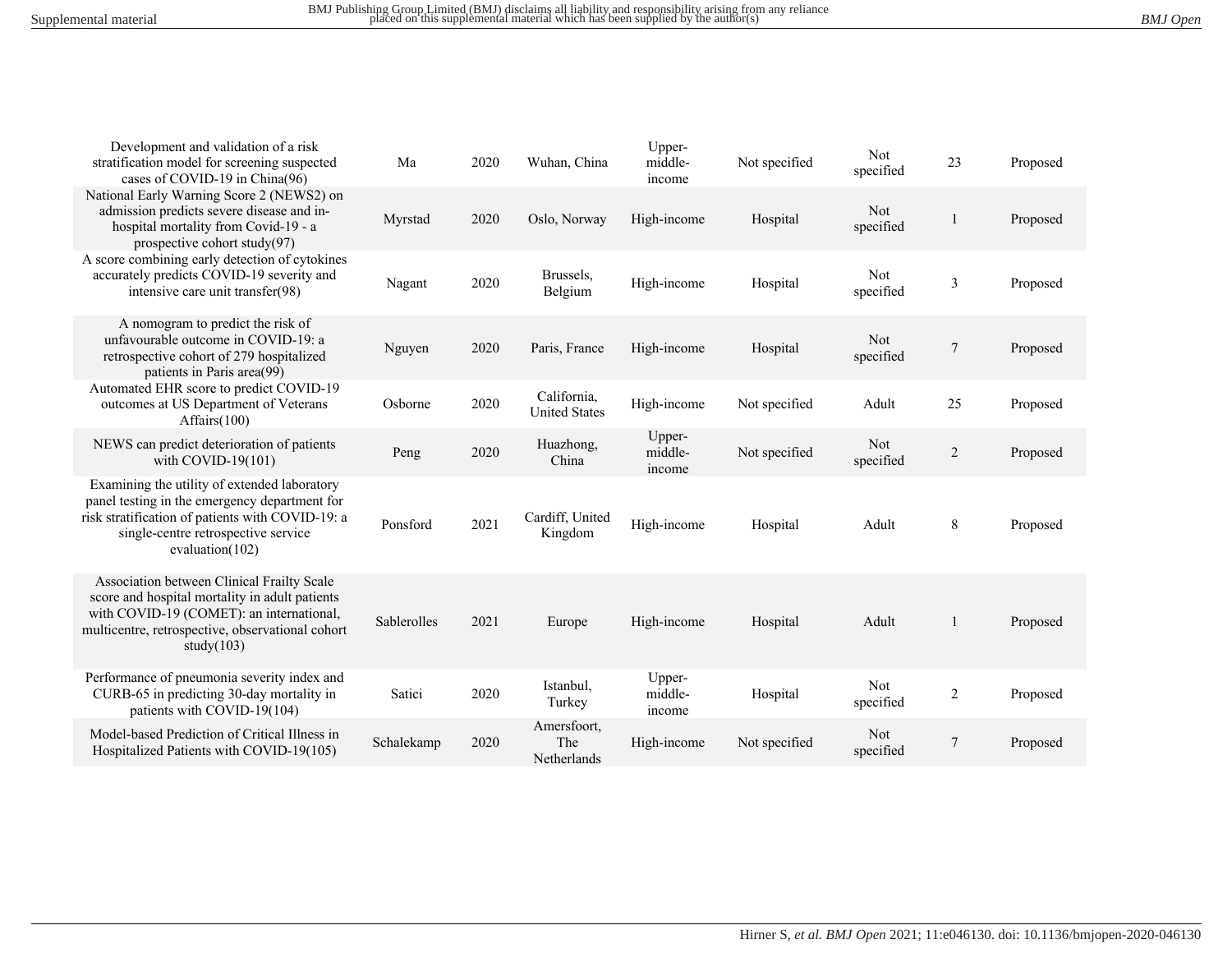| Scoring systems for predicting mortality for<br>severe patients with COVID-19(106)                                                                                                              | Shang                  | 2020 | Wuhan, China                                | Upper-<br>middle-<br>income | Hospital      | Not<br>specified | 5              | Proposed |
|-------------------------------------------------------------------------------------------------------------------------------------------------------------------------------------------------|------------------------|------|---------------------------------------------|-----------------------------|---------------|------------------|----------------|----------|
| Evaluating a Widely Implemented Proprietary<br>Deterioration Index Model Among<br>Hospitalized COVID-19 Patients(107)                                                                           | Singh                  | 2020 | Michigan,<br><b>United States</b>           | High-income                 | Not specified | Not<br>specified | 1              | Proposed |
| Development and validation of a simple risk<br>score for diagnosing COVID-19 in the<br>emergency room $(108)$                                                                                   | Sung                   | 2020 | Maryland,<br><b>United States</b>           | High-income                 | Hospital      | Not<br>specified | 10             | Proposed |
| Prediction of Sepsis in COVID-19 Using<br>Laboratory Indicators(109)                                                                                                                            | Tang                   | 2021 | Tongji, China                               | Upper-<br>middle-<br>income | Not specified | Not<br>specified | $\overline{7}$ | Proposed |
| Development of a data-driven COVID-19<br>prognostication tool to inform triage and step-<br>down care for hospitalised patients in Hong<br>Kong: A population based cohort study $(110)$        | Tsui                   | 2020 | Hong Kong,<br>China                         | Upper-<br>middle-<br>income | Hospital      | Not<br>specified | 7              | Proposed |
| Personalized predictive models for<br>symptomatic COVID-19 patients using basic<br>preconditions: Hospitalizations, mortality, and<br>the need for an ICU or ventilator( $111$ )                | Wollenstein-<br>Betech | 2020 | Mexico                                      | Upper-<br>middle-<br>income | Not specified | Not<br>specified | 9              | Proposed |
| Development of a Clinical Decision Support<br>System for Severity Risk Prediction and Triage<br>of COVID-19 Patients at Hospital Admission:<br>An International Multicenter Study(112)          | Wu                     | 2020 | Maastricht, the<br>Netherlands              | High-income                 | Hospital      | Not<br>specified | $\overline{7}$ | Proposed |
| Development and validation of the HNC-LL<br>score for predicting the severity of coronavirus<br>disease $2019(113)$                                                                             | Xiao                   | 2020 | Guangzhou,<br>China                         | Upper-<br>middle-<br>income | Not specified | Not<br>specified | 5              | Proposed |
| Point-of-Care Lung Ultrasound for COVID-19:<br>Findings and Prognostic Implications From 105<br>Consecutive Patients(114)                                                                       | Yasukawa               | 2021 | Washington<br>D.C., United<br><b>States</b> | High-income                 | Hospital      | Not<br>specified | 1              | Proposed |
| A Novel Scoring System for Prediction of<br>Disease Severity in COVID-19(115)                                                                                                                   | Zhang                  | 2020 | Beijing, China                              | Upper-<br>middle-<br>income | Hospital      | Not<br>specified | 5              | Proposed |
| Development and validation of a risk factor-<br>based system to predict short-term survival in<br>adult hospitalized patients with COVID-19: a<br>multicenter, retrospective, cohort study(116) | Zhang                  | 2020 | Honghu, China                               | Upper-<br>middle-<br>income | Hospital      | Not<br>specified | 1              | Proposed |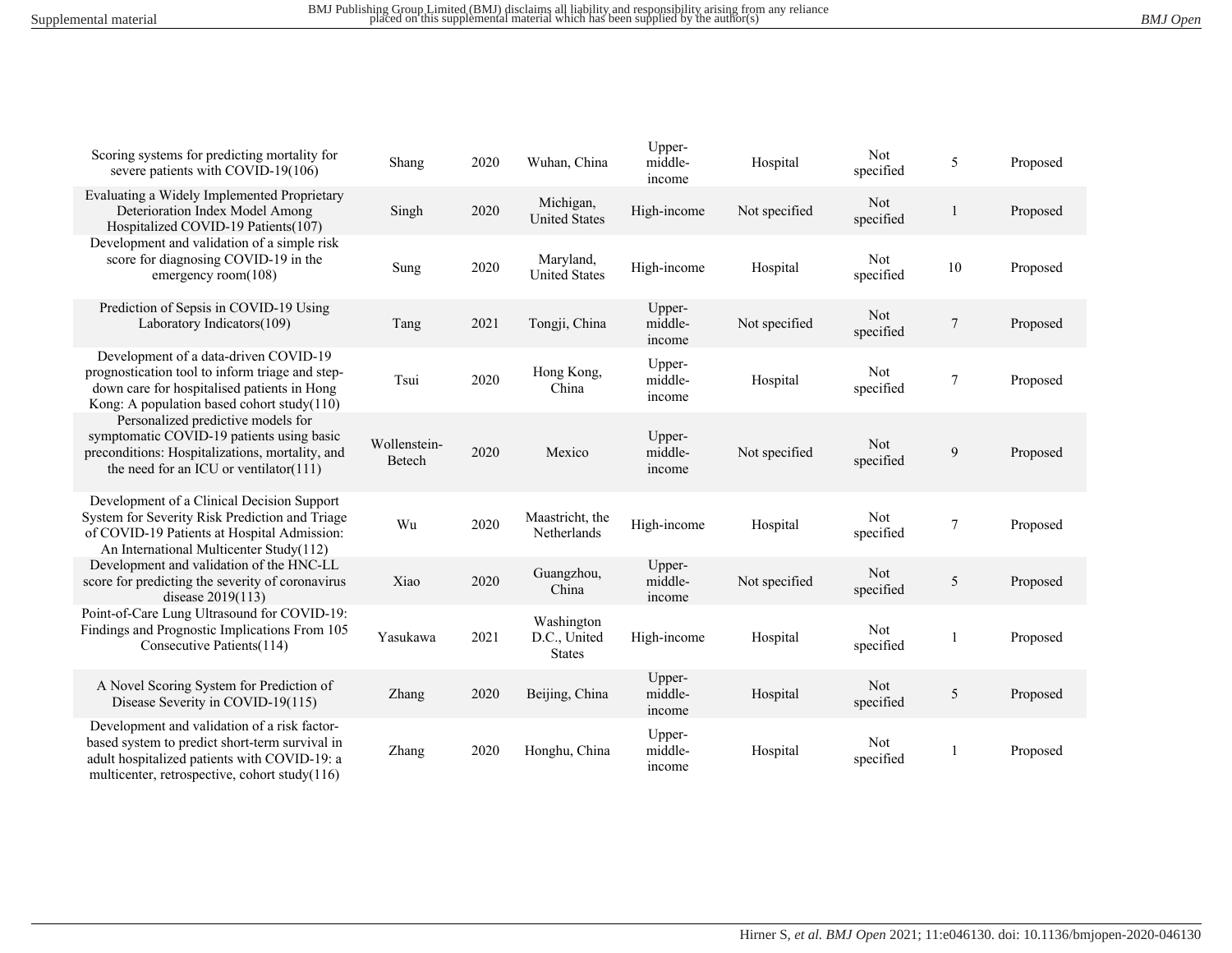| Lung Ultrasound Score in Evaluating the<br>Severity of Coronavirus Disease 2019<br>$(COVID-19)$ Pneumonia $(117)$                                  | Zhao | 2020 | Shanghai,<br>China                | Upper-<br>middle-<br>income | Hospital      | <b>Not</b><br>specified |               | Proposed |
|----------------------------------------------------------------------------------------------------------------------------------------------------|------|------|-----------------------------------|-----------------------------|---------------|-------------------------|---------------|----------|
| Development and validation a nomogram for<br>predicting the risk of severe COVID-19: A<br>multi-center study in Sichuan, China(118)                | Zhou | 2020 | Sichuan, China                    | Upper-<br>middle-<br>income | Not specified | Not<br>specified        | $\mathfrak b$ | Proposed |
| Deep-learning artificial intelligence analysis of<br>clinical variables predicts mortality in COVID-<br>19 patients $(119)$                        | Zhu  | 2020 | New York,<br><b>United States</b> | High-income                 | Not specified | Not<br>specified        |               | Proposed |
| Acute Physiology and Chronic Health<br>Evaluation II Score as a Predictor of Hospital<br>Mortality in Patients of Coronavirus Disease<br>2019(120) | Zou  | 2020 | Wuhan, China                      | Upper-<br>middle-<br>income | Hospital      | Not<br>specified        |               | Proposed |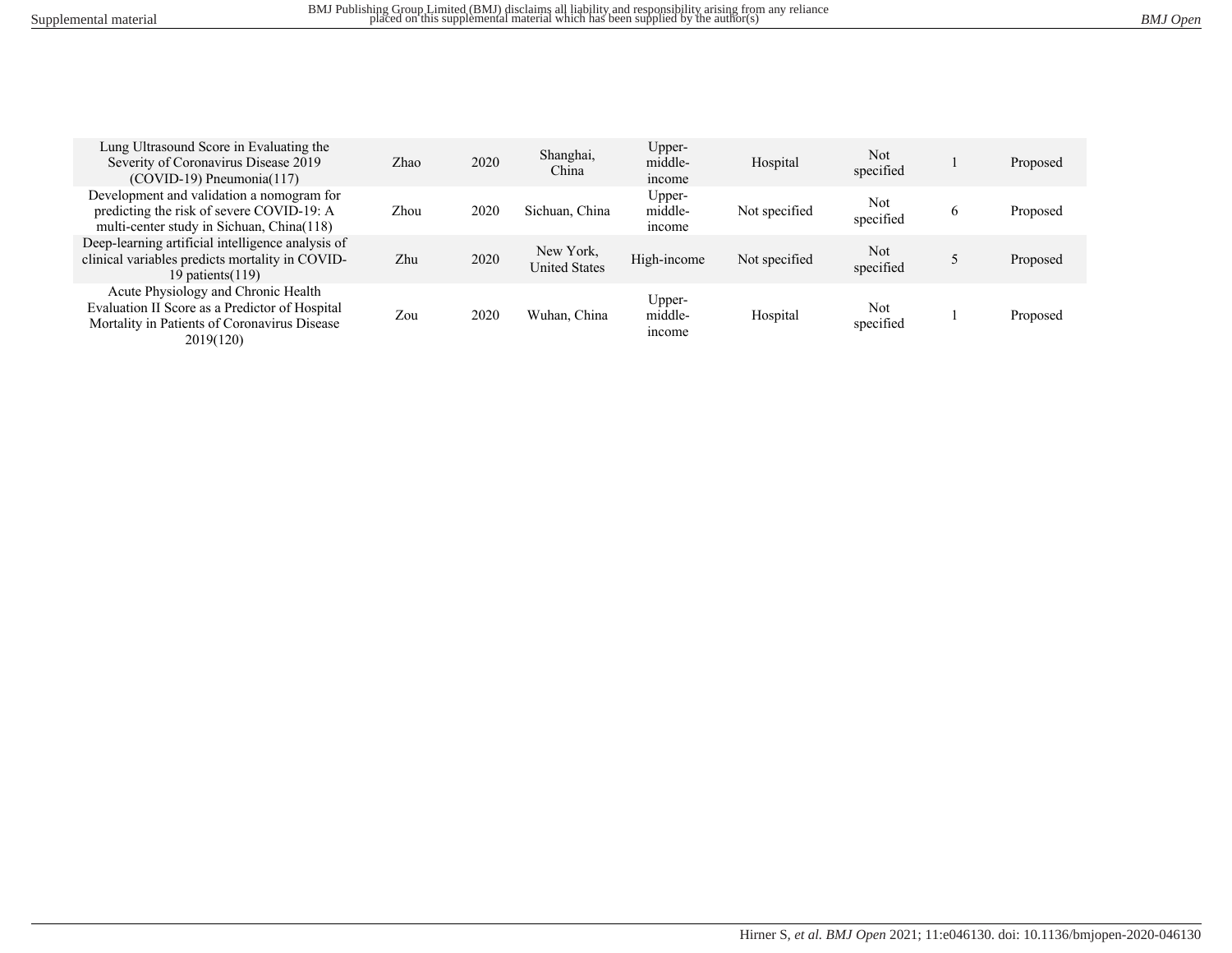#### **Supplementary Table 4: Summary of validation data for tools being used to screen, triage, and prognosticate COVID-19 patients.**

| Tool training/development validation data                                                                                                                                                               |                                                                                                         |                                                                  |                                         |                                     |            |              | Other validation data     |                                                                                   |                    |             |            |            |
|---------------------------------------------------------------------------------------------------------------------------------------------------------------------------------------------------------|---------------------------------------------------------------------------------------------------------|------------------------------------------------------------------|-----------------------------------------|-------------------------------------|------------|--------------|---------------------------|-----------------------------------------------------------------------------------|--------------------|-------------|------------|------------|
| Title                                                                                                                                                                                                   | Validation<br>endpoint                                                                                  | <b>AUC</b>                                                       | Sensitivity                             | Specificity                         | <b>PPV</b> | <b>NPV</b>   | <b>Validation</b><br>type | $\mathbf{AUC}$                                                                    | <b>Sensitivity</b> | Specificity | <b>PPV</b> | <b>NPV</b> |
| A Novel Scoring System for<br>Prediction of Disease Severity in<br>COVID-19(94)                                                                                                                         | ICU admission                                                                                           |                                                                  |                                         |                                     |            |              | Retro-<br>spective        | 0.91                                                                              | 0.71               | 0.89        |            |            |
| A novel simple scoring model for<br>predicting severity of patients with<br>SARS-CoV-2 infection(62)                                                                                                    | COVID-19<br>confirmed by RT-<br>PCR                                                                     |                                                                  |                                         |                                     |            |              | Retro-<br>spective        |                                                                                   | 0.8                | 0.79        |            |            |
| A quickly, effectively screening<br>process of novel corona virus<br>disease 2019 (COVID-19) in<br>children in Shanghai, China(38)                                                                      | COVID-19<br>diagnosis                                                                                   |                                                                  |                                         | 0.71                                | 0.18       | $\mathbf{1}$ |                           |                                                                                   |                    |             |            |            |
| A simple algorithm helps early<br>identification of SARS-CoV-2<br>infection patients with severe<br>progression tendency(74)                                                                            | Severe COVID-19<br>disease                                                                              |                                                                  |                                         |                                     |            |              | Retro-<br>spective        |                                                                                   | 0.18               | 0.93        | 0.49       | 0.98       |
| A Tool for Early Prediction of<br>Severe Coronavirus Disease 2019<br>(COVID-19): A Multicenter Study<br>Using the Risk Nomogram in<br>Wuhan and Guangdong, China(67)                                    | Severe COVID-19<br>disease                                                                              | 0.91                                                             | 0.86                                    | 0.88                                |            |              |                           |                                                                                   |                    |             |            |            |
| Acute Physiology and Chronic<br>Health Evaluation II Score as a<br>Predictor of Hospital Mortality in<br>Patients of Coronavirus Disease<br>2019(93)                                                    | In-hospital<br>mortality                                                                                | 0.97                                                             | 0.96                                    | 0.86                                |            |              |                           |                                                                                   |                    |             |            |            |
| Clinical Characteristics and<br>Prognostic Factors for Intensive<br>Care Unit Admission of Patients<br>With COVID-19: Retrospective<br>Study Using Machine Learning and<br>Natural Language Processing. | ICU admission                                                                                           | 0.76                                                             |                                         |                                     |            |              |                           |                                                                                   |                    |             |            |            |
| Containing COVID-19 in the<br>Emergency Department: The Role<br>of Improved Case Detection and<br>Segregation of Suspect Cases(43)                                                                      | COVID-19<br>confirmed by RT-<br><b>PCR</b>                                                              |                                                                  | 0.842(95%<br>CI $[0.736-$<br>$0.919$ ]) | 0.648(95%<br>CI $[0.625-$<br>0.670] |            |              |                           |                                                                                   |                    |             |            |            |
| COVID-19 Outpatient Screening:<br>A Prediction Score for Adverse<br>Events $(57)$                                                                                                                       | Hospitalisation,<br>ICU care, need for<br>mechanical<br>ventilation, or<br>death within 7<br>days of an | 0.80<br>(hospitalis<br>ation);<br>0.82<br>(critical<br>illness); |                                         |                                     |            |              | Pro-spective              | 0.76<br>(hospitalisati<br>on); $0.79$<br>(critical<br>illness); $0.93$<br>(death) |                    |             |            |            |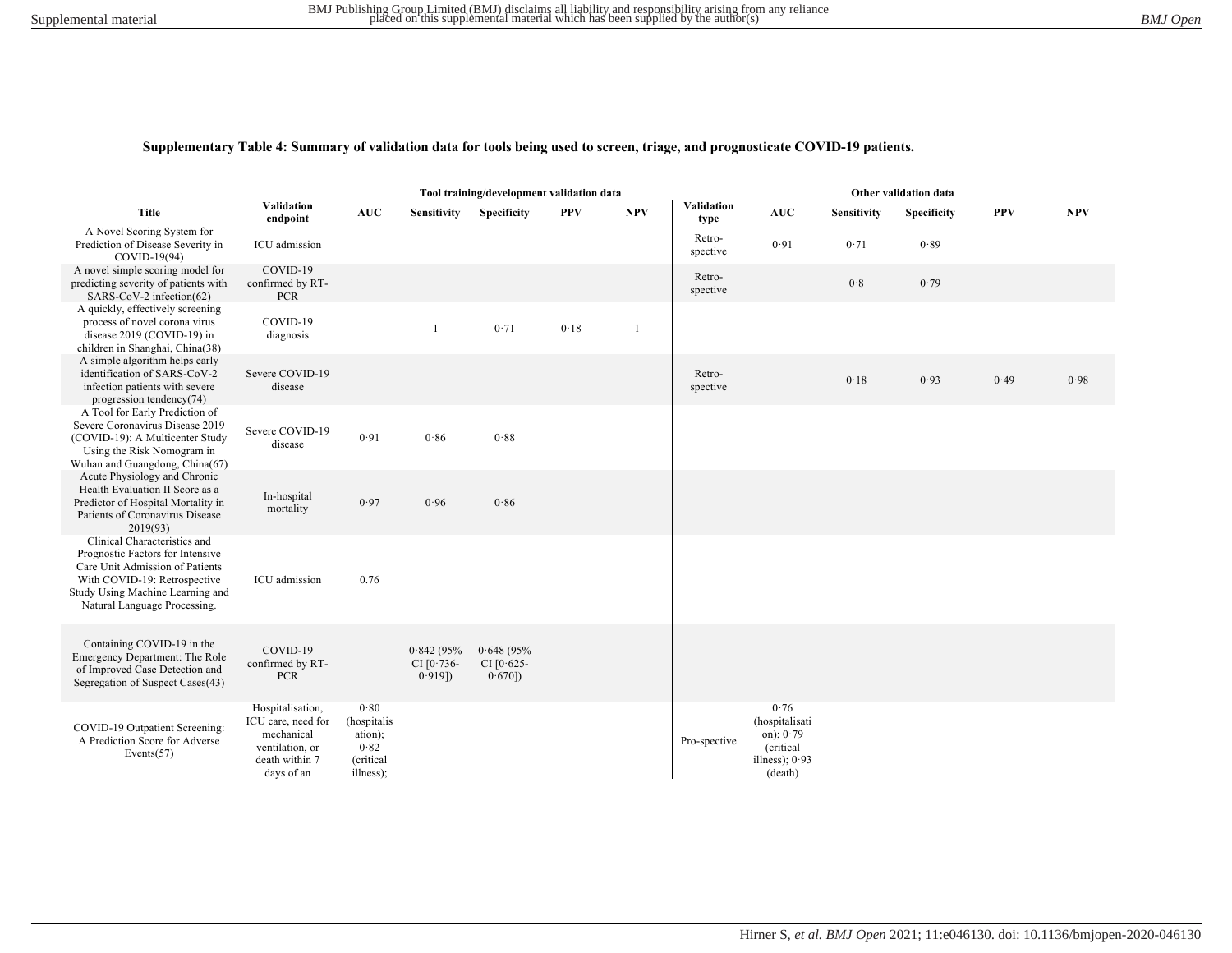|                                                                                                                                                                                                      | outpatient medical<br>encounter                        | 0.87<br>(death)                  |                                                              |                                                            |                                                               |                                                                   |                    |                                     |                                                               |                                                            |                                                           |                                                        |
|------------------------------------------------------------------------------------------------------------------------------------------------------------------------------------------------------|--------------------------------------------------------|----------------------------------|--------------------------------------------------------------|------------------------------------------------------------|---------------------------------------------------------------|-------------------------------------------------------------------|--------------------|-------------------------------------|---------------------------------------------------------------|------------------------------------------------------------|-----------------------------------------------------------|--------------------------------------------------------|
| Development and Validation of a<br>Clinical Risk Score to Predict the<br>Occurrence of Critical Illness in<br>Hospitalized Patients With<br>COVID-19(75)                                             | Critical COVID-<br>19 disease                          |                                  | 72% (95%<br>CI $[65% -$<br>79%]) (at<br>risk score<br>$>3$ ) | 86% (95%<br>CI [89%-<br>$92\%$ ]) (at<br>risk score<br>>3) | 74% (95%<br>CI [67%-<br>$80\%$ ]) (at<br>risk score<br>$>3$ ) | 89% (95%<br>CI $[85% -]$<br>$91\%$ ]) (at<br>risk score<br>$>3$ ) | Retro-<br>spective |                                     | 80% (95%<br>CI [73%-<br>$85\%$ ]) (at<br>risk score<br>$>3$ ) | 76% (95%<br>CI [70%-<br>$81\%$ ]) (at<br>risk score<br>>3) | 69% (95%<br>CI [60%-<br>74%]) (at<br>risk score<br>$>3$ ) | 85% (95%<br>CI [80%-<br>89%]) (at<br>risk score<br>>3) |
| Development and validation of a<br>prediction model for severe<br>respiratory failure in hospitalized<br>patients with SARS-Cov-2<br>infection: a multicenter cohort<br>study (PREDI-CO study)(59)   | Severe respiratory<br>failure                          | 0.89(95%<br>CI $[0.86-$<br>0.92] |                                                              |                                                            |                                                               |                                                                   |                    |                                     |                                                               |                                                            |                                                           |                                                        |
| Development and validation of a<br>prognostic model based on<br>comorbidities to predict COVID-19<br>severity: a population-based study.                                                             | Mortality                                              | 0.89                             |                                                              |                                                            |                                                               |                                                                   |                    |                                     |                                                               |                                                            |                                                           |                                                        |
| Development and validation of a<br>risk factor-based system to predict<br>short-term survival in adult<br>hospitalized patients with COVID-<br>19: a multicenter, retrospective,<br>cohort study(89) | 28-day mortality                                       |                                  |                                                              |                                                            |                                                               |                                                                   | Retro-<br>spective | 0.879 (95%)<br>CI [0.856-<br>0.900) |                                                               |                                                            |                                                           |                                                        |
| Development and validation of a<br>risk stratification model for<br>screening suspected cases of<br>COVID-19 in China(77)                                                                            | COVID-19<br>confirmed by RT-<br><b>PCR</b>             | 0.86                             | 0.83                                                         | 0.78                                                       | 0.32                                                          | 0.97                                                              | Retro-<br>spective | 0.87                                | 0.82                                                          | 0.77                                                       | 0.26                                                      | 0.98                                                   |
| Development and validation of a<br>simple risk score for diagnosing<br>COVID-19 in the emergency room.                                                                                               | COVID-19<br>confirmed by RT-<br><b>PCR</b>             |                                  | 0.796                                                        | 0.709                                                      |                                                               |                                                                   |                    |                                     |                                                               |                                                            |                                                           |                                                        |
| Development and validation of the<br>HNC-LL score for predicting the<br>severity of coronavirus disease<br>2019(88)                                                                                  | Severe COVID-19<br>disease                             |                                  |                                                              |                                                            |                                                               |                                                                   | Retro-<br>spective | 0.86                                | 0.85                                                          | 0.76                                                       |                                                           |                                                        |
| Development and validation of the<br>quick COVID-19 severity index<br>(qCSI): a prognostic tool for early<br>clinical decompensation(68)                                                             | Respiratory failure<br>within 24 hours of<br>admission |                                  |                                                              |                                                            |                                                               |                                                                   | Retro-<br>spective | 0.91                                | 0.94                                                          | 0.82                                                       |                                                           |                                                        |
| Development of a Clinical Decision<br>Support System for Severity Risk<br>Prediction and Triage of COVID-<br>19 Patients at Hospital Admission:<br>An International Multicenter<br>Study(87)         | Severe or critical<br>COVID-19 disease                 | 0.88                             | 0.85                                                         | 0.74                                                       | 0.75                                                          | 0.85                                                              |                    |                                     |                                                               |                                                            |                                                           |                                                        |
| Development of a data-driven<br>COVID-19 prognostication tool to<br>inform triage and step-down care                                                                                                 | Severe COVID-19<br>disease                             |                                  |                                                              | 0.913<br>$(Day-1)$<br>model) and                           |                                                               |                                                                   |                    |                                     |                                                               |                                                            |                                                           |                                                        |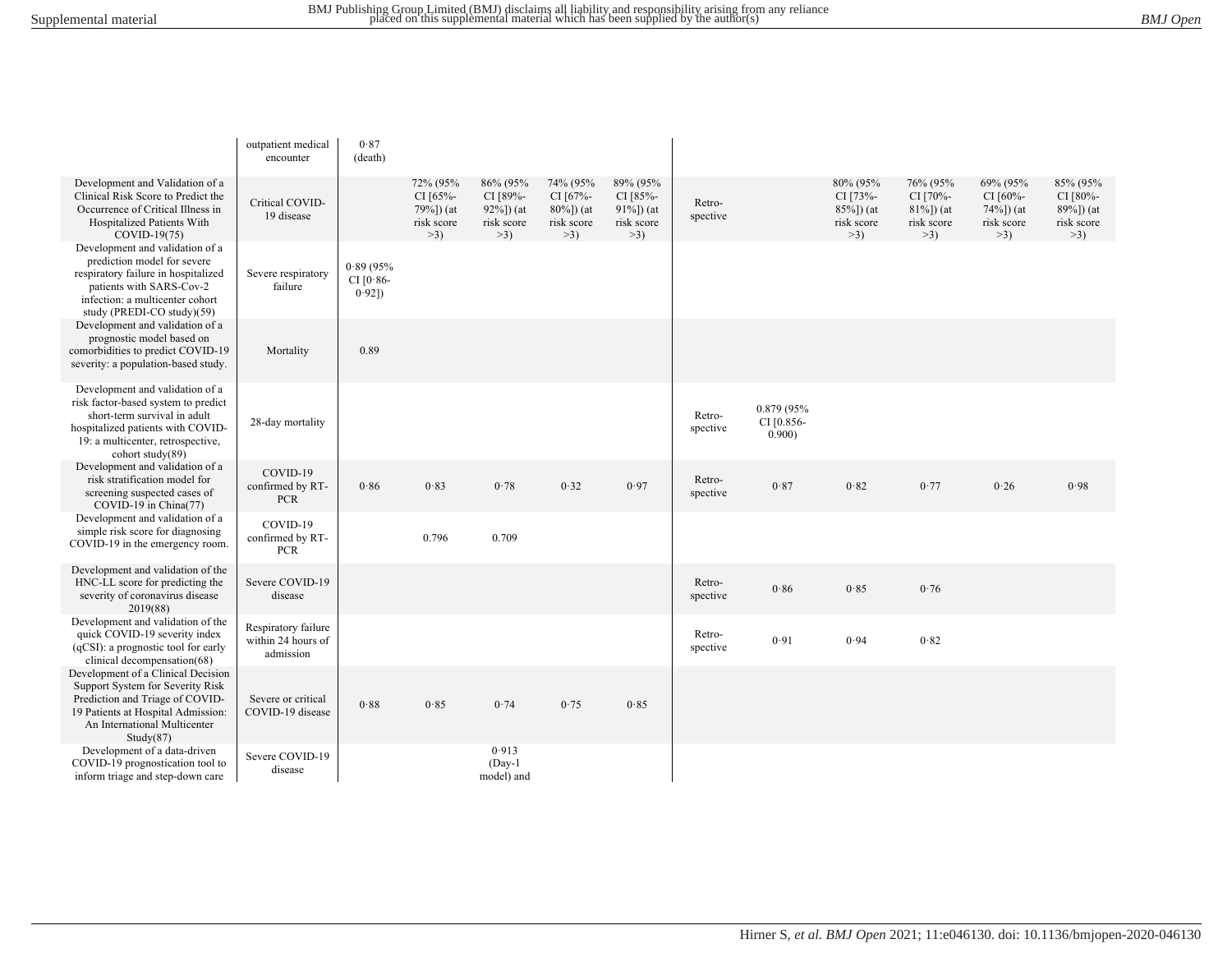| for hospitalised patients in Hong<br>Kong: A population based cohort<br>study(86)                                                                                                                          |                                                                        |      |                                         | 0.942<br>$(Day-5)$<br>model)            |                    |                                      |                                      |                                      |                                       |                                    |
|------------------------------------------------------------------------------------------------------------------------------------------------------------------------------------------------------------|------------------------------------------------------------------------|------|-----------------------------------------|-----------------------------------------|--------------------|--------------------------------------|--------------------------------------|--------------------------------------|---------------------------------------|------------------------------------|
| Evaluating a Widely Implemented<br>Proprietary Deterioration Index<br>Model Among Hospitalized<br>COVID-19 Patients(85)                                                                                    | ICU-level care,<br>mechanical<br>ventilation, or in-<br>hospital death |      |                                         |                                         | Retro-<br>spective | 0.79                                 | 0.39                                 | 0.91                                 | 0.74                                  | 0.9                                |
| Examining the utility of extended<br>laboratory panel testing in the<br>emergency department for risk<br>stratification of patients with<br>COVID-19: a single-centre<br>retrospective service evaluation. | 28-day mortality                                                       | 0.77 |                                         |                                         |                    |                                      |                                      |                                      |                                       |                                    |
| Lower mortality of COVID-19 by<br>early recognition and intervention:<br>experience from Jiangsu<br>Province(58)                                                                                           | Severe COVID-19<br>disease                                             | 0.96 | 0.955(95%<br>CI $[0.772-$<br>$0.999$ ]) | 0.899(95%<br>CI $[0.863-$<br>$0.928$ ]) |                    |                                      |                                      |                                      |                                       |                                    |
| Lung Ultrasound Score in<br>Evaluating the Severity of<br>Coronavirus Disease 2019<br>(COVID-19) Pneumonia(90)                                                                                             | Refractory<br>COVID-19 disease                                         |      |                                         |                                         | Retro-<br>spective | 0.52                                 | $\mathbf{1}$                         | 0.74                                 |                                       |                                    |
| Model-based Prediction of Critical<br>Illness in Hospitalized Patients with<br>COVID-19(83)                                                                                                                | Critical COVID-<br>19 disease                                          |      |                                         |                                         | Retro-<br>spective | 0.77                                 | 0.5                                  | 0.88                                 | 0.79                                  | 0.66                               |
| National Early Warning Score 2<br>(NEWS2) on admission predicts<br>severe disease and in-hospital<br>mortality from Covid-19 - a<br>prospective cohort study(78)                                           | Severe COVID-19<br>disease                                             | 0.82 | 0.8                                     | 0.84                                    |                    |                                      |                                      |                                      |                                       |                                    |
| NEWS can predict deterioration of<br>patients with COVID-19(81)                                                                                                                                            | Severe and critical<br>COVID-19 disease                                |      |                                         |                                         | Pro-spective       | 0.84                                 | $\mathbf{1}$                         | 0.51                                 |                                       |                                    |
| Performance of pneumonia severity<br>index and CURB-65 in predicting<br>30-day mortality in patients with<br>COVID-19(82)                                                                                  | 30-day mortality                                                       |      |                                         |                                         | Retro-<br>spective | 0.79<br>$(CURB-65);$<br>$0.85$ (PSI) | 0.73<br>$(CURB-65);$<br>$0.80$ (PSI) | 0.85<br>$(CURB-65);$<br>$0.89$ (PSI) | 0.31<br>$(CURB-65)$ .<br>$0.39$ (PSI) | 0.97<br>(CURB-65),<br>$0.98$ (PSI) |
| Personalized predictive models for<br>symptomatic COVID-19 patients<br>using basic preconditions:<br>Hospitalizations, mortality, and the<br>need for an ICU or ventilator.                                | Mortality                                                              | 0.63 |                                         |                                         |                    |                                      |                                      |                                      |                                       |                                    |
| Predicting CoVID-19 community<br>mortality risk using machine<br>learning and development of an<br>online prognostic tool.                                                                                 | Mortality                                                              | 0.83 | 0.692                                   | 0.968                                   |                    |                                      |                                      |                                      |                                       |                                    |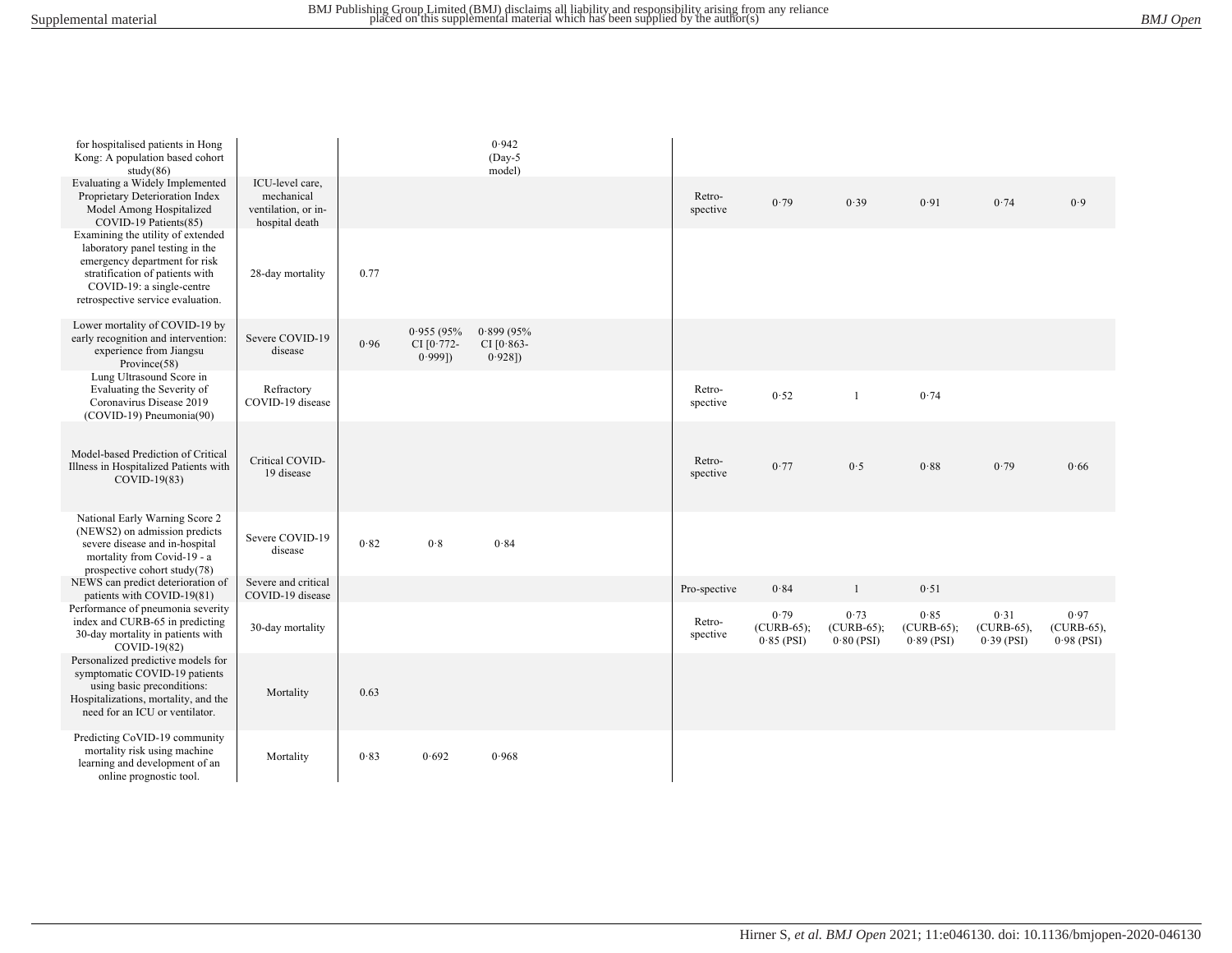| Prediction of severe illness due to<br>COVID-19 based on an analysis of<br>initial Fibrinogen to Albumin Ratio<br>and Platelet count(60)                                  | Severe COVID-19<br>disease                 |      | 0.863(95%<br>CI $[0.640-$<br>$0.964$ ]) | 0.593(95%<br>CI $[0.485 -$<br>0.694] | 0.339<br>(95% CI<br>[0.222]<br>$0.0.479$ ]) | 0.9474<br>$(95\% \text{ CI})$<br>$[0.845 -$<br>$0.986$ ]) | Pro-spective       |                                                                                                                    | 0.857(95%<br>CI $[0.420 -$<br>0.9921                                                                                   | 0.429(95%<br>CI $[0.226 -$<br>$0.556$ ])                                                                                      | 0.333(95%<br>CI $[0.143-$<br>0.5881                                                                                        | $0.9(95\% \text{ CI})$<br>$\left[0.541\right]$<br>0.9941                                                                |
|---------------------------------------------------------------------------------------------------------------------------------------------------------------------------|--------------------------------------------|------|-----------------------------------------|--------------------------------------|---------------------------------------------|-----------------------------------------------------------|--------------------|--------------------------------------------------------------------------------------------------------------------|------------------------------------------------------------------------------------------------------------------------|-------------------------------------------------------------------------------------------------------------------------------|----------------------------------------------------------------------------------------------------------------------------|-------------------------------------------------------------------------------------------------------------------------|
| Predictive value of National Early<br>Warning Score 2 (NEWS2) for<br>intensive care unit admission in<br>patients with SARS-CoV-2<br>infection $(66)$                     | Severe COVID-19<br>disease                 |      |                                         |                                      |                                             |                                                           | Retro-<br>spective |                                                                                                                    | 0.89                                                                                                                   | 0.66                                                                                                                          | 0.63                                                                                                                       | 0.9                                                                                                                     |
| Prognostic Accuracy of the SIRS,<br>qSOFA, and NEWS for Early<br>Detection of Clinical Deterioration<br>in SARS-CoV-2 Infected<br>Patients(84)                            | 28-day mortality                           |      |                                         |                                      |                                             |                                                           | Retro-<br>spective | 0.918<br>(NEWS);<br>0.760<br>(qSOPA);<br>0.744<br>(SIRS)                                                           | 0.867<br>$(NEWS \ge 5)$                                                                                                | 0.905<br>$(NEWS \ge 5)$                                                                                                       | 0.591<br>$(NEWS \ge 5)$                                                                                                    | 0.977<br>$(NEWS \ge 5)$                                                                                                 |
| Proposed Clinical Indicators for<br>Efficient Screening and Testing for<br>COVID-19 Infection from<br><b>Classification and Regression Trees</b><br>$(CART)$ Analysis(51) | COVID-19<br>confirmed by RT-<br><b>PCR</b> | 0.78 | 0.96                                    | 0.53                                 | 0.14                                        | 0.99                                                      |                    |                                                                                                                    |                                                                                                                        |                                                                                                                               |                                                                                                                            |                                                                                                                         |
| The utility of established<br>prognostic scores in COVID-19<br>hospital admissions: a multicentre<br>prospective evaluation of CURB-<br>$65$ , NEWS2, and $qSOFA(63)$     | 30-day mortality                           |      |                                         |                                      |                                             |                                                           | Pro-spective       | 0.75<br>$(CURB-65)$<br>$2)$ ; 0.61<br>$(CURB-65)$<br>$\geq$ 3); 0.78<br>(NEWS2)<br>$≥5$ : 0.66<br>$(qSOPA \geq 2)$ | 0.85<br>$(CURB-65)$<br>$\geq$ 2); 0.61<br>$(CURB-65)$<br>$\geq$ 3); 0.92<br>(NEWS2)<br>$≥5$ ; 0⋅45<br>$(qSOPA \geq 2)$ | 0.47<br>$(CURB-65)$<br>$\geq$ 2); 0.73<br>$(CURB-65)$<br>$≥3$ ); 0⋅31<br>(NEWS2)<br>$\geq 5$ ;<br>$0.484$ (qSOF<br>$A \geq 2$ | 0.12<br>$(CURB-65)$<br>$\geq$ 2); 0.17<br>$(CURB-65)$<br>$\geq$ 3); 0.10<br>(NEWS2)<br>$\geq 5$ ; 0.19<br>$(qSOPA \geq 2)$ | 0.97<br>$(CURB-65)$<br>$\geq$ 2); 0.96<br>$(CURB-65)$<br>$\geq$ 3); 0.98<br>(NEWS2)<br>$≥5$ ); 0.94<br>$(qSOPA \geq 2)$ |

Note: Only common, standardised measures of validation were extracted.

AUC = area under curve score; PPV = positive predictive value; NPV = negative predictive value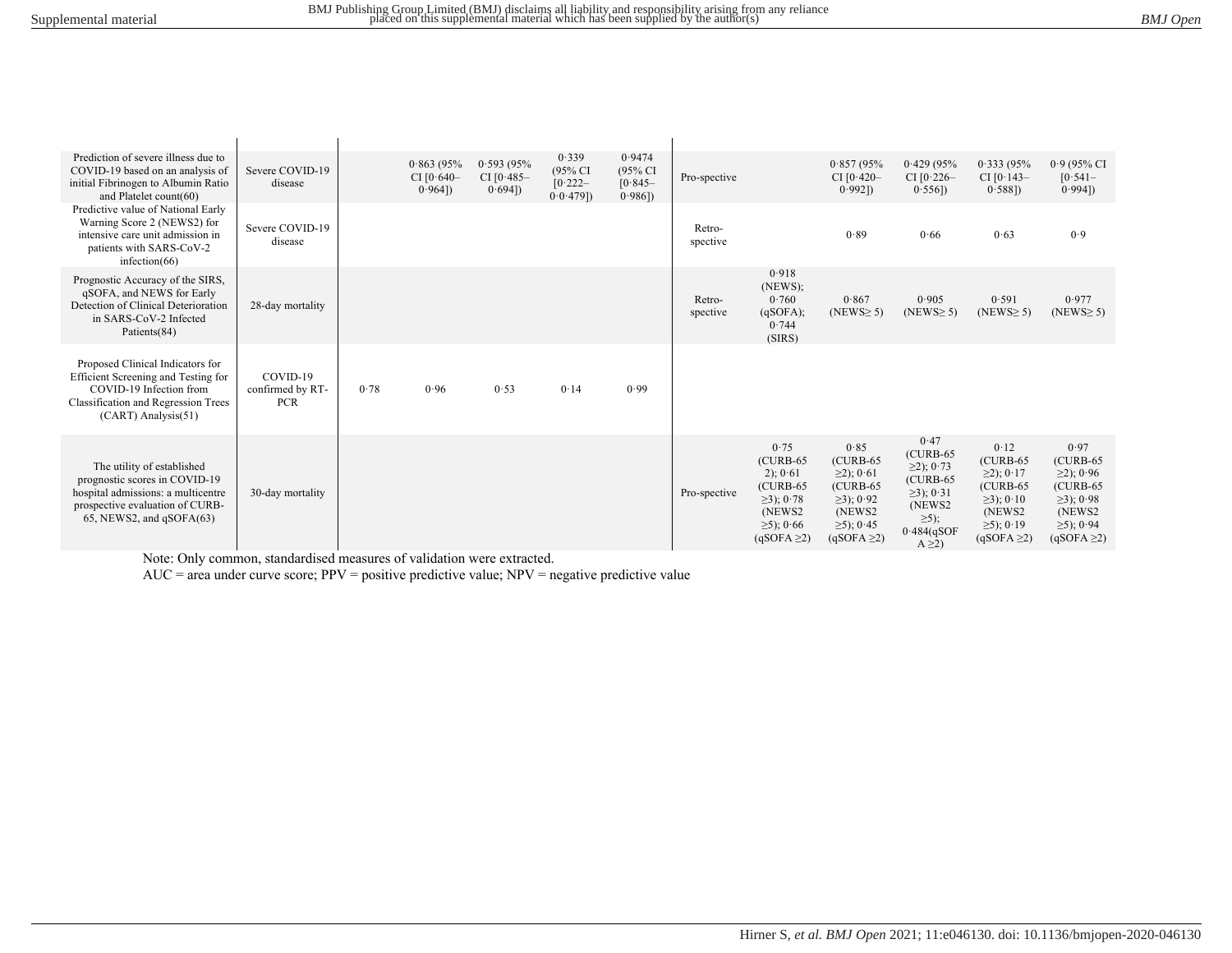#### **Supplementary Table 5: Breakdown of inputs used tools used to screen, triage, and prognosticate COVID-19 patients.**

|                                                  | <b>Feasible to</b><br>evaluate or                            |                                | Screening tools (n=57) |                                | Triage tools $(n=23)$ | <b>Severity scoring tools</b><br>$(n=54)$ |                 |
|--------------------------------------------------|--------------------------------------------------------------|--------------------------------|------------------------|--------------------------------|-----------------------|-------------------------------------------|-----------------|
| Input                                            | perform in<br>low-resource<br>setting<br>emergency<br>units? | No.<br>tools<br>using<br>input | $\frac{0}{0}$          | No.<br>tools<br>using<br>input | $\frac{0}{0}$         | No.<br>tools<br>using<br>input            | $\frac{0}{0}$   |
| <b>CONCURRENT ACUTE CONDITIONS (n=20)</b>        |                                                              |                                |                        |                                |                       |                                           |                 |
| Acute renal failure                              | No                                                           | $\boldsymbol{0}$               | $0.0\%$                | $\mathbf{0}$                   | $0.0\%$               | $\overline{2}$                            | $3.7\%$         |
| Acute respiratory distress syndrome              | No                                                           | $\theta$                       | $0.0\%$                | 3                              | $13.0\%$              | $\theta$                                  | $0.0\%$         |
| Animal/insect bites                              | Yes                                                          | $\theta$                       | $0.0\%$                | $\mathbf{1}$                   | 4.3%                  | $\theta$                                  | $0.0\%$         |
| Bacterial coinfection                            | N <sub>o</sub>                                               | $\theta$                       | $0.0\%$                | $\overline{2}$                 | 8.7%                  | $\mathbf{0}$                              | $0.0\%$         |
| Cardiac arrest                                   | Yes                                                          | $\theta$                       | $0.0\%$                | $\overline{2}$                 | 8.7%                  | $\theta$                                  | $0.0\%$         |
| Current level of physical fitness                | Yes                                                          | $\overline{0}$                 | $0.0\%$                | $\mathbf{0}$                   | $0.0\%$               | $\overline{c}$                            | 3.7%            |
| Encephalopathy                                   | Yes                                                          | $\theta$                       | $0.0\%$                | 1                              | 4.3%                  | $\mathbf{0}$                              | $0.0\%$         |
| Major trauma                                     | Yes                                                          | $\theta$                       | $0.0\%$                | $\mathbf{0}$                   | $0.0\%$               | $\mathbf{0}$                              | $0.0\%$         |
| Metabolic acidosis                               | N <sub>o</sub>                                               | $\theta$                       | $0.0\%$                |                                | 4.3%                  | $\mathbf{0}$                              | $0.0\%$         |
| Multilobe infiltrate                             | Yes                                                          | $\theta$                       | $0.0\%$                | $\theta$                       | $0.0\%$               | $\mathbf{0}$                              | $0.0\%$         |
| Organ failure                                    | N <sub>o</sub>                                               | $\overline{0}$                 | $0.0\%$                |                                | 4.3%                  | $\overline{2}$                            | 3.7%            |
| Pericarditis                                     | N <sub>o</sub>                                               | $\theta$                       | $0.0\%$                |                                | 4.3%                  | $\mathbf{0}$                              | $0.0\%$         |
| Pleural effusion                                 | Yes                                                          | $\theta$                       | $0.0\%$                | $\theta$                       | $0.0\%$               | 1                                         | 1.9%            |
| Pneumonia                                        | Yes                                                          | 2                              | $3.5\%$                | 3                              | $13.0\%$              | 2                                         | 3.7%            |
| Respiratory distress                             | Yes                                                          |                                | 1.8%                   | 3                              | $13.0\%$              | $\overline{2}$                            | 3.7%            |
| Pneumothorax                                     | N <sub>o</sub>                                               | $\mathbf{0}$                   | $0.0\%$                | 3                              | $13.0\%$              | $\mathbf{0}$                              | $0.0\%$         |
| Respiratory failure                              | Yes                                                          | $\theta$                       | $0\!\cdot\!0\%$        | 3                              | $13.0\%$              | 4                                         | 7.4%            |
| Septic shock                                     | Yes                                                          | $\theta$                       | $0.0\%$                | 3                              | $13.0\%$              | 1                                         | 1.9%            |
| Systemic inflammatory response syndrome (SIRS)   | Yes                                                          | $\boldsymbol{0}$               | $0.0\%$                |                                | 4.3%                  | $\boldsymbol{0}$                          | $0.0\%$         |
| Unknown clinical inputs (proprietary algorithm)  | No                                                           | $\mathbf{0}$                   | $0.0\%$                | $\mathbf{0}$                   | $0.0\%$               | 1                                         | 1.9%            |
| <b>CLINICAL INTERVENTIONS RECEIVED (n=5)</b>     |                                                              |                                |                        |                                |                       |                                           |                 |
| Nasal intermittent positive pressure ventilation | N <sub>o</sub>                                               | $\boldsymbol{0}$               | $0.0\%$                | -1                             | 4.3%                  | $\boldsymbol{0}$                          | $0.0\%$         |
| Need for supplemental oxygen                     | Yes                                                          | $\boldsymbol{0}$               | $0.0\%$                | -1                             | 4.3%                  | 7                                         | $13.0\%$        |
| High-flow nasal canula                           | N <sub>o</sub>                                               | $\mathbf{0}$                   | $0.0\%$                | 1                              | 4.3%                  | $\mathbf{0}$                              | $0\!\cdot\!0\%$ |
| Mechanical ventilation                           | No                                                           | $\boldsymbol{0}$               | $0.0\%$                | 1                              | 4.3%                  | $\boldsymbol{0}$                          | $0.0\%$         |
| Vasopressors                                     | No                                                           | $\boldsymbol{0}$               | $0.0\%$                | $\overline{1}$                 | 4.3%                  | $\boldsymbol{0}$                          | $0.0\%$         |
| <b>DEMOGRAPHICS (n=7)</b>                        |                                                              |                                |                        |                                |                       |                                           |                 |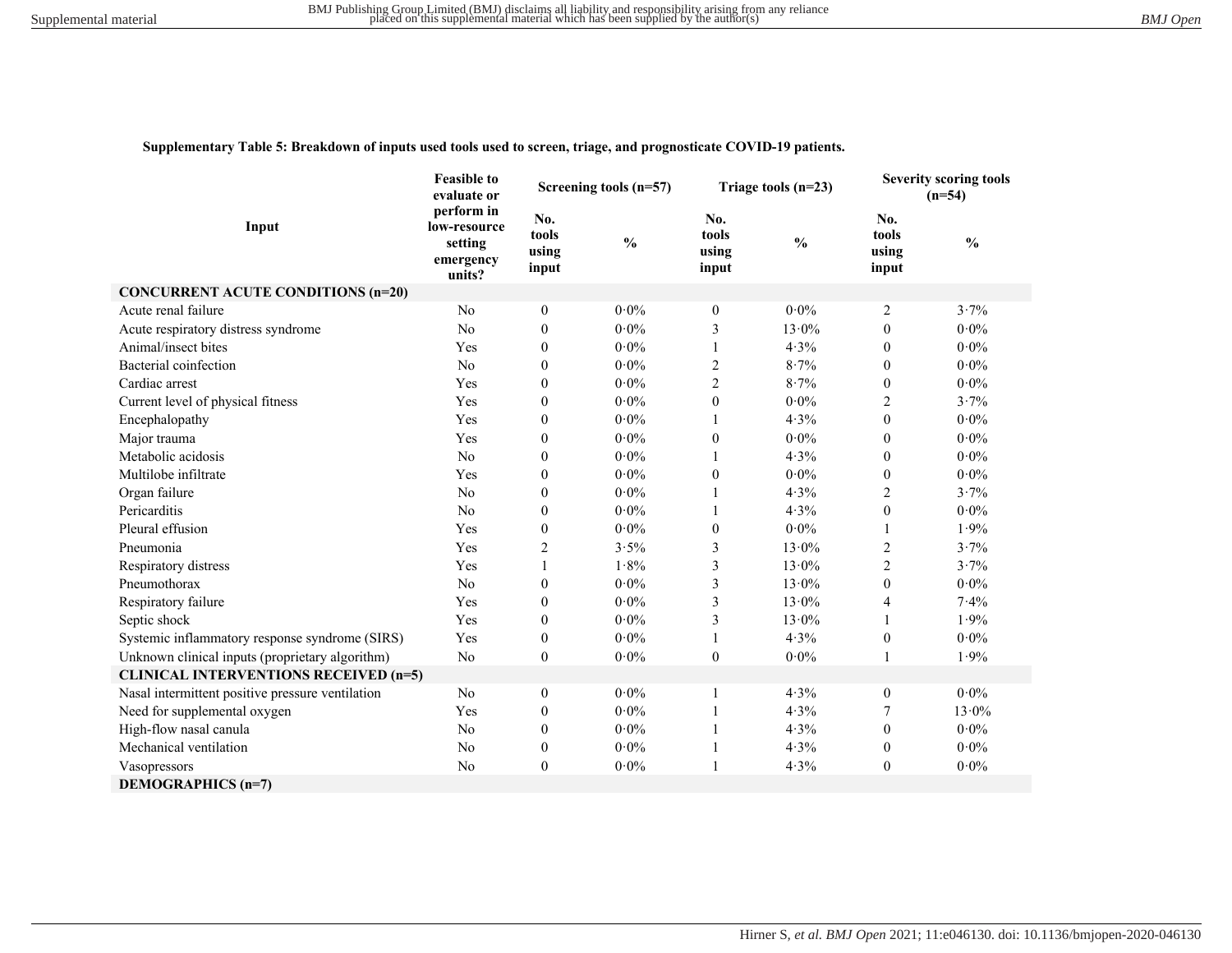| Age                                                | Yes | 4                | $7.0\%$         | 9                | 39.1%    | 28               | 51.9%           |
|----------------------------------------------------|-----|------------------|-----------------|------------------|----------|------------------|-----------------|
| <b>Sex</b>                                         | Yes | $\overline{c}$   | 3.5%            | 3                | $13.0\%$ | 12               | 22.2%           |
| Ethnicity                                          | Yes | $\mathbf{0}$     | $0.0\%$         | $\theta$         | $0.0\%$  | $\overline{c}$   | 3.7%            |
| Marital status                                     | Yes | $\boldsymbol{0}$ | $0.0\%$         | $\theta$         | $0.0\%$  | 1                | 1.9%            |
| Pregnancy                                          | Yes | $\mathbf{0}$     | $0.0\%$         | $\boldsymbol{0}$ | $0.0\%$  | 1                | 1.9%            |
| Race                                               | Yes | $\mathbf{0}$     | $0.0\%$         |                  | 4.3%     | 1                | 1.9%            |
| Welsh Index of Multiple Deprivation                | Yes | $\boldsymbol{0}$ | $0\!\cdot\!0\%$ | $\boldsymbol{0}$ | $0.0\%$  | 1                | 1.9%            |
| <b>COMORBIDITIES</b> (n=29)                        |     |                  |                 |                  |          |                  |                 |
| Amyotrophic lateral sclerosis                      | Yes | $\boldsymbol{0}$ | $0.0\%$         | 1                | 4.3%     | $\boldsymbol{0}$ | $0.0\%$         |
| Any comorbidity                                    | Yes | $\mathbf{2}$     | 3.5%            | 3                | $13.0\%$ | $\sqrt{2}$       | 3.7%            |
| Asthma                                             | Yes | $\boldsymbol{0}$ | $0\!\cdot\!0\%$ | $\boldsymbol{0}$ | $0.0\%$  | $\mathbf{1}$     | 1.9%            |
| Atrial fibrillation                                | Yes | $\mathbf{0}$     | $0.0\%$         | $\boldsymbol{0}$ | $0.0\%$  | $\mathbf{1}$     | 1.9%            |
| Body mass index                                    | Yes |                  | 1.8%            | 2                | 8.7%     | 6                | $11 \cdot 1\%$  |
| Chronic kidney disease                             | Yes | 2                | 3.5%            | 1                | 4.3%     | 5                | 9.3%            |
| Chronic obstructive lung disease                   | Yes | $\overline{0}$   | $0.0\%$         | $\overline{c}$   | 8.7%     | $\tau$           | $11 \cdot 1\%$  |
| Connective tissue disease                          | Yes | $\boldsymbol{0}$ | $0.0\%$         | $\boldsymbol{0}$ | $0.0\%$  | 1                | 1.9%            |
| Coronary artery disease / congestive heart failure | Yes | 2                | 3.5%            | 1                | 4.3%     | 7                | $13.0\%$        |
| Cystic fibrosis                                    | Yes | $\theta$         | $0.0\%$         | 1                | 4.3%     | $\mathbf{0}$     | $0.0\%$         |
| Dementia                                           | Yes | $\mathbf{0}$     | $0.0\%$         | $\boldsymbol{0}$ | $0.0\%$  | 1                | 1.9%            |
| Depression                                         | Yes | $\mathbf{0}$     | $0\!\cdot\!0\%$ | $\boldsymbol{0}$ | $0.0\%$  | 1                | 1.9%            |
| <b>Diabetes</b>                                    | Yes | $\mathbf{0}$     | $0.0\%$         | 1                | 4.3%     | 6                | $11 \cdot 1\%$  |
| Functional disorder                                | Yes | $\boldsymbol{0}$ | $0\!\cdot\!0\%$ | $\boldsymbol{0}$ | $0.0\%$  | 1                | 1.9%            |
| Hypertension                                       | Yes | $\boldsymbol{0}$ | $0\!\cdot\!0\%$ | 3                | $13.0\%$ | 6                | $11 \cdot 1\%$  |
| Immunocompromise                                   | Yes | 3                | 5.3%            | $\mathbf{0}$     | $0.0\%$  | $\overline{4}$   | 7.4%            |
| Liver disease                                      | Yes | $\boldsymbol{0}$ | $0\!\cdot\!0\%$ | $\boldsymbol{0}$ | $0.0\%$  | 3                | $5.6\%$         |
| Malignancy                                         | Yes | $\boldsymbol{0}$ | $0.0\%$         | 2                | 8.7%     | 6                | 11.1%           |
| Malnutrition                                       | Yes | $\mathbf{0}$     | $0.0\%$         | $\mathbf{0}$     | $0.0\%$  | 1                | 1.9%            |
| Myasthenia gravis                                  | Yes | $\boldsymbol{0}$ | $0\!\cdot\!0\%$ |                  | 4.3%     | $\boldsymbol{0}$ | $0\!\cdot\!0\%$ |
| Pancreatitis                                       | Yes | $\boldsymbol{0}$ | $0\!\cdot\!0\%$ |                  | 4.3%     | $\boldsymbol{0}$ | $0\!\cdot\!0\%$ |
| Peripheral vascular disease                        | Yes | $\boldsymbol{0}$ | $0.0\%$         | $\boldsymbol{0}$ | $0.0\%$  | $\mathbf{1}$     | 1.9%            |
| Psychiatric disorder                               | Yes |                  | 1.8%            | $\boldsymbol{0}$ | $0.0\%$  | 1                | 1.9%            |
| Seizure disorder                                   | Yes | $\boldsymbol{0}$ | $0.0\%$         |                  | 4.3%     | $\boldsymbol{0}$ | $0\!\cdot\!0\%$ |
| Smoking history                                    | Yes | $\mathbf{0}$     | $0.0\%$         | $\overline{c}$   | 8.7%     | 1                | 1.9%            |
| Spinal muscular atrophy                            | Yes | $\boldsymbol{0}$ | $0.0\%$         | $\boldsymbol{0}$ | $0.0\%$  | 1                | 1.9%            |
| Stroke                                             | Yes | $\mathbf{0}$     | $0.0\%$         | 1                | 4.3%     | 1                | 1.9%            |
| Transplant history                                 | Yes | $\theta$         | $0.0\%$         | $\theta$         | $0.0\%$  | $\mathbf{1}$     | 1.9%            |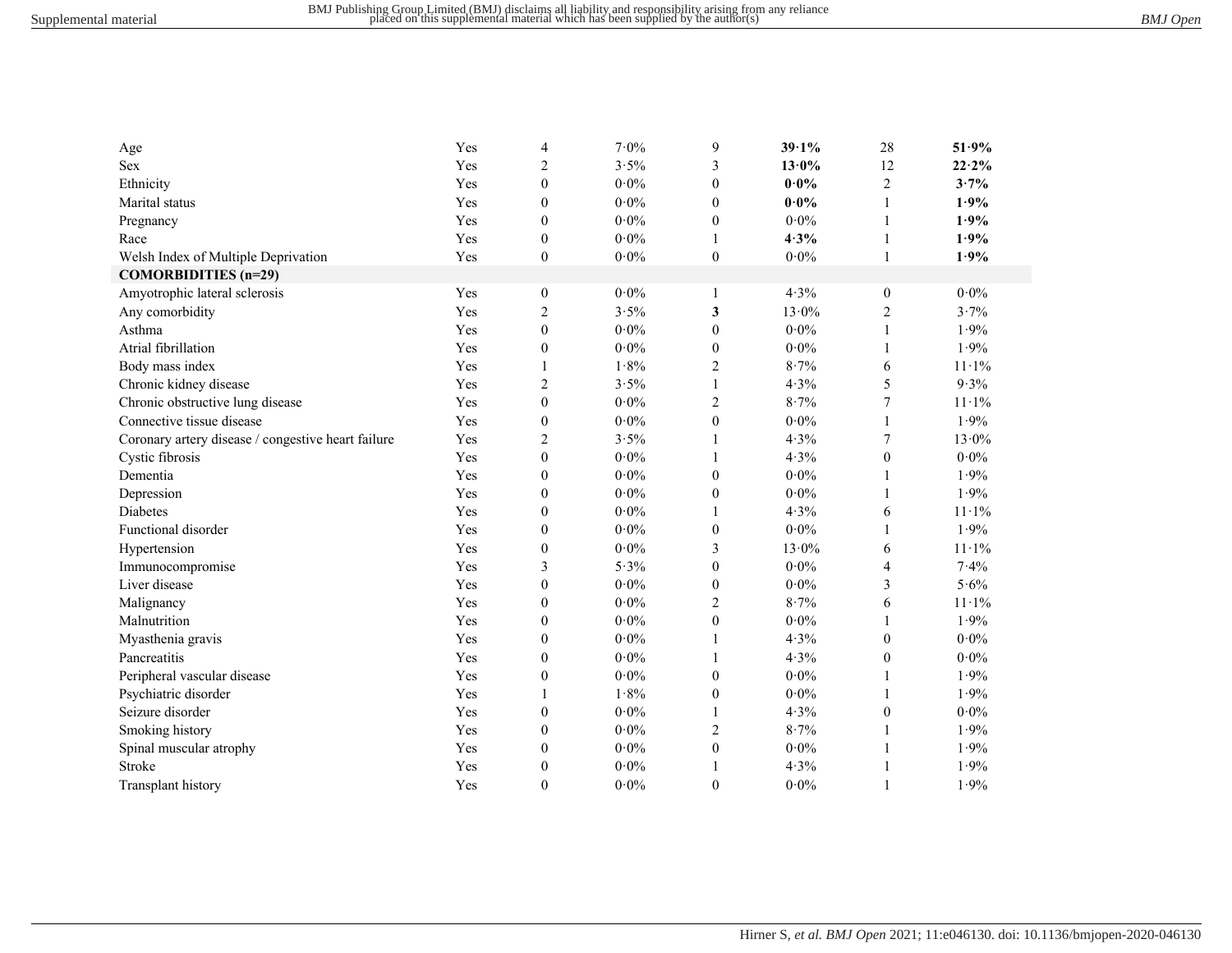| Valvular heart disease                  | Yes            | $\boldsymbol{0}$ | $0\!\cdot\!0\%$ | $\boldsymbol{0}$ | $0\!\cdot\!0\%$ |                  | 1.9%            |
|-----------------------------------------|----------------|------------------|-----------------|------------------|-----------------|------------------|-----------------|
| <b>LABORATORY INVESTIGATIONS (n=64)</b> |                |                  |                 |                  |                 |                  |                 |
| Albumin                                 | N <sub>o</sub> | $\boldsymbol{0}$ | $0.0\%$         | 1                | 4.3%            | 3                | 5.6%            |
| Alanine aminotransferase                | No             | $\boldsymbol{0}$ | $0.0\%$         | $\sqrt{2}$       | 8.7%            | $\theta$         | $0.0\%$         |
| Albumin/globulin ratio                  | No             | $\boldsymbol{0}$ | $0.0\%$         | $\boldsymbol{0}$ | $0.0\%$         | 1                | 1.9%            |
| Alkaline phosphatase                    | N <sub>o</sub> | $\boldsymbol{0}$ | $0.0\%$         | 1                | 4.3%            | $\boldsymbol{0}$ | $0.0\%$         |
| <b>Arterial blood gas</b>               | No             | $\mathbf{0}$     | $0.0\%$         | $\boldsymbol{2}$ | 8.7%            | 1                | 1.9%            |
| Aspartate aminotransferase              | N <sub>o</sub> | $\mathbf{0}$     | $0.0\%$         | $\mathbf{1}$     | 4.3%            | $\mathbf{1}$     | 1.9%            |
| Basophil count                          | No             | 3                | 5.3%            | $\mathbf{1}$     | 4.3%            | $\boldsymbol{0}$ | $0.0\%$         |
| Blood urea nitrogen                     | No             | $\boldsymbol{0}$ | $0\!\cdot\!0\%$ | $\sqrt{2}$       | 8.7%            | 5                | 9.3%            |
| C-reactive protein                      | No             | $\mathbf{2}$     | 3.5%            | $\tau$           | 30.4%           | 14               | 25.9%           |
| Calcium                                 | No             | $\mathbf{0}$     | $0\!\cdot\!0\%$ | $\boldsymbol{0}$ | $0.0\%$         | $\mathbf{1}$     | 1.9%            |
| Cardiovascular abnormalities            | No             | $\mathbf{0}$     | $0.0\%$         | $\overline{c}$   | 8.7%            | $\mathbf{0}$     | $0.0\%$         |
| CD3                                     | N <sub>o</sub> | $\theta$         | $0.0\%$         | $\theta$         | $0.0\%$         | 1                | 1.9%            |
| CD <sub>4</sub>                         | No             | $\mathbf{0}$     | $0.0\%$         | $\mathbf{0}$     | $0.0\%$         | $\sqrt{2}$       | 3.7%            |
| Chloride                                | No             | $\mathbf{0}$     | $0.0\%$         | $\mathbf{0}$     | $0.0\%$         | $\mathbf{1}$     | 1.9%            |
| Complete blood count                    | N <sub>o</sub> | $\mathbf{0}$     | $0.0\%$         | 1                | 4.3%            | $\boldsymbol{0}$ | $0.0\%$         |
| Creatine kinase                         | No             | $\mathbf{0}$     | $0.0\%$         | $\mathbf{0}$     | $0.0\%$         | 1                | 1.9%            |
| Creatinine                              | N <sub>o</sub> | $\mathbf{0}$     | $0.0\%$         | 4                | 17.4%           | 5                | 9.3%            |
| D-dimer                                 | No             | $\boldsymbol{0}$ | $0.0\%$         | 3                | $13.0\%$        | 5                | 9.3%            |
| Direct bilirubin                        | No             | $\boldsymbol{0}$ | $0.0\%$         | 1                | 4.3%            | 4                | 7.4%            |
| Eosinophil count                        | No             | $\overline{c}$   | 3.5%            | $\mathbf{2}$     | 8.7%            | $\boldsymbol{0}$ | $0.0\%$         |
| Erythrocyte sedimentation rate          | No             | $\boldsymbol{0}$ | $0.0\%$         | $\mathbf{0}$     | $0.0\%$         | 1                | 1.9%            |
| Ferritin                                | No             | $\boldsymbol{0}$ | $0.0\%$         | 1                | 4.3%            | $\boldsymbol{0}$ | $0.0\%$         |
| Fibrinogen to albumin ratio             | No             | $\boldsymbol{0}$ | $0.0\%$         | $\boldsymbol{0}$ | $0\!\cdot\!0\%$ | 1                | 1.9%            |
| Globulin                                | N <sub>o</sub> | $\boldsymbol{0}$ | $0.0\%$         | $\boldsymbol{0}$ | $0.0\%$         | 1                | 1.9%            |
| Glomerular filtration rate              | No             | $\mathbf{0}$     | $0.0\%$         | $\mathbf{0}$     | $0.0\%$         | 1                | 1.9%            |
| Glucose                                 | Yes            | $\mathbf{0}$     | $0.0\%$         | $\theta$         | $0.0\%$         | 1                | 1.9%            |
| Haematocrit                             | No             | 2                | 3.5%            | $\boldsymbol{0}$ | $0.0\%$         | 3                | 5.6%            |
| Haemoglobin                             | N <sub>o</sub> | $\overline{c}$   | 3.5%            | $\mathbf{0}$     | $0.0\%$         | $\boldsymbol{0}$ | $0\!\cdot\!0\%$ |
| $IL-2R$                                 | N <sub>o</sub> | $\overline{0}$   | $0.0\%$         | $\mathbf{0}$     | $0.0\%$         | 1                | 1.9%            |
| $IL-6$                                  | N <sub>o</sub> | $\theta$         | $0.0\%$         | $\theta$         | $0.0\%$         | $\overline{c}$   | 3.7%            |
| $IL-8$                                  | No             | $\mathbf{0}$     | $0.0\%$         | $\mathbf{0}$     | $0.0\%$         | $\mathbf{1}$     | 1.9%            |
| $IL-10$                                 | N <sub>o</sub> | $\boldsymbol{0}$ | $0.0\%$         | $\theta$         | $0.0\%$         | 1                | 1.9%            |
| Immature granulocyte percentage         | No             | 1                | 1.8%            | $\theta$         | $0.0\%$         | $\boldsymbol{0}$ | $0\!\cdot\!0\%$ |
| Influenza test                          | N <sub>o</sub> | $\mathbf{1}$     | 1.8%            | $\theta$         | $0.0\%$         | $\theta$         | $0\!\cdot\!0\%$ |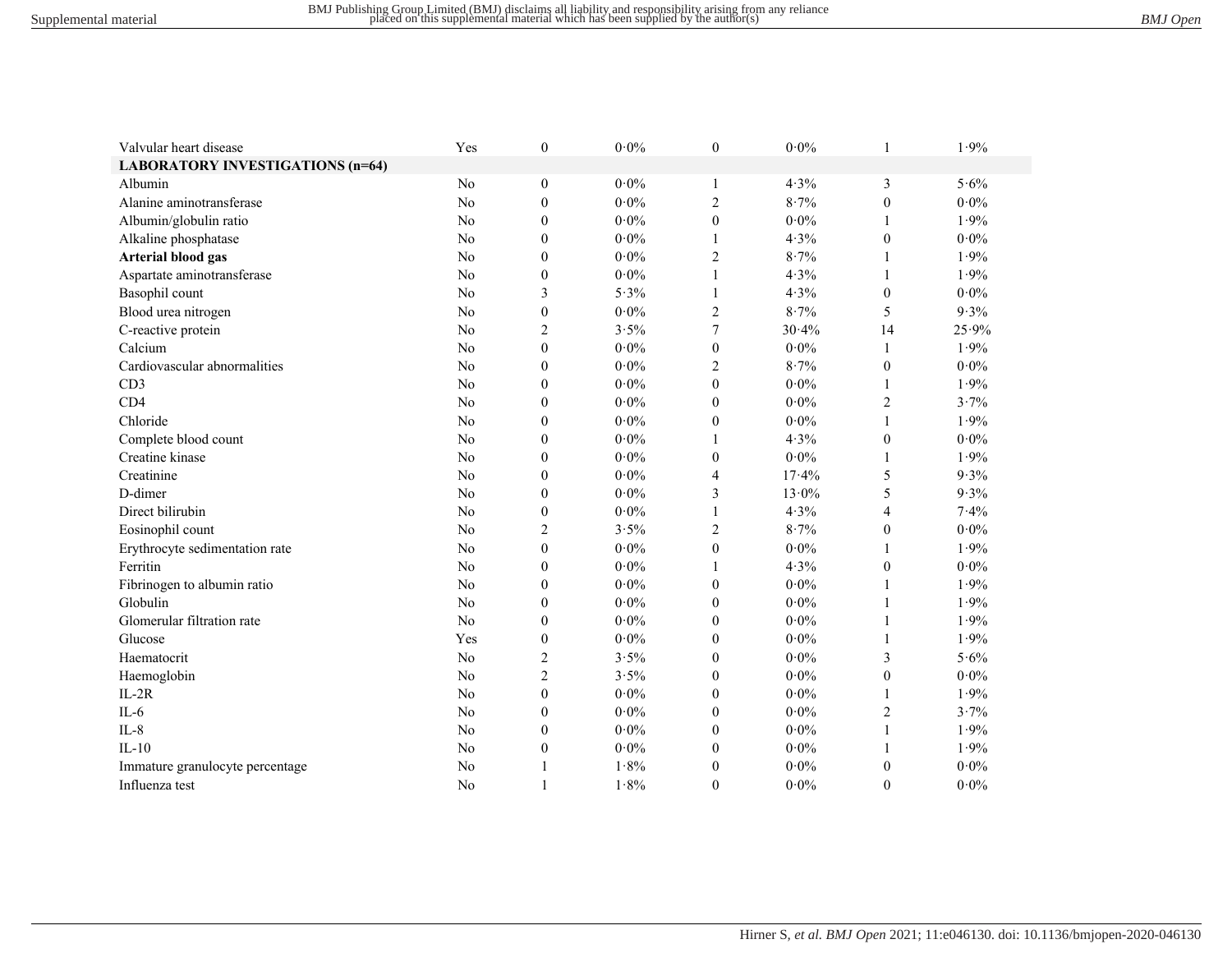| <b>INR</b>                                 | No             | $\mathbf{0}$   | $0.0\%$ | 1                | 4.3%            | $\boldsymbol{0}$ | $0.0\%$         |
|--------------------------------------------|----------------|----------------|---------|------------------|-----------------|------------------|-----------------|
| Lactate                                    | N <sub>o</sub> | $\theta$       | $0.0\%$ | 1                | 4.3%            | $\theta$         | $0.0\%$         |
| Lactate dehydrogenase                      | No             | $\mathbf{0}$   | $0.0\%$ | 3                | $13.0\%$        | 11               | 20.4%           |
| Leukocyte count                            | No             | $\overline{c}$ | $3.5\%$ | $\mathbf{1}$     | 4.3%            | 1                | 1.9%            |
| Lymphocyte count                           | No             | 6              | 10.5%   | 4                | 17.4%           | 1                | 1.9%            |
| Lymphocyte percentage                      | No             | $\mathbf{0}$   | $0.0\%$ | $\mathbf{1}$     | 4.3%            | 1                | 1.9%            |
| Mean corpuscular haemoglobin               | No             | $\overline{c}$ | $3.5\%$ | $\theta$         | $0.0\%$         | $\overline{0}$   | $0.0\%$         |
| Mean corpuscular haemoglobin concentration | No             | 1              | 1.8%    | $\theta$         | $0.0\%$         | $\overline{0}$   | $0.0\%$         |
| Mean corpuscular volume                    | No             | 3              | 5.3%    | $\theta$         | $0.0\%$         | $\overline{0}$   | $0.0\%$         |
| Mean platelet volume                       | No             | 1              | 1.8%    | $\boldsymbol{0}$ | $0.0\%$         | $\overline{0}$   | $0.0\%$         |
| Comprehensive metabolic panel              | No             | $\mathbf{0}$   | $0.0\%$ | 3                | $13.0\%$        | $\overline{0}$   | $0.0\%$         |
| Mononuclear cell count                     | No             | $\overline{c}$ | 3.5%    | $\mathbf{0}$     | $0.0\%$         | 1                | 1.9%            |
| Neutrophil count                           | No             | 1              | 1.8%    | $\overline{2}$   | 8.7%            | 5                | 9.3%            |
| Neutrophil to lymphocyte ratio             | No             | 1              | $0.0\%$ | $\overline{2}$   | 8.7%            | 5                | 9.3%            |
| Nucleated red blood cells                  | No             |                | 1.8%    | $\mathbf{0}$     | $0.0\%$         | $\boldsymbol{0}$ | $0.0\%$         |
| pH                                         | No             | $\mathbf{0}$   | $0.0\%$ | $\theta$         | $0.0\%$         | 3                | 5.6%            |
| Platelet count                             | No             | 3              | 5.3%    | 3                | $13.0\%$        | 5                | 9.3%            |
| Platelet distribution width                | No             | $\overline{c}$ | 3.5%    | $\theta$         | $0.0\%$         | $\boldsymbol{0}$ | $0\!\cdot\!0\%$ |
| Platelet haematocrit                       | No             | $\overline{c}$ | 3.5%    | $\theta$         | $0\!\cdot\!0\%$ | $\boldsymbol{0}$ | $0\!\cdot\!0\%$ |
| Potassium                                  | No             | $\mathbf{0}$   | $0.0\%$ | $\theta$         | $0\!\cdot\!0\%$ | 4                | 7.4%            |
| Prealbumin                                 | No             | $\mathbf{0}$   | $0.0\%$ | $\theta$         | $0\!\cdot\!0\%$ | 1                | 1.9%            |
| Procalcitonin                              | No             | $\mathbf{0}$   | $0.0\%$ | 1                | 4.3%            | 1                | 1.9%            |
| Red cell count                             | No             | $\mathbf{0}$   | $0.0\%$ | $\mathbf{1}$     | 4.3%            | $\mathbf{0}$     | $0.0\%$         |
| Red cell distribution width                | No             | $\overline{2}$ | 3.5%    | 1                | 4.3%            | 1                | 1.9%            |
| SARS-CoV-2 RT-PCR                          | No             | 9              | 15.8%   | 1                | 4.3%            | $\mathbf{0}$     | $0.0\%$         |
| Sodium                                     | No             | $\theta$       | $0.0\%$ | $\theta$         | $0.0\%$         | 3                | $5.6\%$         |
| Total protein                              | No             | $\theta$       | $0.0\%$ | $\theta$         | $0.0\%$         | 1                | 1.9%            |
| Troponin                                   | No             | $\theta$       | $0.0\%$ | 3                | $13.0\%$        | 1                | 1.9%            |
| Urea                                       | No             | $\mathbf{0}$   | $0.0\%$ | $\mathbf{1}$     | 4.3%            | 3                | $5.6\%$         |
| White blood cell count                     | No             | $\theta$       | $0.0\%$ | $\overline{2}$   | 8.7%            | $\overline{2}$   | 3.7%            |
| <b>IMAGING INVESTIGATIONS (n=3)</b>        |                |                |         |                  |                 |                  |                 |
| Chest X-ray                                | No             | $\overline{4}$ | $7.0\%$ | 8                | 34.8%           | $\tau$           | $13.0\%$        |
| Chest CT                                   | No             | 9              | 15.8%   | 10               | 43.5%           | 3                | 5.6%            |
| Lung ultrasound                            | No             | 5              | 8.8%    | 8                | 34.8%           | $\overline{2}$   | 3.7%            |
| SIGNS AND SYMPTOMS (n=37)                  |                |                |         |                  |                 |                  |                 |
| Abdominal pain                             | Yes            | $\theta$       | $0.0\%$ | 1                | 4.3%            | $\theta$         | $0.0\%$         |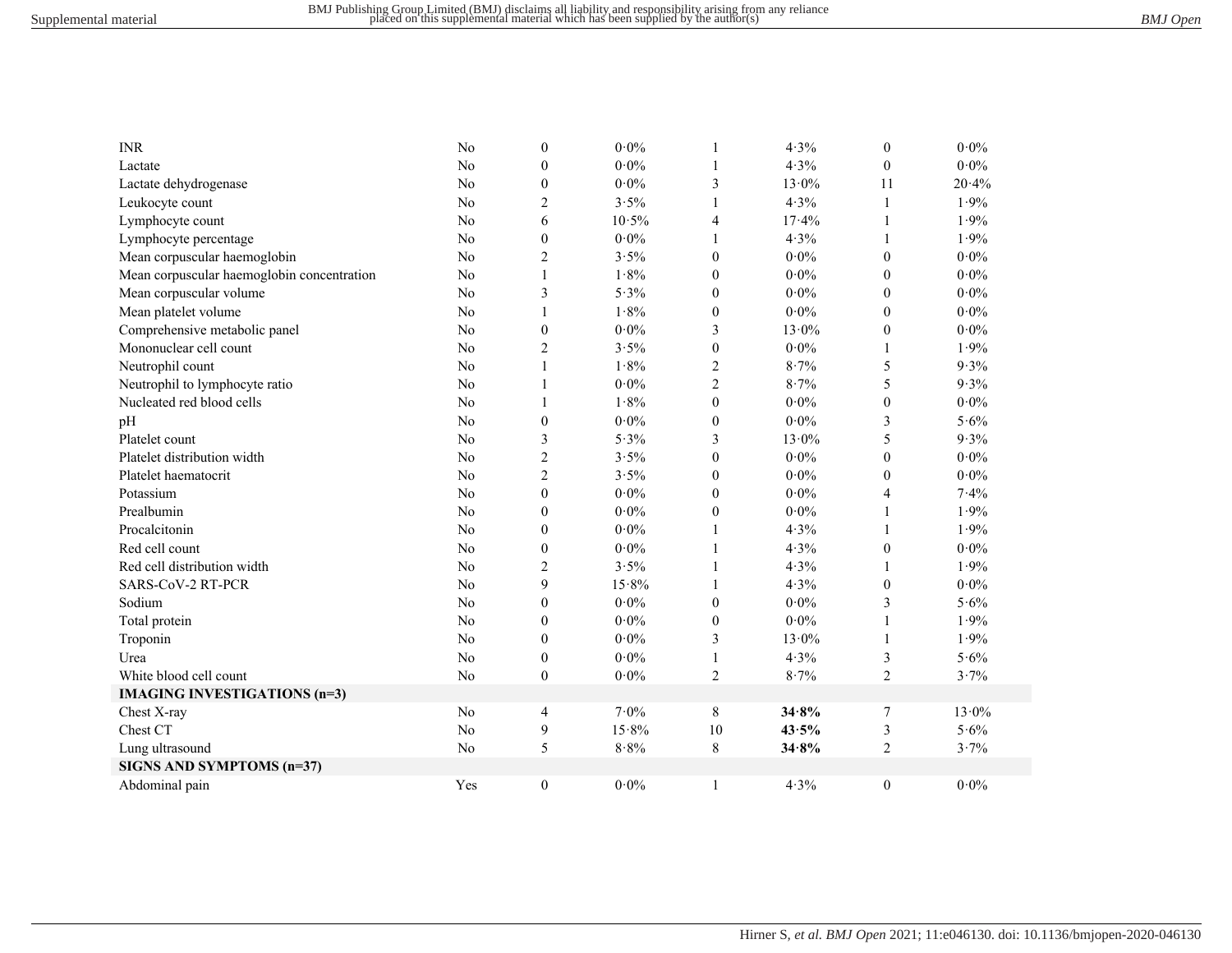| Anosmia / agueisa                | Yes | 4                | $7.0\%$ | $\boldsymbol{0}$ | $0.0\%$         | 1                | 1.9%            |
|----------------------------------|-----|------------------|---------|------------------|-----------------|------------------|-----------------|
| Any COVID-related symptoms       | Yes | 10               | 17.5%   | 1                | 4.3%            | $\boldsymbol{0}$ | $0.0\%$         |
| Any respiratory symptoms         | Yes | 26               | 45.6%   | $\boldsymbol{0}$ | $0.0\%$         | $\boldsymbol{0}$ | $0.0\%$         |
| Arthralgia                       | Yes | 1                | 1.8%    | $\mathbf{0}$     | $0.0\%$         | $\boldsymbol{0}$ | $0\!\cdot\!0\%$ |
| Chest distress                   | Yes | $\overline{c}$   | 3.5%    | $\mathbf{0}$     | $0.0\%$         | $\boldsymbol{0}$ | $0.0\%$         |
| Chest pain                       | Yes | 3                | 5.3%    | $\boldsymbol{0}$ | $0\!\cdot\!0\%$ | $\boldsymbol{0}$ | $0\!\cdot\!0\%$ |
| Chest tightness                  | Yes | 1                | 1.8%    | $\boldsymbol{0}$ | $0\!\cdot\!0\%$ | $\boldsymbol{0}$ | $0.0\%$         |
| Chills                           | Yes | 6                | 10.5%   | $\mathbf{0}$     | $0.0\%$         | $\boldsymbol{0}$ | $0.0\%$         |
| Conjunctival congestion          | Yes | 1                | 1.8%    | $\boldsymbol{0}$ | $0\!\cdot\!0\%$ | $\boldsymbol{0}$ | $0\!\cdot\!0\%$ |
| Constipation                     | Yes | $\boldsymbol{0}$ | $0.0\%$ | 1                | 4.3%            | $\boldsymbol{0}$ | $0.0\%$         |
| Convulsions                      | Yes | $\boldsymbol{0}$ | $0.0\%$ | 1                | 4.3%            | $\boldsymbol{0}$ | $0.0\%$         |
| Cough                            | Yes | 23               | 40.4%   | $\boldsymbol{0}$ | $0\!\cdot\!0\%$ | $\overline{c}$   | 3.7%            |
| Cyanosis                         | Yes | $\boldsymbol{0}$ | $0.0\%$ | 1                | 4.3%            | $\mathbf{0}$     | $0.0\%$         |
| Diarrhoea                        | Yes | 3                | 5.3%    | 1                | 4.3%            | $\boldsymbol{0}$ | $0\!\cdot\!0\%$ |
| <b>Dizziness</b>                 | Yes | 1                | 1.8%    | $\mathbf{0}$     | $0.0\%$         | $\mathbf{0}$     | $0.0\%$         |
| Duration of fever                | Yes | $\overline{c}$   | 3.5%    | $\theta$         | $0\!\cdot\!0\%$ | $\boldsymbol{0}$ | $0.0\%$         |
| Duration of symptoms             | Yes | $\boldsymbol{0}$ | $0.0\%$ | 2                | 8.7%            | 1                | 1.9%            |
| Fatigue                          | Yes | $\mathbf{1}$     | 1.8%    | $\mathbf{0}$     | $0.0\%$         | 1                | 1.9%            |
| Fever                            | Yes | 31               | 54.4%   | $\overline{c}$   | 8.7%            | 3                | 5.6%            |
| Frequency of cough               | Yes | $\mathbf{1}$     | 1.8%    | $\mathbf{0}$     | $0.0\%$         | $\mathbf{0}$     | $0.0\%$         |
| Gastrointestinal symptoms        | Yes | 1                | 1.8%    | $\mathbf{0}$     | $0.0\%$         | $\mathbf{0}$     | $0.0\%$         |
| Haematemesis                     | Yes | $\boldsymbol{0}$ | $0.0\%$ | 2                | 8.7%            | $\boldsymbol{0}$ | $0.0\%$         |
| Haemoptysis                      | Yes | $\boldsymbol{0}$ | $0.0\%$ | $\mathbf{0}$     | $0.0\%$         | $\overline{c}$   | 3.7%            |
| Headache                         | Yes | 1                | 1.8%    | 1                | 4.3%            | $\mathbf{1}$     | 1.9%            |
| Inability to breastfeed or drink | Yes | $\boldsymbol{0}$ | $0.0\%$ | 1                | 4.3%            | $\boldsymbol{0}$ | $0.0\%$         |
| Myalgia                          | Yes | 5                | 8.8%    | $\mathbf{0}$     | $0.0\%$         | $\boldsymbol{0}$ | $0.0\%$         |
| Nasal congestion                 | Yes | 3                | 5.3%    | $\boldsymbol{0}$ | $0\!\cdot\!0\%$ | 1                | 1.9%            |
| Nausea                           | Yes | $\mathbf{1}$     | 1.8%    | 1                | 4.3%            | $\boldsymbol{0}$ | $0\!\cdot\!0\%$ |
| Rash                             | Yes | $\mathbf{1}$     | 1.8%    | $\boldsymbol{0}$ | $0\!\cdot\!0\%$ | $\boldsymbol{0}$ | $0.0\%$         |
| Rhinorrhoea                      | Yes | $\mathbf{2}$     | 3.5%    | 1                | 4.3%            | $\boldsymbol{0}$ | $0\!\cdot\!0\%$ |
| Shortness of breath              | Yes | 16               | 28.1%   | $\boldsymbol{0}$ | $0\!\cdot\!0\%$ | 5                | 9.3%            |
| Sore throat                      | Yes | 5                | $8.8\%$ | $\boldsymbol{0}$ | $0.0\%$         | 1                | 1.9%            |
| Sputum production                | Yes | $\overline{c}$   | 3.5%    | $\boldsymbol{0}$ | $0\!\cdot\!0\%$ | $\boldsymbol{0}$ | $0\!\cdot\!0\%$ |
| Unconsciousness                  | Yes | $\mathbf{0}$     | $0.0\%$ | 1                | 4.3%            | 1                | 1.9%            |
| Unspecified signs and symptoms   | Yes | $\mathbf{1}$     | 1.8%    | 1                | 4.3%            | $\boldsymbol{0}$ | $0.0\%$         |
| Vomiting                         | Yes | $\mathbf{1}$     | 1.8%    | 1                | 4.3%            | $\Omega$         | $0.0\%$         |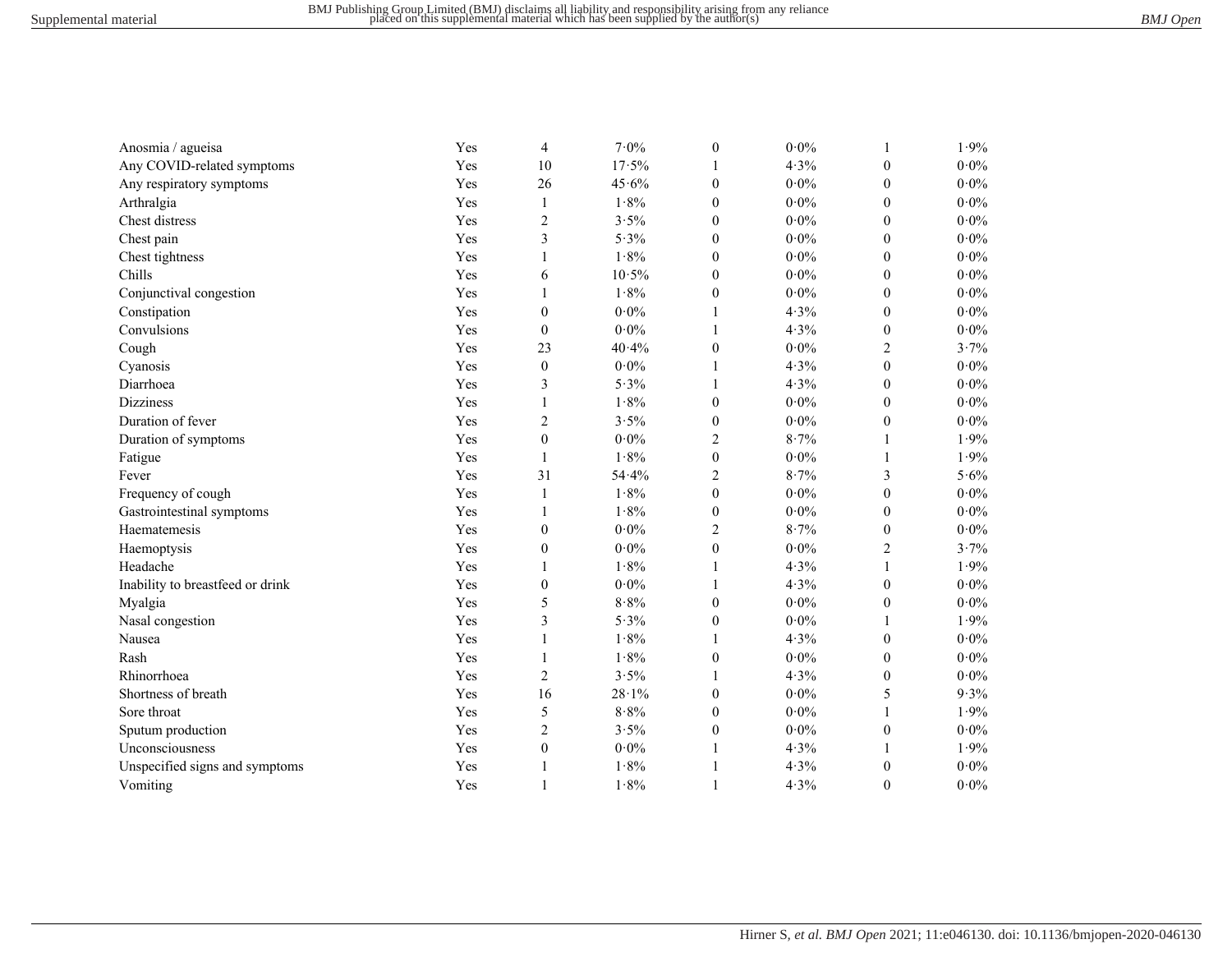| VITAL SIGNS $(n=17)$                   |                |                |         |                |          |                |         |
|----------------------------------------|----------------|----------------|---------|----------------|----------|----------------|---------|
| Altered mental status                  | Yes            | 1              | 1.8%    | 3              | $13.0\%$ | 5              | 9.3%    |
| AVPU scale                             | Yes            | $\theta$       | $0.0\%$ |                | 4.3%     | $\mathbf{0}$   | $0.0\%$ |
| Clinical gestalt                       | Yes            | 1              | $1.8\%$ |                | $4.3\%$  |                | $1.9\%$ |
| Diastolic blood pressure               | Yes            | $\mathbf{0}$   | $0.0\%$ | 3              | $13.0\%$ |                | 1.9%    |
| Exertional oxygen saturation           | Yes            | $\overline{0}$ | $0.0\%$ |                | $4.3\%$  | $\theta$       | $0.0\%$ |
| FiO2                                   | Yes            | $\theta$       | $0.0\%$ | $\theta$       | $0.0\%$  |                | 1.9%    |
| Glasgow Coma Scale                     | Yes            | $\theta$       | $0.0\%$ | 4              | 17.4%    | 4              | 7.4%    |
| Haemodynamic instability               | Yes            |                | 1.8%    |                | $4.3\%$  | $\theta$       | $0.0\%$ |
| Heart rate                             | Yes            |                | $1.8\%$ | 4              | 17.4%    | 8              | 14.8%   |
| Hypercapnia                            | No             |                | 1.8%    | $\Omega$       | $0.0\%$  | $\mathbf{0}$   | $0.0\%$ |
| Oxygen saturation                      | Yes            | 9              | 15.8%   | 14             | $60.9\%$ | 8              | 14.8%   |
| Pain severity                          | Yes            | $\theta$       | $0.0\%$ |                | 4.3%     | $\theta$       | $0.0\%$ |
| PaO2/FIO2 < 300                        | N <sub>o</sub> | $\theta$       | $0.0\%$ | 4              | 17.4%    | $\theta$       | $0.0\%$ |
| Respiratory rate                       | Yes            | $\overline{c}$ | $3.5\%$ | 13             | 56.5%    | 16             | 29.6%   |
| Systolic blood pressure                | Yes            |                | 1.8%    | 9              | 39.1%    | 9              | 16.7%   |
| Temperature                            | Yes            | 17             | 29.8%   | 5              | 21.7%    | 13             | 24.1%   |
| Altered mental status                  | Yes            | $\mathbf{1}$   | $1.8\%$ | $\overline{2}$ | $8.7\%$  | 5              | $9.3\%$ |
| <b>OTHER CHARACTERISTICS (n=7)</b>     |                |                |         |                |          |                |         |
| Ability to live and walk independently | Yes            | 1              | 1.8%    | $\mathbf{0}$   | $0.0\%$  | $\mathbf{0}$   | $0.0\%$ |
| Abnormal ECG findings                  | N <sub>o</sub> | $\overline{0}$ | $0.0\%$ |                | $4.3\%$  | $\mathbf{0}$   | $0.0\%$ |
| Score on the Braden scale              | Yes            | $\theta$       | $0.0\%$ | $\theta$       | $0.0\%$  | $\theta$       | $0.0\%$ |
| Epidemiological history                | Yes            | 36             | 63.2%   | $\overline{c}$ | $8.7\%$  | $\overline{c}$ | $3.7\%$ |
| Nursing home resident                  | Yes            | $\overline{0}$ | $0.0\%$ |                | 4.3%     |                | 1.9%    |
| Status as a healthcare worker          | Yes            | 2              | $3.5\%$ | $\mathbf{0}$   | $0.0\%$  | $\mathbf{0}$   | $0.0\%$ |
| Use of prescription medications        | Yes            | $\theta$       | $0.0\%$ |                | $4.3\%$  | $\Omega$       | $0.0\%$ |
|                                        |                |                |         |                |          |                |         |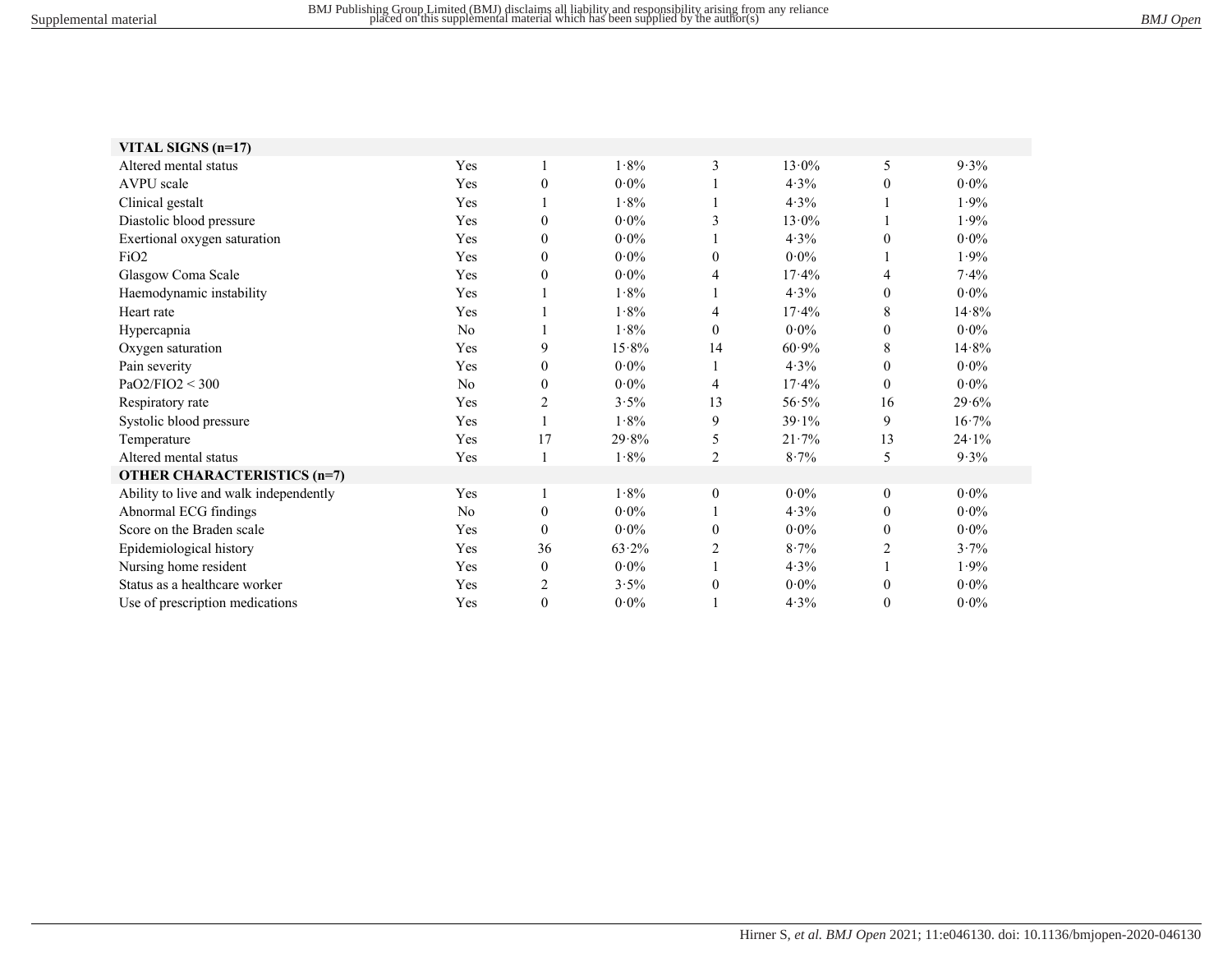#### **Supplementary Table 6: Overview of use of established prognostication tools for COVID-19.**

| settings? | using<br>tool |
|-----------|---------------|
| No        | 1             |
| Yes       | 3             |
| No        | 4             |
| Yes       | 1             |
| Yes       | 1             |
|           |               |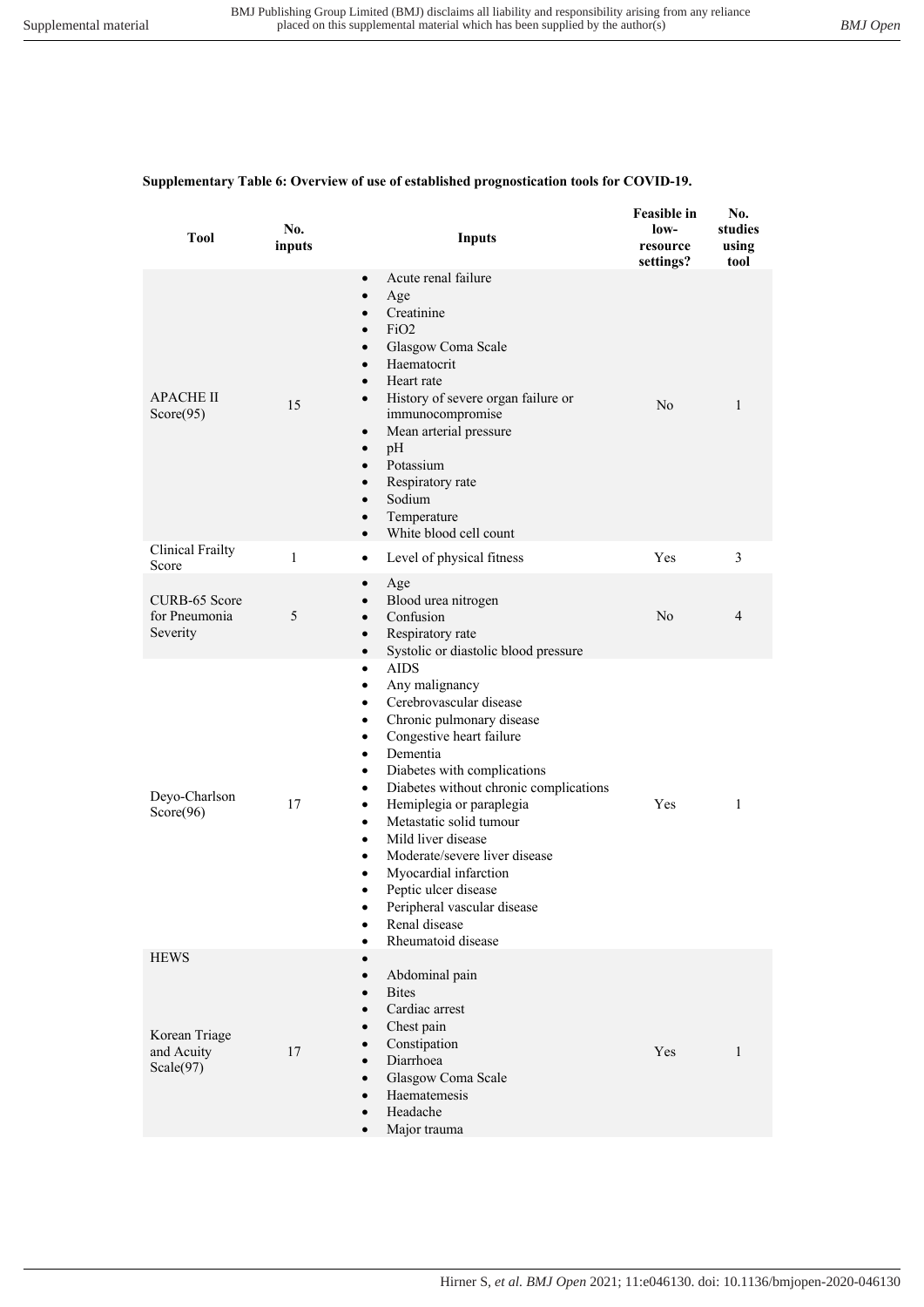|                                                                                | $\bullet$<br>$\bullet$<br>$\bullet$<br>$\bullet$<br>$\bullet$<br>$\bullet$<br>$\bullet$                                                                                                               | Nausea and/or vomiting<br>Prescription medications<br>Respiratory failure<br>Systolic blood pressure<br>Systemic inflammatory response<br>syndrome (SIRS)<br>Temperature<br>Urinary tract infection                                                                                                                                                                                               |     |              |
|--------------------------------------------------------------------------------|-------------------------------------------------------------------------------------------------------------------------------------------------------------------------------------------------------|---------------------------------------------------------------------------------------------------------------------------------------------------------------------------------------------------------------------------------------------------------------------------------------------------------------------------------------------------------------------------------------------------|-----|--------------|
| Modified 6-<br>Minute Walk<br>Test(98)                                         | 1<br>$\bullet$                                                                                                                                                                                        | Distance walked in 6 minutes                                                                                                                                                                                                                                                                                                                                                                      | Yes | $\mathbf{1}$ |
| Modified Early<br>Warning Score<br>(MEWS) for<br>Clinical<br>Deterioration(99) | $\bullet$<br>$\bullet$<br>5<br>$\bullet$<br>$\bullet$<br>$\bullet$                                                                                                                                    | AVPU score<br>Heart rate<br>Respiratory rate<br>Systolic blood pressure<br>Temperature                                                                                                                                                                                                                                                                                                            | Yes | 1            |
| MuLBSTA Score<br>for Viral<br>Pneumonia<br>Mortality(100)                      | $\bullet$<br>$\bullet$<br>$\bullet$<br>6<br>$\bullet$<br>$\bullet$<br>$\bullet$                                                                                                                       | Absolute lymphocyte count<br>Age<br>Bacterial coinfection<br>History of hypertension<br>Multilobe infiltrate<br>Smoking history                                                                                                                                                                                                                                                                   | No  | 1            |
| National Early<br><b>Warning Score</b><br>(NEWS)(101)                          | $\bullet$<br>$\bullet$<br>5<br>$\bullet$<br>$\bullet$<br>$\bullet$                                                                                                                                    | Need for supplemental oxygen<br>Oxygen saturation<br>Respiratory rate<br>Systolic blood pressure<br>Temperature                                                                                                                                                                                                                                                                                   | Yes | 4            |
| National Early<br>Warning Score 2<br>(NEWS2)(102)                              | $\bullet$<br>$\bullet$<br>$\bullet$<br>7<br>$\bullet$<br>$\bullet$<br>$\bullet$<br>$\bullet$                                                                                                          | Consciousness<br>Heart rate<br>Hypercapnic respiratory failure<br>Need for supplemental oxygen<br>Respiratory rate<br>Systolic blood pressure<br>Temperature                                                                                                                                                                                                                                      | Yes | 5            |
| Pneumonia<br>Severity Index<br>for Community<br>Acquired<br>Pneumonia(103)     | $\bullet$<br>$\bullet$<br>$\bullet$<br>$\bullet$<br>$\bullet$<br>$\bullet$<br>19<br>$\bullet$<br>$\bullet$<br>$\bullet$<br>$\bullet$<br>$\bullet$<br>$\bullet$<br>$\bullet$<br>$\bullet$<br>$\bullet$ | Age<br>Altered mental status<br>Blood urea nitrogen<br>Glucose<br>Haematocrit<br>Heart rate<br>History of congestive heart failure<br>History of liver disease history<br>History of renal disease<br>Neoplastic disease<br>Nursing home resident<br>Partial pressure of oxygen<br>pH<br>Pleural effusion on X-ray<br>Respiratory rate<br>Sex<br>Sodium<br>Systolic blood pressure<br>Temperature | No  | 1            |
| qSOFA (Quick<br>SOFA) Score for<br>Sepsis(104)<br><b>SEWS</b>                  | ٠<br>3<br>٠                                                                                                                                                                                           | Glasgow Coma Scale<br>Respiratory rate<br>Systolic blood pressure                                                                                                                                                                                                                                                                                                                                 | Yes | 5            |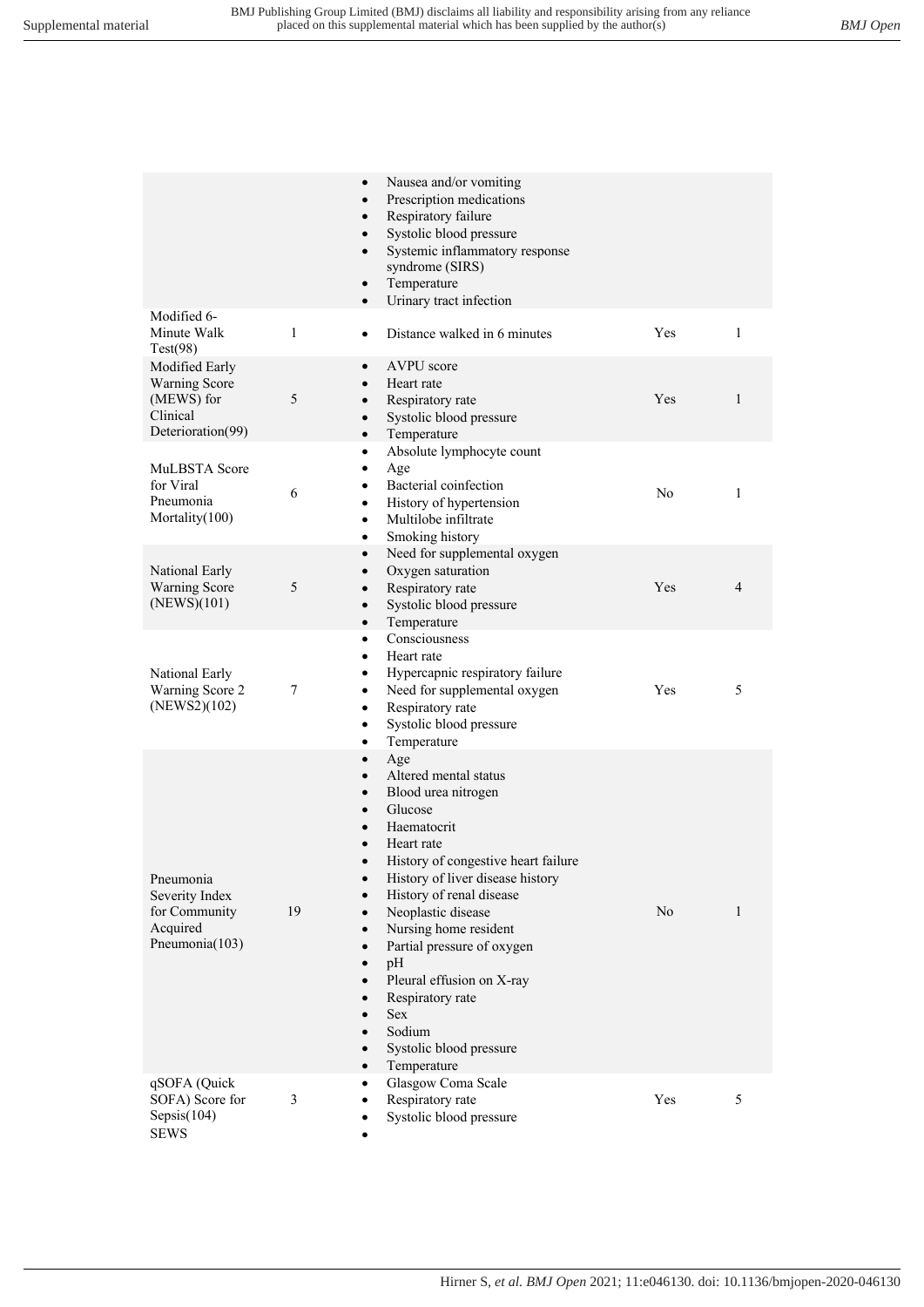# **REFERENCES**

1. Al-Tawfiq JA, Garout MA, Gautret P. Preparing for emerging respiratory pathogens such as SARS-CoV, MERS-CoV, and SARS-CoV-2. Infez Med. 2020;28(suppl 1):64-70. 2. Aldobyany A, Touman A, Ghaleb N, et al. Correlation Between the COVID-19

Respiratory Triage Score and SARS-COV-2 PCR Test. Front Med (Lausanne) 2020;7:605689. doi: 10.3389/fmed.2020.605689

3. Agarwal A, Nagi N, Chatterjee P, Sarkar S, Mourya D, Sahay RR, et al. Guidance for building a dedicated health facility to contain the spread of the 2019 novel coronavirus outbreak. Indian J Med Res. 2020;151(2 & 3):177-83.

4. Augustin M, Schommers P, Suarez I, Koehler P, Gruell H, Klein F, et al. Rapid response infrastructure for pandemic preparedness in a tertiary care hospital: lessons learned from the COVID-19 outbreak in Cologne, Germany, February to March 2020. Euro Surveill. 2020;25(21).

5. Ayebare RR, Flick R, Okware S, Bodo B, Lamorde M. Adoption of COVID-19 triage strategies for low-income settings. Lancet Respir Med. 2020;8(4):e22.

6. Cabitza F, Campagner A, Ferrari D, et al. Development, evaluation, and validation of machine learning models for COVID-19 detection based on routine blood tests. Clinical Chemistry and Laboratory Medicine 2021;59(2):421-31. doi: 10.1515/cclm-2020-1294

7. Cao Y, Li Q, Chen J, Guo X, Miao C, Yang H, et al. Hospital Emergency Management Plan During the COVID-19 Epidemic. Acad Emerg Med. 2020;27(4):309-11.

8. Carenzo L, Costantini E, Greco M, Barra FL, Rendiniello V, Mainetti M, et al. Hospital surge capacity in a tertiary emergency referral centre during the COVID-19 outbreak in Italy. Anaesthesia. 2020;75(7):928-34.

9. Standard Operating Procedure for Triage of suspected COVID-19 patients in non-US Healthcare settings. Atlanta: Centers for Disease Control and Prevention.

10. Chan PF, Lai KPL, Chao DVK, Fung SCK. Enhancing the triage and cohort of patients in public primary care clinics in response to the coronavirus disease 2019 (COVID-19) in Hong Kong: an experience from a hospital cluster. BJGP Open. 2020;4(2).

11. Chang YT, Lin CY, Tsai MJ, Hung CT, Hsu CW, Lu PL, et al. Infection control measures of a Taiwanese hospital to confront the COVID-19 pandemic. Kaohsiung J Med Sci. 2020;36(5):296-304.

12. Chen S, Zhang Z, Yang J, Wang J, Zhai X, Barnighausen T, et al. Fangcang shelter hospitals: a novel concept for responding to public health emergencies. Lancet. 2020;395(10232):1305-14.

13. Cheng VCC, Wong SC, Chen JHK, Yip CCY, Chuang VWM, Tsang OTY, et al. Escalating infection control response to the rapidly evolving epidemiology of the coronavirus disease 2019 (COVID-19) due to SARS-CoV-2 in Hong Kong. Infect Control Hosp Epidemiol. 2020;41(5):493-8.

14. Chou E, Hsieh YL, Wolfshohl J, Green F, Bhakta T. Onsite telemedicine strategy for coronavirus (COVID-19) screening to limit exposure in ED. Emerg Med J. 2020;37(6):335-7. 15. Chowdhury JM, Patel M, Zheng M, Abramian O, Criner GJ. Mobilization and Preparation of a Large Urban Academic Center during the COVID-19 Pandemic. Ann Am

Thorac Soc. 2020;17(8):922-5.<br>16. Chung HS. Lee DE. Kii

16. Chung HS, Lee DE, Kim JK, Yeo IH, Kim C, Park J, et al. Revised Triage and Surveillance Protocols for Temporary Emergency Department Closures in Tertiary Hospitals as a Response to COVID-19 Crisis in Daegu Metropolitan City. J Korean Med Sci. 2020;35(19):e189.

17. Devrim I, Bayram N. Infection control practices in children during COVID-19 pandemic: Differences from adults. Am J Infect Control. 2020;48(8):933-9.7.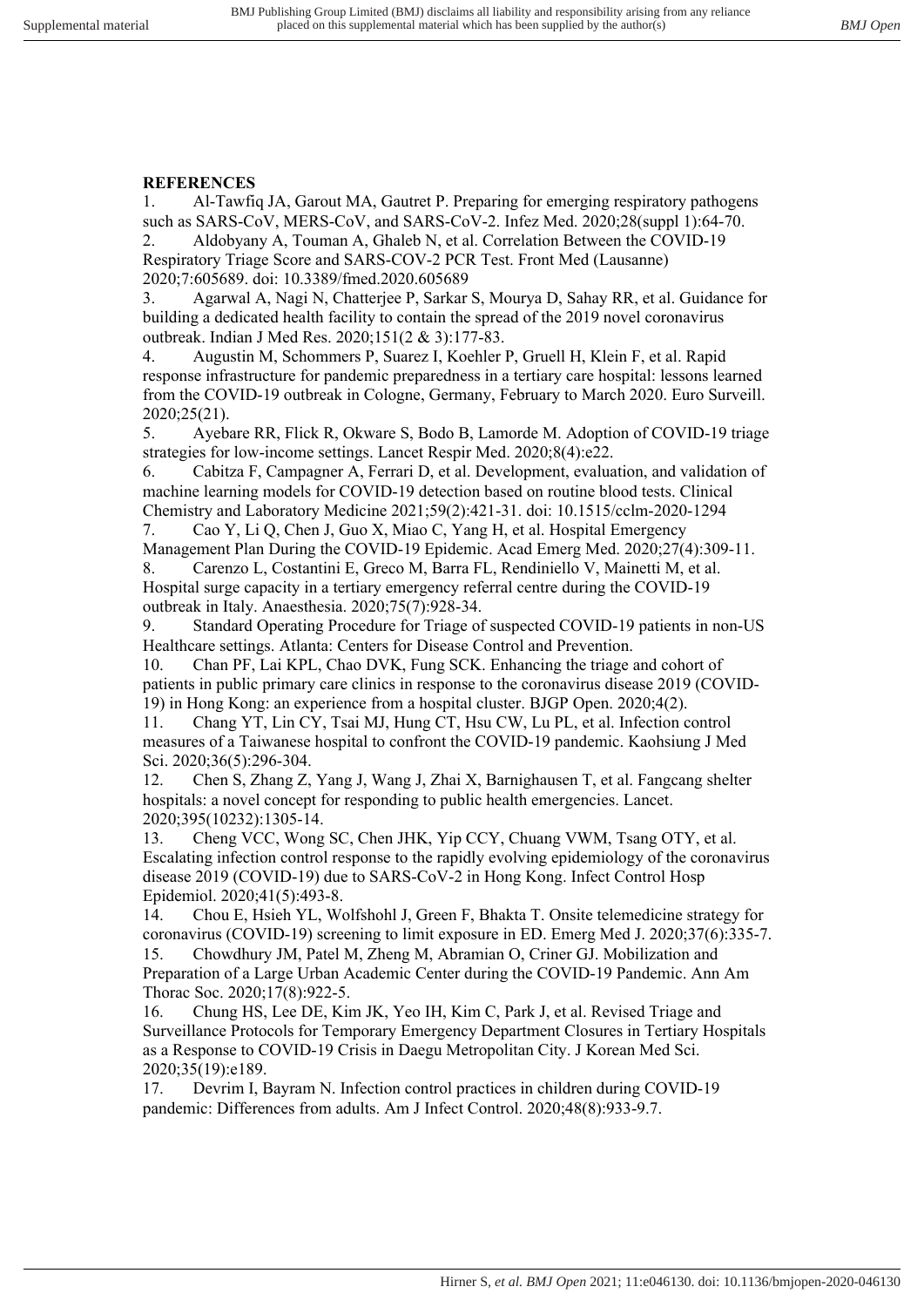18. Duca A, Piva S, Foca E, Latronico N, Rizzi M. Calculated Decisions: Brescia-COVID Respiratory Severity Scale (BCRSS)/Algorithm. Emerg Med Pract. 2020;22(5 Suppl):CD1- CD2.

19. Erika P, Andrea V, Cillis MG, Ioannilli E, Iannicelli T, Andrea M. Triage decisionmaking at the time of COVID-19 infection: the Piacenza strategy. Intern Emerg Med. 2020;15(5):879-82.

20. Gibbons RC, Magee M, Goett H, et al. Lung Ultrasound vs. Chest X-Ray Study for the Radiographic Diagnosis of COVID-19 Pneumonia in a High-Prevalence Population. J Emerg Med 2021 doi: 10.1016/j.jemermed.2021.01.041

21. Gilbert A, Brasseur E, Petit M, Donneau AF, Diep A, Hetzel Campbell S, et al. Immersion in an emergency department triage center during the Covid-19 outbreak: first report of the Liege University hospital experience. Acta Clin Belg. 2020:1-7.

22. Guo F, Du Z, Wang T. An effective screening and management process in the outpatient clinic for patients requiring hospitalization during the COVID-19 pandemic. J Med Virol. 2020.<br>23. He F

He H, Hu C, Xiong N, Liu C, Huang X. How to transform a general hospital into an "infectious disease hospital" during the epidemic of COVID-19. Crit Care. 2020;24(1).

24. Howitt R, de Jesus GA, Araujo F, Francis J, Marr I, McVean M, et al. Screening and triage at health-care facilities in Timor-Leste during the COVID-19 pandemic. Lancet Respir Med. 2020;8(6):e43.

25. Huang T, Guo Y, Li S, Zheng Y, Lei L, Zeng X, et al. Application and effects of fever screening system in the prevention of nosocomial infection in the only designated hospital of coronavirus disease 2019 (COVID-19) in Shenzhen, China. Infect Control Hosp Epidemiol. 2020;41(8):978-81.

26. Jaffe E, Stugo R, Bin E, Blustein O, Rosenblat I, Alpert E, et al. The role of emergency medical services in containing COVID-19. J Emerg Med. 2020;38:1526-7.

27. Karimi A, Tabatabaei S, Rajabnejad, Pourmoghaddas Z, Rahimi H, Armin S, et al. An algorithmic approach to diagnosis and treatment of coronavirus disease 2019 (COVID-19) in children: Iranian expert's consensus statement. Arch Pediatr Infect Dis. 2020.

28. Koenig KL, Bey CK, McDonald EC. 2019-nCoV: The Identify-Isolate-Inform (3I) Tool Applied to a Novel Emerging Coronavirus. West J Emerg Med. 2020;21(2):184-90. 29. Li T. Diagnosis and clinical management of severe acute respiratory syndrome Coronavirus 2 (SARS-CoV-2) infection: an operational recommendation of Peking Union Medical College Hospital (V2.0). Emerg Microbes Infect. 2020;9(1):582-5.

30. Lin CH, Tseng WP, Wu JL, Tay J, Cheng MT, Ong HN, et al. A Double Triage and Telemedicine Protocol to Optimize Infection Control in an Emergency Department in Taiwan During the COVID-19 Pandemic: Retrospective Feasibility Study. J Med Internet Res. 2020;22(6):e20586.

31. Liu L, Hong X, Su X, Chen H, Zhang D, Tang S, et al. Optimizing screening strategies for coronavirus disease 2019: A study from Middle China. J Infect Public Health. 2020;13(6):868-72.

32. Liu Y, Wang Z, Ren J, Tian Y, Zhou M, Zhou T, et al. A COVID-19 Risk Assessment Decision Support System for General Practitioners: Design and Development Study. J Med Internet Res. 2020;22(6):e19786.

30. Meschi T, Rossi S, Volpi A, Ferrari C, Sverzellati N, Brianti E, et al. Reorganization of a large academic hospital to face COVID-19 outbreak: The model of Parma, Emilia-Romagna region, Italy. Eur J Clin Invest. 2020;50(6):e13250.

31. Möckel M, Bachmann U, Behringer W, Pfafflin F, Stegemann MS. How emergency departments prepare for virus disease outbreaks like COVID-19. Eur J Emerg Med. 2020;27(3):161-2.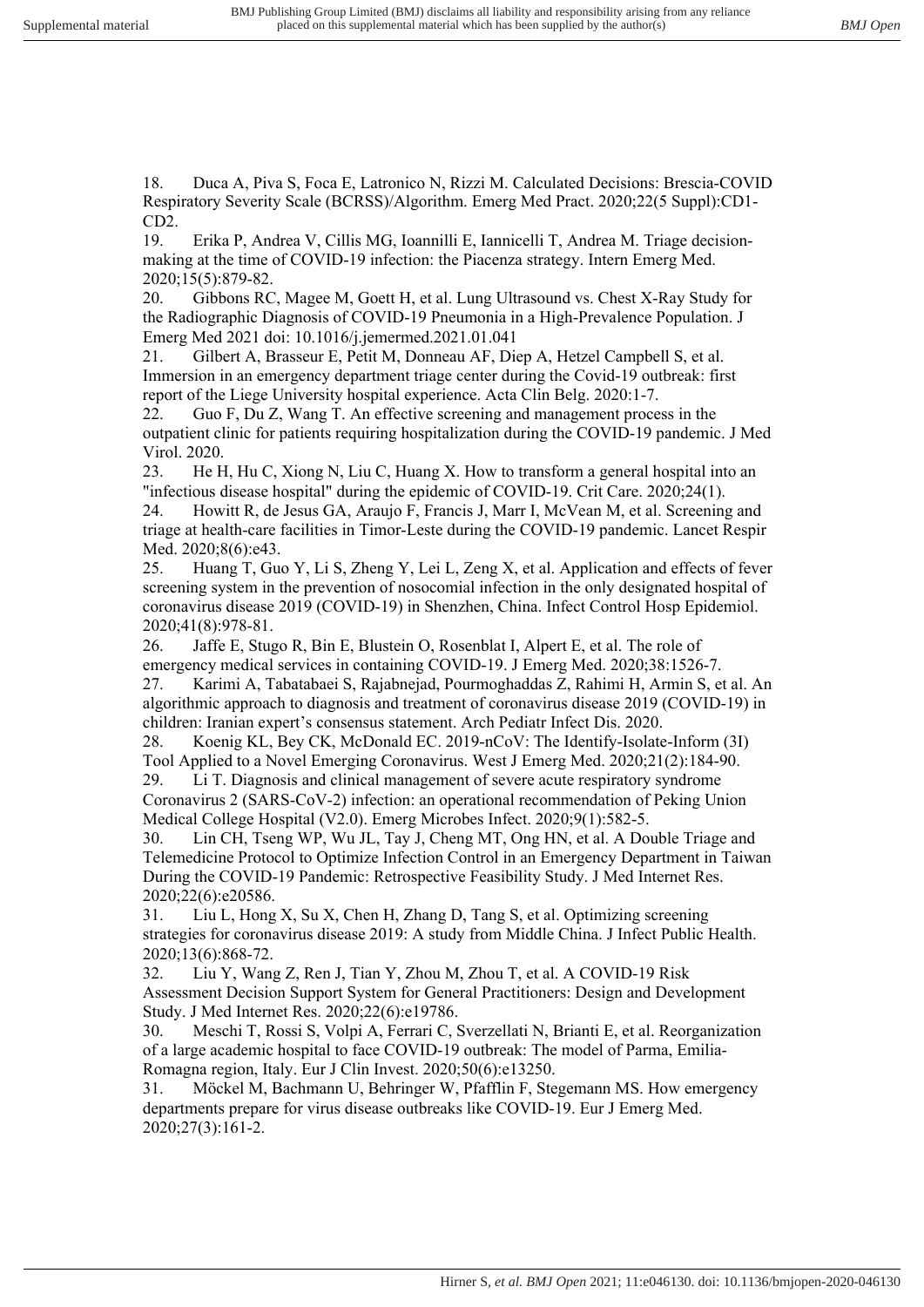32. Nayan N, Kumar MK, Nair RK, et al. Clinical Triaging in Cough Clinic Alleviates COVID-19 Overload in Emergency Department in India. SN Compr Clin Med 2021:1-6. doi: 10.1007/s42399-020-00705-2

33. Nicastro E, Mazza A, Gervasoni A, Di Giorgio A, D'Antiga L. A Pediatric Emergency Department Protocol to Avoid Intrahospital Spread of SARS-CoV-2 during the Outbreak in Bergamo, Italy. J Pediatr. 2020;222:231-5.

34. Piliego C, Strumia A, Stone MB, Pascarella G. The ultrasound guided triage: a new tool for prehospital management of COVID-19 pandemic. Anesth Analg. 2020.

35. Pu H, Xu Y, Doig G, Zhou Y. Screening and managing of suspected or confirmed novel coronavirus (COVID-19) patients: experiences from a tertiary hospital outside Hubei province. 2020.

36. Quah LJJ, Tan BKK, Fua TP, Wee CPJ, Lim CS, Nadarajan G, et al. Reorganising the emergency department to manage the COVID-19 outbreak. Int J Emerg Med. 2020;13(1):32. 37. Romero-Gameros CA, Colin-MartÌnez T, Waizel-Haiat S, et al. Diagnostic accuracy

of symptoms as a diagnostic tool for SARS-CoV 2 infection: a cross-sectional study in a cohort of 2,173 patients. BMC Infect Dis 2021;21(1):255. doi: 10.1186/s12879-021-05930-1

38. Schwedhelm MM, Herstein JJ, Watson SM, Mead AL, Maddalena L, Liston DD, et al. Can You Catch It? Lessons Learned and Modification of ED Triage Symptom- and Travel-Screening Strategy. J Emerg Nurs. 2020.

39. Shen Y, Cui Y, Li N, Tian C, Chen M, Zhang YW, et al. Emergency Responses to Covid-19 Outbreak: Experiences and Lessons from a General Hospital in Nanjing, China. Cardiovasc Intervent Radiol. 2020;43(6):810-9.

40. Shi Y, Wang X, Liu G, Zhu Q, Wang J, Yu H, et al. A quickly, effectively screening process of novel corona virus disease 2019 (COVID-19) in children in Shanghai, China. Ann Transl Med. 2020;8(5):241.

41. Spina S, Marrazzo F, Migliari M, Stucchi R, Sforza A, Fumagalli R. The response of Milan's Emergency Medical System to the COVID-19 outbreak in Italy. Lancet. 2020;395(10227):e49-e50.

42. Tan GSE, Ang H, Manauis CM, Chua JM, Gao CQ, Ng FKK, et al. Reducing hospital admissions for COVID-19 at a dedicated screening centre in Singapore. Clin Microbiol Infect. 2020;26(9):1278-9.

43. Wang Q, Wang X, Lin H. The role of triage in the prevention and control of COVID-19 Infect Control Hosp Epidemiol. 2020:1-5.

44. Wang X, Chen Y, Li Z, Wang D, Wang Y. Providing uninterrupted care during COVID-19 pandemic: experience from Beijing Tiantan Hospital. Stroke Vasc Neurol. 2020;5(2):180-4.

45. Wee LE, Fua TP, Chua YY, Ho AFW, Sim XYJ, Conceicao EP, et al. Containing COVID-19 in the Emergency Department: The Role of Improved Case Detection and Segregation of Suspect Cases. Acad Emerg Med. 2020;27(5):379-87.

46. Whiteside T, Kane E, Aljohani B, Alsamman M, Pourmand A. Redesigning emergency department operations amidst a viral pandemic. Am J Emerg Med. 2020;38(7):1448-53.

47. Clinical management of severe acute respiratory infection (SARI) when COVID-19 disease is suspected. Interim guidance, 13 March 2020. Geneva: World Health Organization; 2020.

48. Wu X, Zhou H, Wu X, Huang W, Jia B. Strategies for qualified triage stations and fever clinics during the outbreak of COVID-2019 in the county hospitals of Western Chongqing. J Hosp Infect. 2020;105(2):128-9.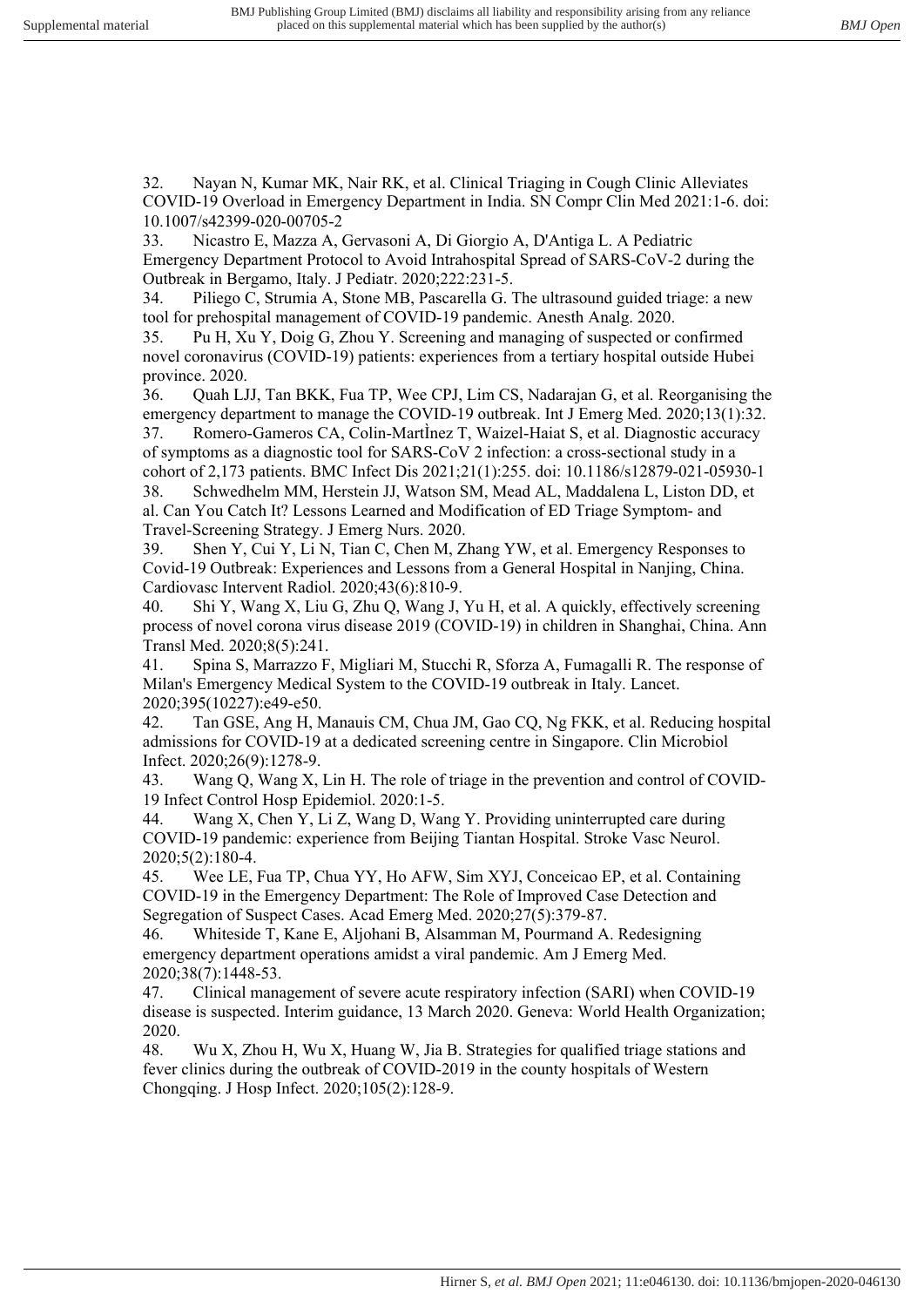49. Zhang J, Zhou L, Yang Y, Peng W, Wang W, Chen X. Therapeutic and triage strategies for 2019 novel coronavirus disease in fever clinics. Lancet Respir Med. 2020;8(3):e11-e2.

50. Zhang N, Deng Y, Li W, Liu J, Li H, Liu E, et al. Analysis and suggestions for the preview and triage screening of children with suspected COVID-19 outside the epidemic area of Hubei Province. Transl Pediatr. 2020;9(2):126-32.

51. Zhao Y, Cui C, Zhang K, Liu J, Xu J, Nisenbaum E, et al. COVID19: A Systematic Approach to Early Identification and Healthcare Worker Protection. Front Public Health. 2020;8:205.

52. Zhou TT, Wei FX. Primary stratification and identification of suspected Corona virus disease 2019 (COVID-19) from clinical perspective by a simple scoring proposal. Mil Med Res. 2020;7(1):16.

53. Zimmerman RK, Nowalk MP, Bear T, Taber R, Sax TM, Eng H, et al. Proposed Clinical Indicators for Efficient Screening and Testing for COVID-19 Infection from Classification and Regression Trees (CART) Analysis. medRxiv. 2020.

54. Zou T, Yin W, Kang Y. Application of Critical Care Ultrasound in Patients With COVID-19: Our Experience and Perspective. IEEE Trans Ultrason Ferroelectr Freq Control 2020;67(11):2197-206. doi: 10.1109/TUFFC.2020.3020628

55. Abrams ER, Rose G, Fields JM, et al. Point-of-Care Ultrasound in the Evaluation of COVID-19. J Emerg Med 2020;59(3):403-08. doi: 10.1016/j.jemermed.2020.06.032

56. Emergency Department COVID-19 Severity Classi-cation: American College of Emergency Physicians; [Available from:

https://www.acep.org/globalassets/sites/acep/media/covid-19-

main/acep\_evidencecare\_covid19severitytool.pdf.

57. Côté A, Ternacle J, Pibarot P. Early prediction of the risk of severe coronavirus disease 2019: A key step in therapeutic decision making. EBioMedicine. 2020;59:102948.

58. Duggan NM, Liteplo AS, Shokoohi H, et al. Using Lung Point-of-care Ultrasound in Suspected COVID-19: Case Series and Proposed Triage Algorithm. Clinical practice and cases in emergency medicine 2020;4(3):289-94. doi: https://dx.doi.org/10.5811/cpcem.2020.7.47912

59. Eggleton EJ. Simple, fast and affordable triaging pathway for COVID-19. Postgrad Med J 2021;97(1145):192-95. doi: 10.1136/postgradmedj-2020-138029

60. Her M. How Is COVID-19 Affecting South Korea? What Is Our Current Strategy? Disaster Med Public Health Prep 2020;14(5):684-86. doi: 10.1017/dmp.2020.69

61. Manivel V, Lesnewski A, Shamim S, Carbonatto G, Govindan T. CLUE: COVID-19 lung ultrasound in emergency department. Emerg Med Australas. 2020;32(4):694-6.

62. Mantha S, Tripuraneni SL, Roizen MF, Fleisher LA. Proposed Modifications in the 6- Minute Walk Test for Potential Application in Patients With Mild COVID-19: A Step to Optimize Triage Guidelines. Anesth Analg. 2020;131(2):398-402.

63. Momeni-Boroujeni A, Mendoza R, Stopard IJ, et al. A Dynamic Bayesian Model for Identifying High-Mortality Risk in Hospitalized COVID-19 Patients. Infect Dis Rep 2021;13(1):239- 50. doi: 10.3390/idr13010027

64. Rajalingam B, Narayanan E, Nirmalan P, et al. Pattern recognition of high-resolution computer tomography (HRCT) chest to guide clinical management in patients with mild to moderate COVID-19. Indian J Radiol Imaging 2021;31(Suppl 1):S110-S18. doi: 10.4103/ijri.IJRI\_774\_20

65. Sun H, Jain A, Leone MJ, Alabsi HS, Brenner LN, Ye E, et al. COVID-19 Outpatient Screening: a Prediction Score for Adverse Events. medRxiv. 2020.

66. Sun Q, Qiu H, Huang M, Yang Y. Lower mortality of COVID-19 by early recognition and intervention: experience from Jiangsu Province. Ann Intensive Care. 2020;10(1):33.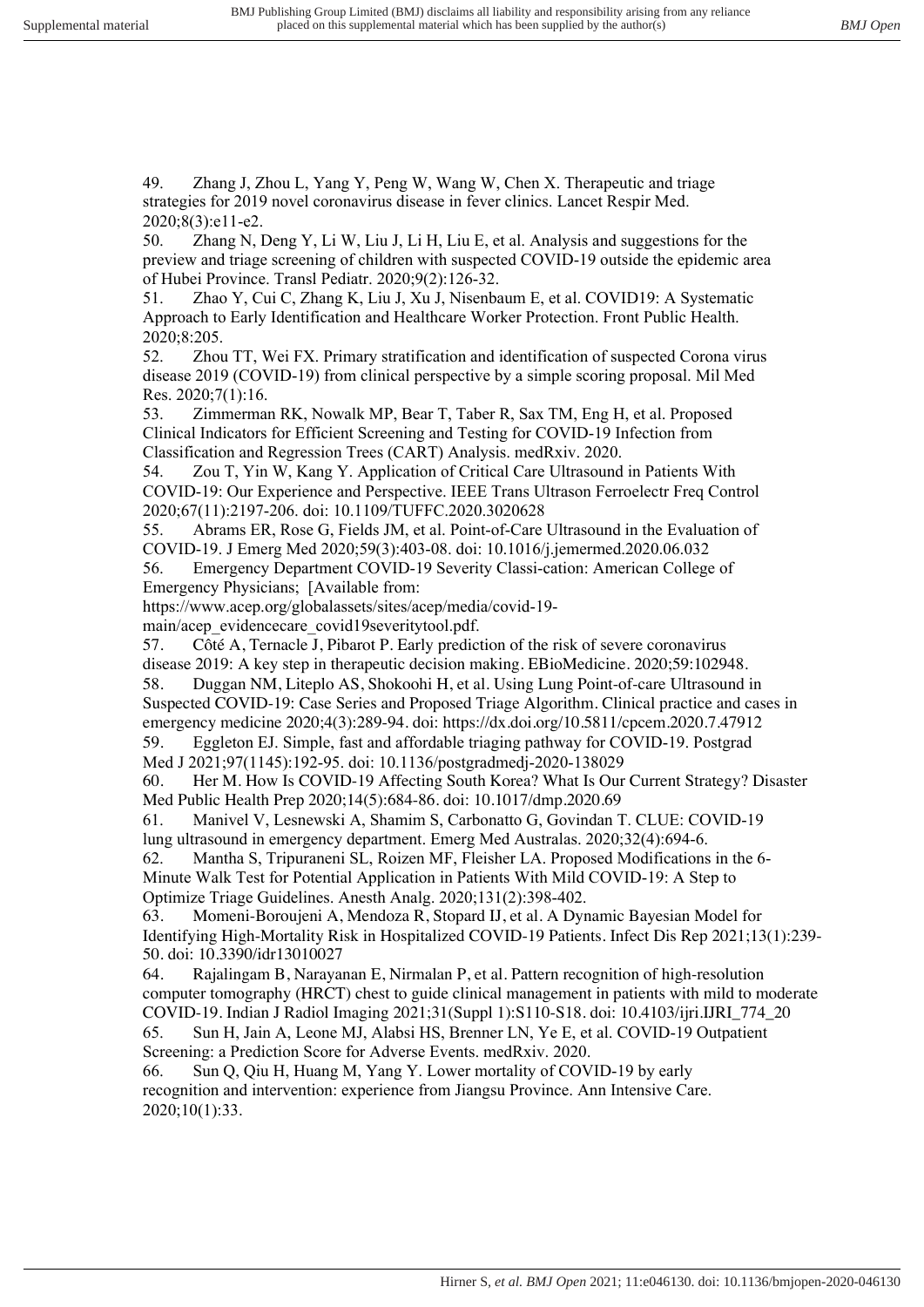67. Ali R, Qayyum F, Ahmed N, et al. Isaric 4c Mortality Score As A Predictor Of In-Hospital Mortality In Covid-19 Patients Admitted In Ayub Teaching Hospital During First Wave Of The Pandemic. J Ayub Med Coll Abbottabad 2021;33(1):20-25.

68. Bartoletti M, Giannella M, Scudeller L, Tedeschi S, Rinaldi M, Bussini L, et al. Development and validation of a prediction model for severe respiratory failure in hospitalized patients with SARS-CoV-2 infection: a multicentre cohort study (PREDI-CO study). Clin Microbiol Infect. 2020.

69. Brahier T, Meuwly JY, Pantet O, et al. Lung ultrasonography for risk stratification in patients with COVID-19: a prospective observational cohort study. Clin Infect Dis 2020 doi: 10.1093/cid/ciaa1408

70. Bi X, Su Z, Yan H, Du J, Wang J, Chen L, et al. Prediction of severe illness due to COVID-19 based on an analysis of initial Fibrinogen to Albumin Ratio and Platelet count. Platelets. 2020;31(5):674-9.

71. Cozzi D, Albanesi M, Cavigli E, Moroni C, Bindi A, Luvara S, et al. Chest X-ray in new Coronavirus Disease 2019 (COVID-19) infection: findings and correlation with clinical outcome. Radiol Med. 2020;125(8):730-7.

72. Das AK, Mishra S, Saraswathy Gopalan S. Predicting CoVID-19 community mortality risk using machine learning and development of an online prognostic tool. PeerJ 2020;8:e10083. doi: 10.7717/peerj.10083

73. Dong Y, Zhou H, Li M, Zhang Z, Guo W, Yu T, et al. A novel simple scoring model for predicting severity of patients with SARS-CoV-2 infection. Transbound Emerg Dis. 2020. 74. Duan J, Wang X, Chi J, et al. Correlation between the variables collected at admission and progression to severe cases during hospitalization among patients with COVID-19 in Chongqing. J Med Virol 2020;92(11):2616-22. doi: 10.1002/jmv.26082

75. Fernandes FT, de Oliveira TA, Teixeira CE, et al. A multipurpose machine learning approach to predict COVID-19 negative prognosis in  $S_{n}$ , Paulo, Brazil. Sci Rep 2021;11(1):3343. doi: 10.1038/s41598-021-82885-y

76. Frost F, Bradley P, Tharmaratnam K, Wootton D. The utility of established prognostic scores in COVID-19 hospital admissions: a multicentre prospective evaluation of CURB-65, NEWS2, and qSOFA. 2020.

77. Galloway J, Norton S, Barker R, Brookes A, Carey I, Xlarke B, et al. A clinical risk score to identify patients with COVID-19 at high risk of critical care admission or death: An observational cohort study. J Infect. 2020;81(2):282-8.

78. Jang JG, Ahn JH. The Author's Response: Prognostic Accuracy of the SIRS, qSOFA, and NEWS for Early Detection of Clinical Deterioration in SARS-CoV-2 Infected Patients. J Korean Med Sci. 2020;35(30):e275.

79. Gidari A, De Socio GV, Sabbatini S, Francisci D. Predictive value of National Early Warning Score 2 (NEWS2) for intensive care unit admission in patients with SARS-CoV-2 infection. Infect Dis (Lond). 2020;52(10):698-704.

80. Gong J, Ou J, Qui X, Jie Y, Chen Y, Yuan L, et al. A Tool for Early Prediction of Severe Coronavirus Disease 2019 (COVID-19): A Multicenter Study Using the Risk

Nomogram in Wuhan and Guangdong, China Clinical Infectious Diseases. 2020;71(15):833- 81. Gude-Sampedro F, Fern·ndez-Merino C, Ferreiro L, et al. Development and validation of a prognostic model based on comorbidities to predict COVID-19 severity: a population-based study. Int J Epidemiol 2021;50(1):64-74. doi: 10.1093/ije/dyaa209

82. Gupta N, Ish P, Kumar R, et al. Evaluation of the clinical profile, laboratory parameters and outcome of two hundred COVID-19 patients from a tertiary centre in India. Monaldi Arch Chest Dis 2020;90(4) doi: 10.4081/monaldi.2020.1507

83. Haimovich A, Ravindra N, Stoytchew S, Young H, Wilson F, van Dijk D, et al.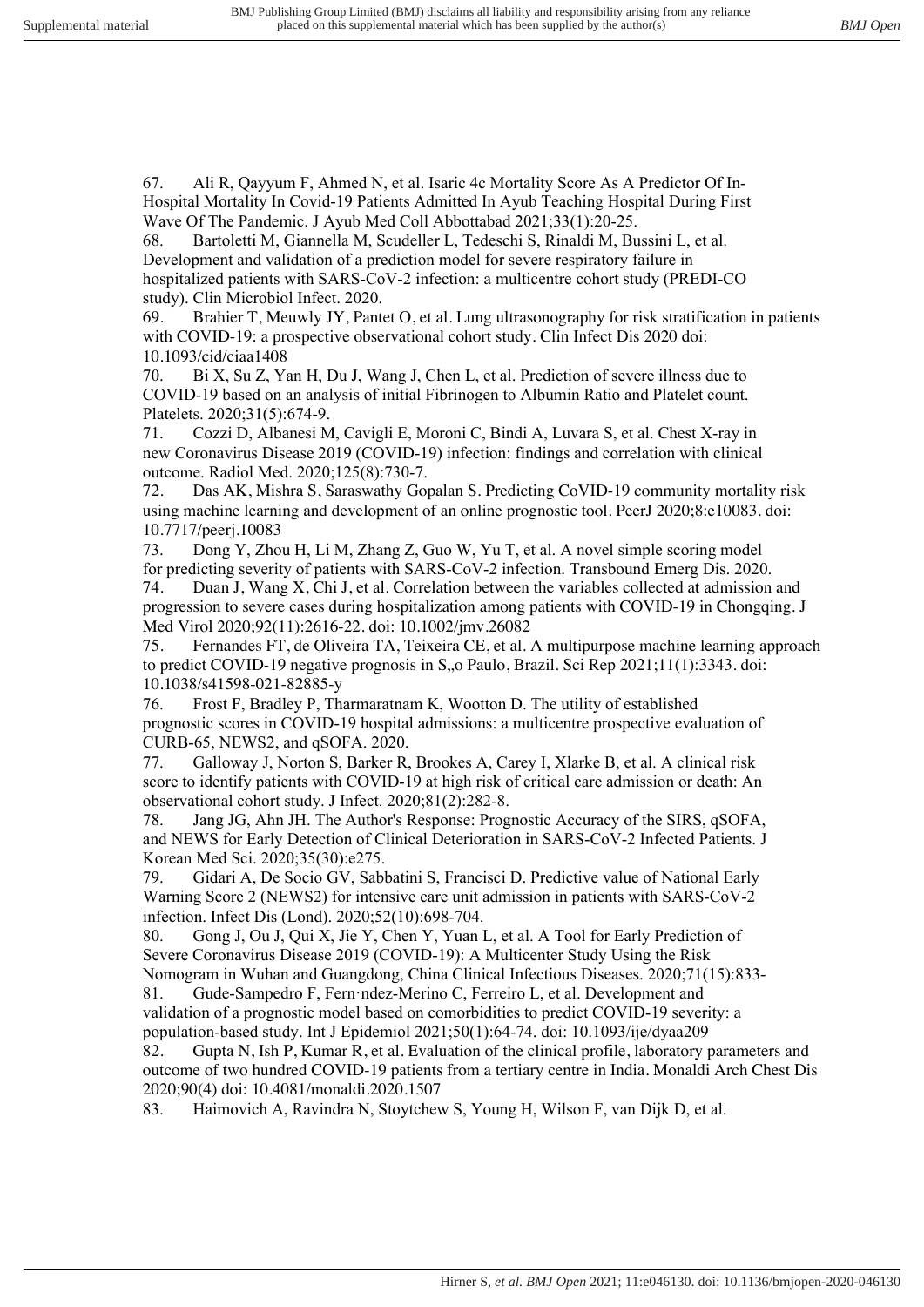Development and validation of the quick COVID-19 severity index (qCSI): a prognostic tool for early clinical decompensation. Ann Emerg Med. 2020.

84. Hu H, Yao N, Qiu Y. Predictive Value of 5 Early Warning Scores for Critical COVID-19 Patients. Disaster Med Public Health Prep 2020:1-8. doi: 10.1017/dmp.2020.324

85. Huespe I, Bisso I, Gemeli N, Terrasa S, Di Stefano S, Biurgos V, et al. COVID-19 Severity Index: predictive score for hospitalized patients. 2020.

86. Ihle-Hansen H, Berge T, Tveita A, Ronning EJ, Erno PE, Andersen EL, et al. COVID-19: Symptoms, course of illness and use of clinical scoring systems for the first 42 patients admitted to a Norwegian local hospital. Tidsskr Nor Laegeforen. 2020;140(7).

87. Izquierdo JL, Ancochea J, Soriano JB. Clinical Characteristics and Prognostic Factors for Intensive Care Unit Admission of Patients With COVID-19: Retrospective Study Using Machine Learning and Natural Language Processing. J Med Internet Res 2020;22(10):e21801. doi: 10.2196/21801

88. Jehi L, Ji X, Milinovich A, Erzurum S, Merlino A, Gordon S, et al. Development and validation of a model for individualized prediction of hospitalization risk in 4,536 patients with COVID-19. PLoS One. 2020;15(8):e0237419.

89. Kaleemi R, Hilal K, Arshad A, et al. The association of chest radiographic findings and severity scoring with clinical outcomes in patients with COVID-19 presenting to the emergency department of a tertiary care hospital in Pakistan. PLoS One 2021;16(1):e0244886. doi: 10.1371/journal.pone.0244886

90. Kostakis I, Smith GB, Prytherch D, et al. The performance of the National Early Warning Score and National Early Warning Score 2 in hospitalised patients infected by the severe acute respiratory syndrome coronavirus 2 (SARS-CoV-2). Resuscitation 2021;159:150-57. doi: 10.1016/j.resuscitation.2020.10.039

91. Labenz C, Kremer WM, Schattenberg JM, Worns MA, Toenges G, Weinmann A, et al. Clinical Frailty Scale for risk stratification in patients with SARS-CoV-2 infection. J Investig Med. 2020;68(6):1199-202.

92. Levenfus I, Ullmann E, Battegay E, Schuurmans MM. Triage tool for suspected COVID-19 patients in the emergency room: AIFELL score. Braz J Infect Dis. 2020.

93. Li Q, Zhang J, Ling Y, Li W, Zhang X, Lu H, et al. A simple algorithm helps early identification of SARS-CoV-2 infection patients with severe progression tendency. Infection. 2020;48(4):577-84.

94. Liang W, Liang H, Ou L, Chen B, Chen A, Li C, et al. Development and Validation of a Clinical Risk Score to Predict the Occurrence of Critical Illness in Hospitalized Patients With COVID-19. JAMA Intern Med. 2020;180(8):1081-9.

95. Liang W, Yao J, Chen A, Lv Q, Zanin M, Liu J, et al. Early triage of critically ill COVID-19 patients using deep learning. Nat Commun. 2020;11(1):3543.

96. Ma J, Shi X, Xu W, Lv F, Wu J, Pan Q, et al. Development and validation of a risk stratification model for screening suspected cases of COVID-19 in China. Aging (Albany NY). 2020;12(14):13882-94.

97. Myrstad M, Ihle-Hansen H, Tveita AA, Andersen EL, Nygard S, Tveit A, et al. National Early Warning Score 2 (NEWS2) on admission predicts severe disease and inhospital mortality from Covid-19 - a prospective cohort study. Scand J Trauma Resusc Emerg Med. 2020;28(1):66.

98. Nagant C, Ponthieux F, Smet J, et al. A score combining early detection of cytokines accurately predicts COVID-19 severity and intensive care unit transfer. International Journal of Infectious Diseases 2020;101:342-45. doi: 10.1016/j.ijid.2020.10.003

99. Nguyen Y, Corre F, Honsel V, Curac S, Zarrouk V, Burtz CP, et al. A nomogram to predict the risk of unfavourable outcome in COVID-19: a retrospective cohort of 279 hospitalized patients in Paris area. Ann Med. 2020;52(7):367-75.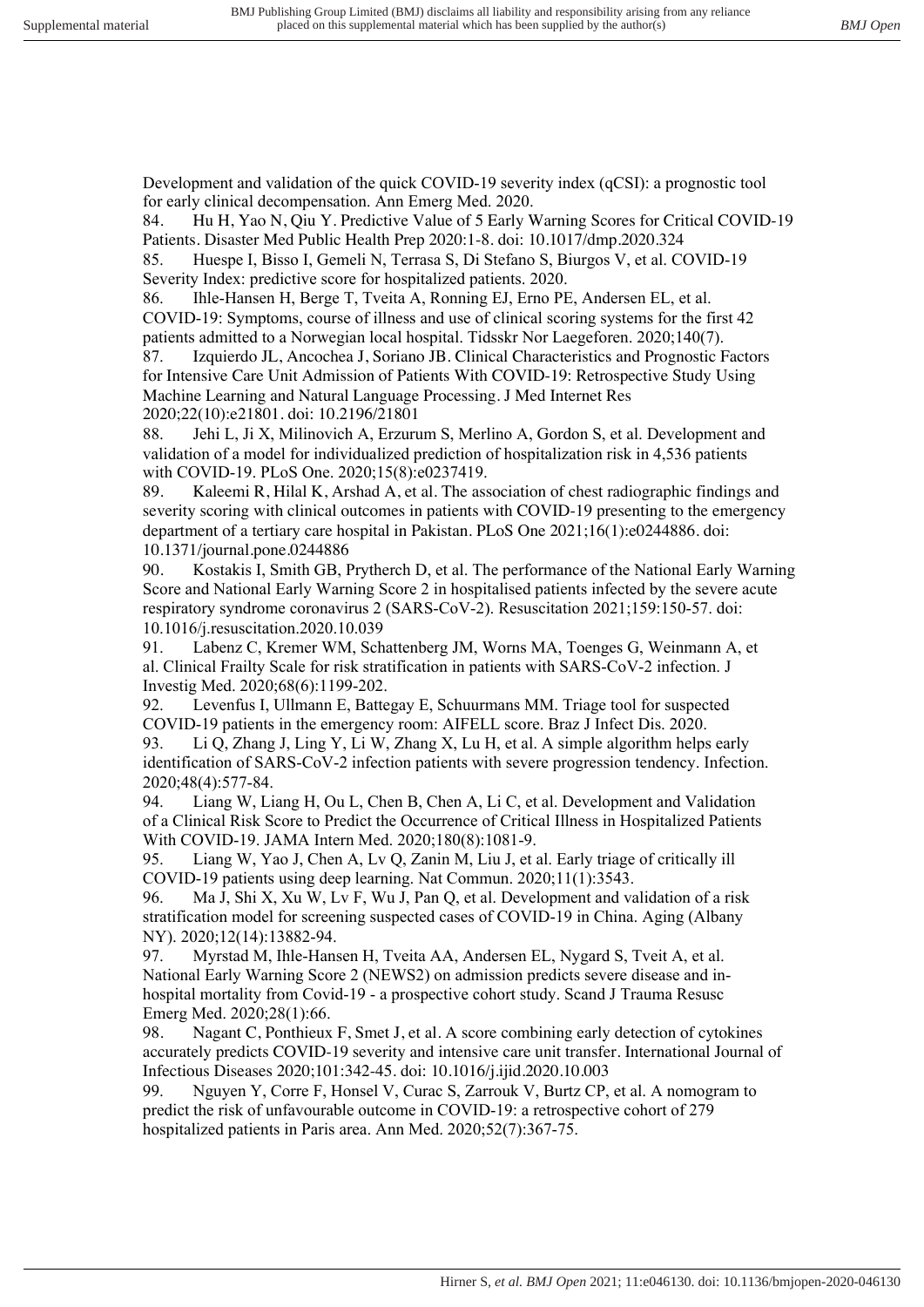100. Osborne TF, Veigulis ZP, Arreola DM, Roosli E, Curtin CM. Automated EHR score to predict COVID-19 outcomes at US Department of Veterans Affairs. PLoS One. 2020;15(7):e0236554.

101. Peng X, Subbe CP, Zhang L, Luo Z, Peng L. NEWS can predict deterioration of patients with COVID-19. Resuscitation. 2020;152:26-7.

102. Ponsford MJ, Burton RJ, Smith L, et al. Examining the utility of extended laboratory panel testing in the emergency department for risk stratification of patients with COVID-19: a single-centre retrospective service evaluation. J Clin Pathol 2021 doi: 10.1136/jclinpath-2020-207157

103. Sablerolles RSG, Lafeber M, van Kempen JAL, et al. Association between Clinical Frailty Scale score and hospital mortality in adult patients with COVID-19 (COMET): an international, multicentre, retrospective, observational cohort study. Lancet Healthy Longev 2021;2(3):e163-e70. doi: 10.1016/S2666-7568(21)00006-4

104. Satici C, Demirkol MA, Sargin Altunok E, Gursoy B, Alkan M, Kamat S, et al. Performance of pneumonia severity index and CURB-65 in predicting 30-day mortality in patients with COVID-19. Int J Infect Dis. 2020;98:84-9.

105. Schalekamp S, Huisman M, van Dijk RA, Boomsma MF, Freire Jorge PJ, de Boer WS, et al. Model-based Prediction of Critical Illness in Hospitalized Patients with COVID-19. Radiology. 2020:202723.

106. Shang JG, Hur J, Hong KS, Lee W, Ahn JH. Prognostic Accuracy of the SIRS, qSOFA, and NEWS for Early Detection of Clinical Deterioration in SARS-CoV-2 Infected Patients. J Korean Med Sci. 2020;35(25):e234.

107. Singh K, Valley T, Tang S, Li B, Kamran F, Sjoding M, et al. Evaluating a Widely Implemented Proprietary Deterioration Index Model Among Hospitalized COVID-19 Patients. 2020.

108. Sung J, Choudry N, Bachour R. Development and validation of a simple risk score for diagnosing COVID-19 in the emergency room. Epidemiol Infect 2020;148:e273. doi: 10.1017/S0950268820002769

109. Tang G, Luo Y, Lu F, et al. Prediction of Sepsis in COVID-19 Using Laboratory Indicators. Front Cell Infect Microbiol 2020;10:586054. doi: 10.3389/fcimb.2020.586054

110. Tsui E, Lui C, Woo P, Cheung A, Lam P, Tang T, et al. Development of a data-driven COVID-19 prognostication tool to inform triage and step-down care for hospitalised patients in Hong Kong: A population based cohort study. 2020.

111. Wollenstein-Betech S, Cassandras CG, Paschalidis IC. Personalized predictive models for symptomatic COVID-19 patients using basic preconditions: Hospitalizations, mortality, and the need for an ICU or ventilator. Int J Med Inform 2020;142:104258. doi: 10.1016/j.ijmedinf.2020.104258

112. Wu G, Yang P, Xie Y, Woodruff HC, Rao X, Guiot J, et al. Development of a clinical decision support system for severity risk prediction and triage of COVID-19 patients at hospital admission: an international multicentre study. Eur Respir J. 2020;56(2).

113. Xiao LS, Zhang WF, Gong MC, Zhang YP, Chen LY, Zhu HB, et al. Development and validation of the HNC-LL score for predicting the severity of coronavirus disease 2019. EBioMedicine. 2020;57:102880.

114. Yasukawa K, Minami T, Boulware DR, et al. Point-of-Care Lung Ultrasound for COVID-19: Findings and Prognostic Implications From 105 Consecutive Patients. J Intensive Care Med 2021;36(3):334-42. doi: 10.1177/0885066620988831

115. Zhang C, Qin L, Li K, Wang Q, Zhao Y, Xu B, et al. A Novel Scoring System for Prediction of Disease Severity in COVID-19. Front Cell Infect Microbiol. 2020;10:318. 116. Zhang S, Guo M, Duan L, Wu F, Hu G, Wang Z, et al. Development and validation of a risk factor-based system to predict short-term survival in adult hospitalized patients with COVID-19: a multicenter, retrospective, cohort study. Crit Care. 2020;24(1):438.